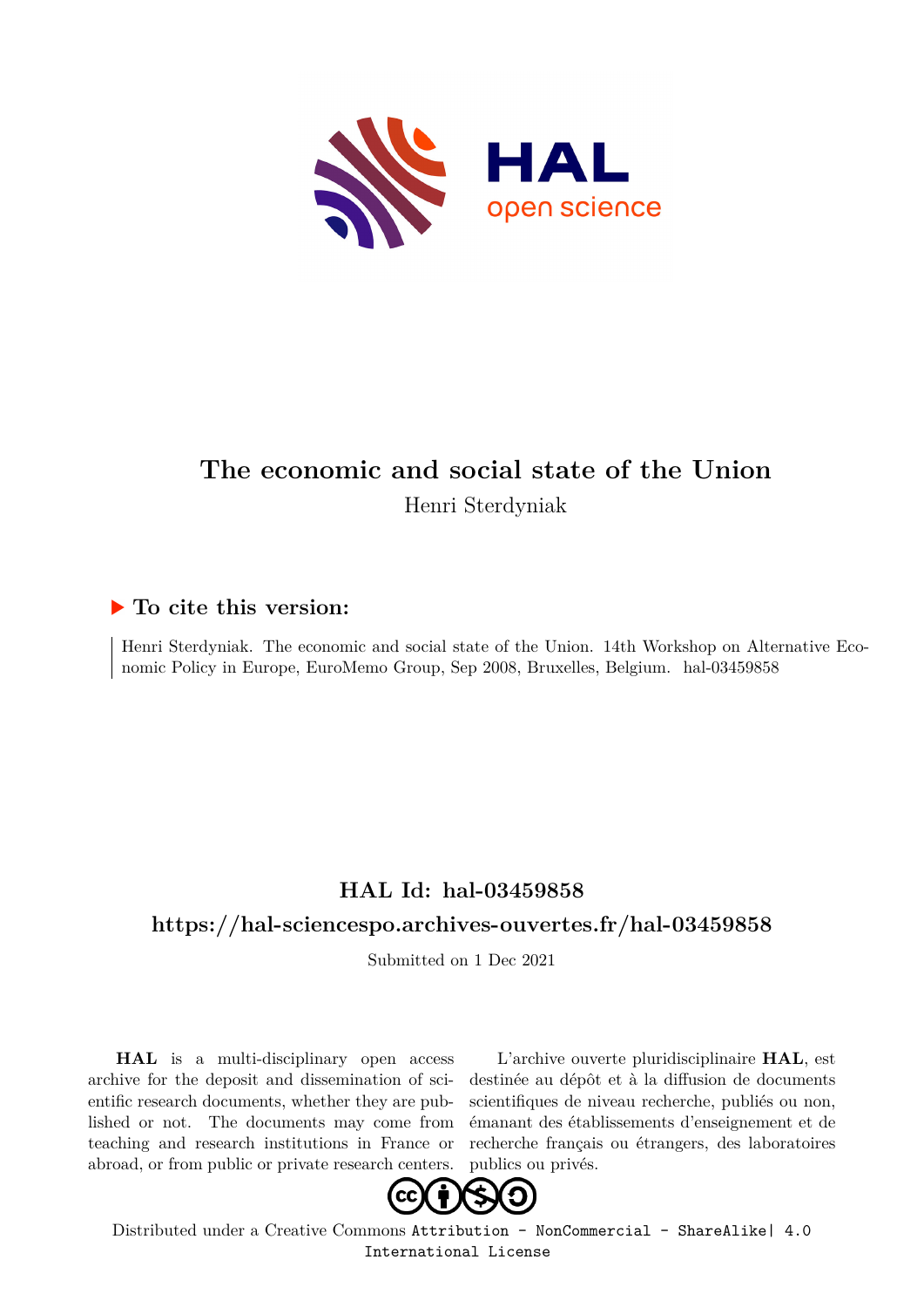

September 26<sup>th</sup> – 28<sup>th</sup>, 2008, Brussels

# The economic and social state of the Union

Henri Sterdyniak

Sciences Po, OFCE, Paris, France

69, quai d'Orsay 75007 Paris

sterdyniak@ofce.sciences-po.fr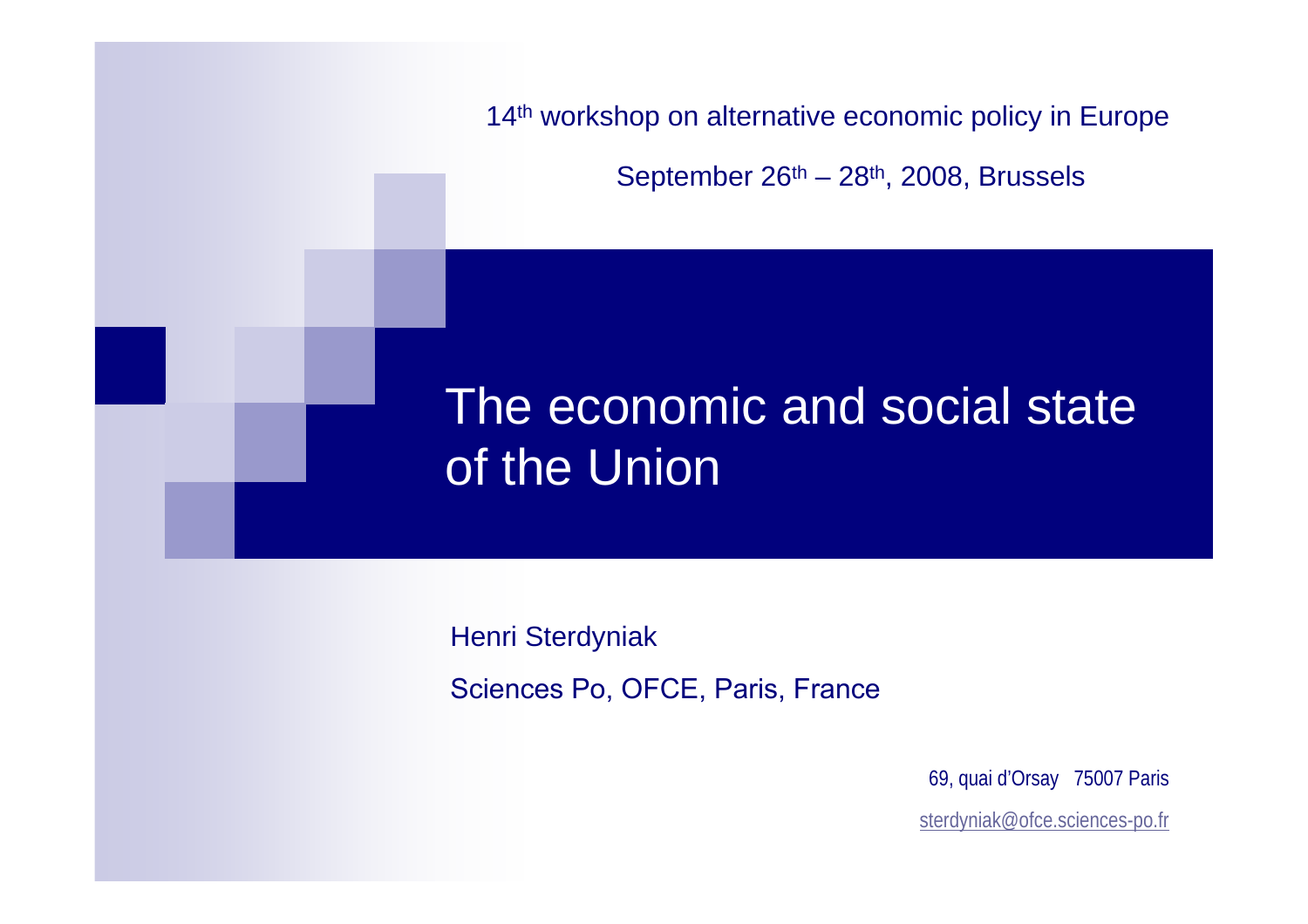

#### **1.The 2007-2008 economic crisis**

- **2. 10 years of EMU**
- **3. Structural issues**
- **4. What policy answers?**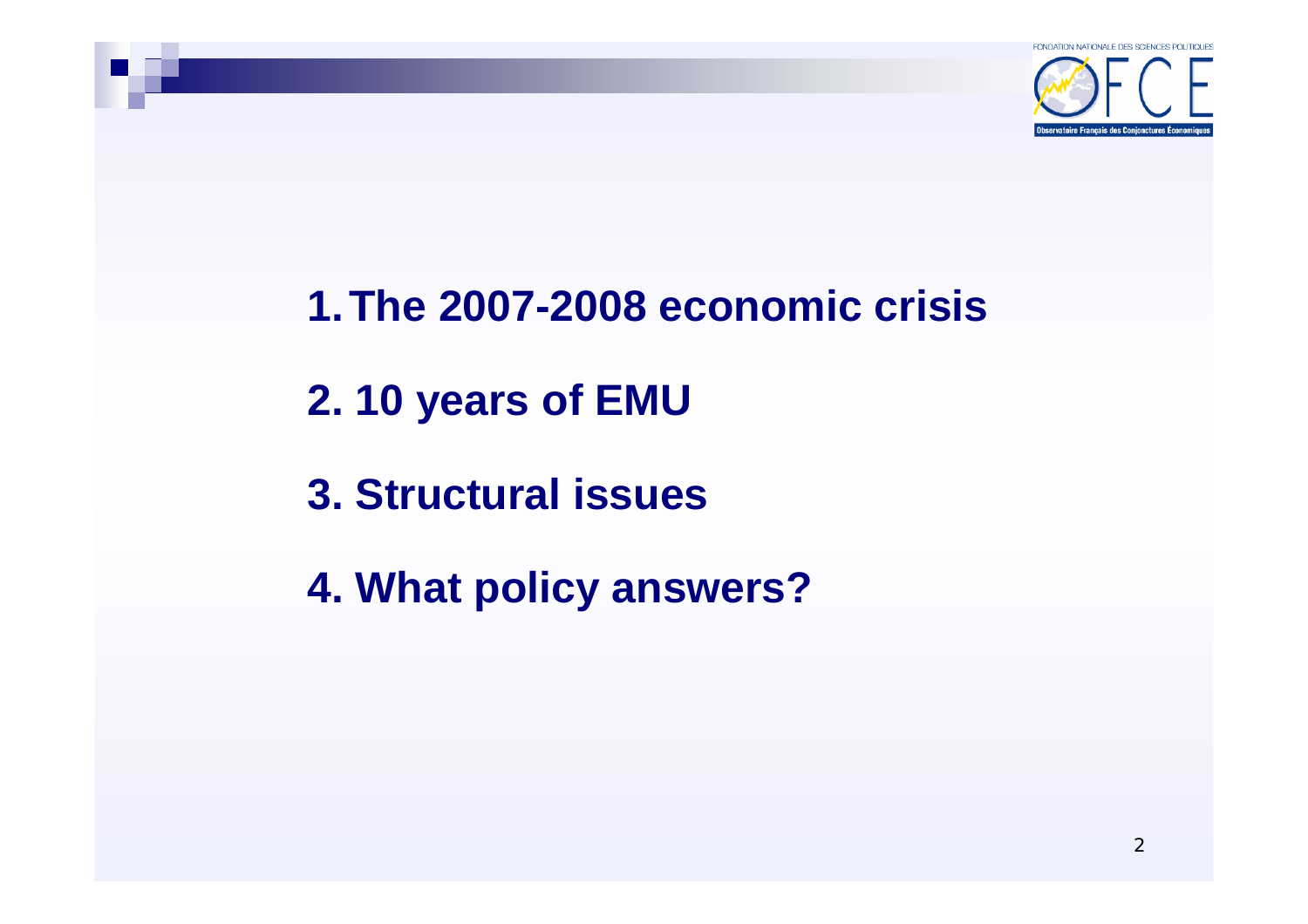

## **Introduction**

- $\mathcal{L}^{\text{max}}$  From a structural point of view, September 2008 can be appropriate to make an assessment of the first 10 years of the single currency (launched in January 1999). We also need to address the progress in the Lisbon Agenda, in structural reforms, in tax and social harmonisation.
- But, in the short term, the main issues are the financial crisis and the economic recession.
- The recession shows the inability of the current governance in Europe to support growth and to react to shocks.

A recurrent question is: How to improve European governance?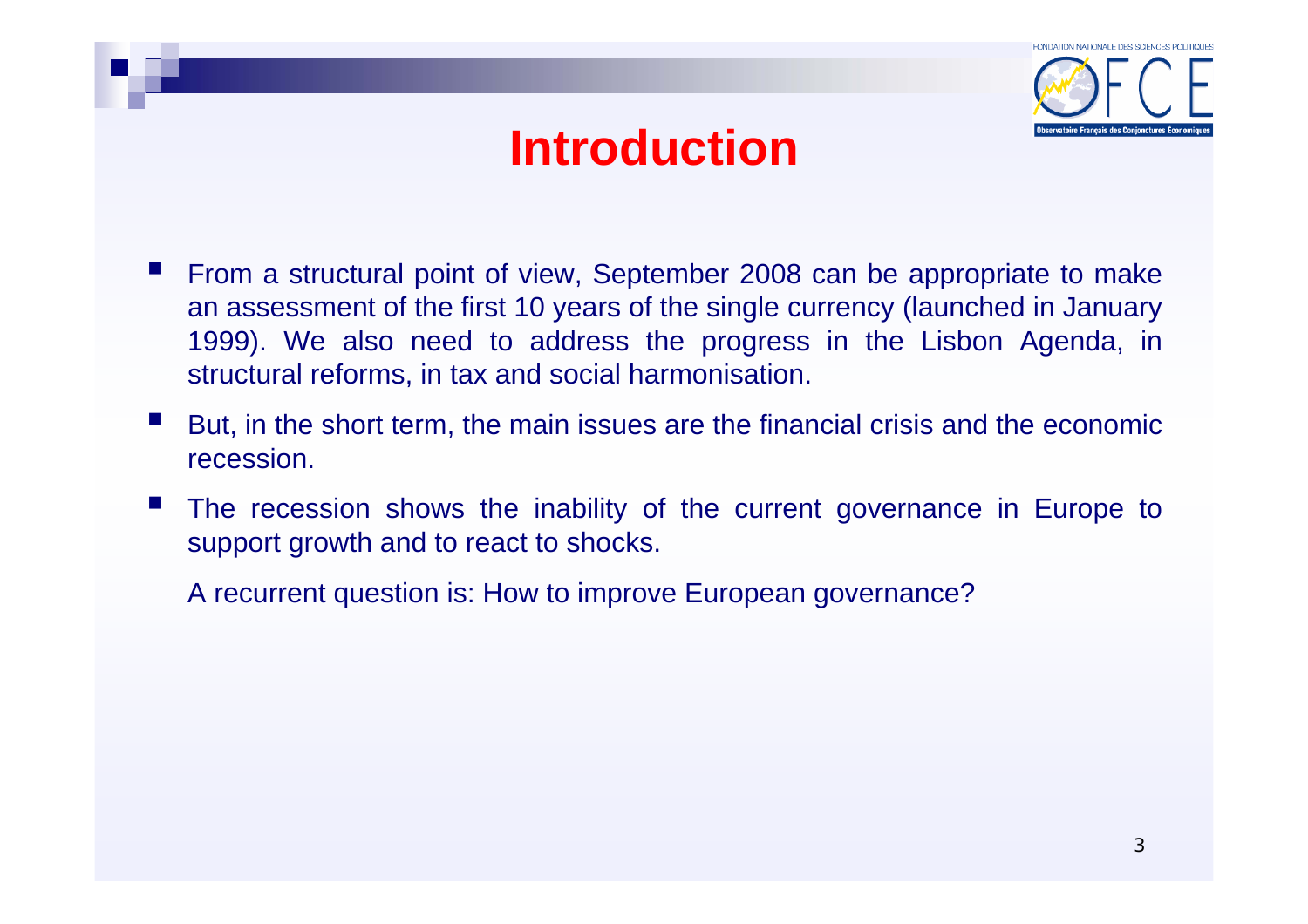## **Introduction**



- More fundamentally, the crisis shows the limits of the capitalist growth model.
- The limited amount of oil and raw material resources like the rise of environmental constraints requires a global management of natural resources.
- The financial crisis shows the limits of a system based on the domination of financial markets and speculation. The massive public intervention in the US and the UK shows that a deregulated financial system is not viable.
- The crisis can be an opportunity to challenge the dominance of liberal ideology and to highlight the need for greater social intervention in economic fields.
- The key task in the current period is to show that the system cannot be corrected by minor reforms (such as a more sophisticated regulation of financial markets). We need a major change in economic functioning; this change must be credible; this change requires a new sociological and political alliance.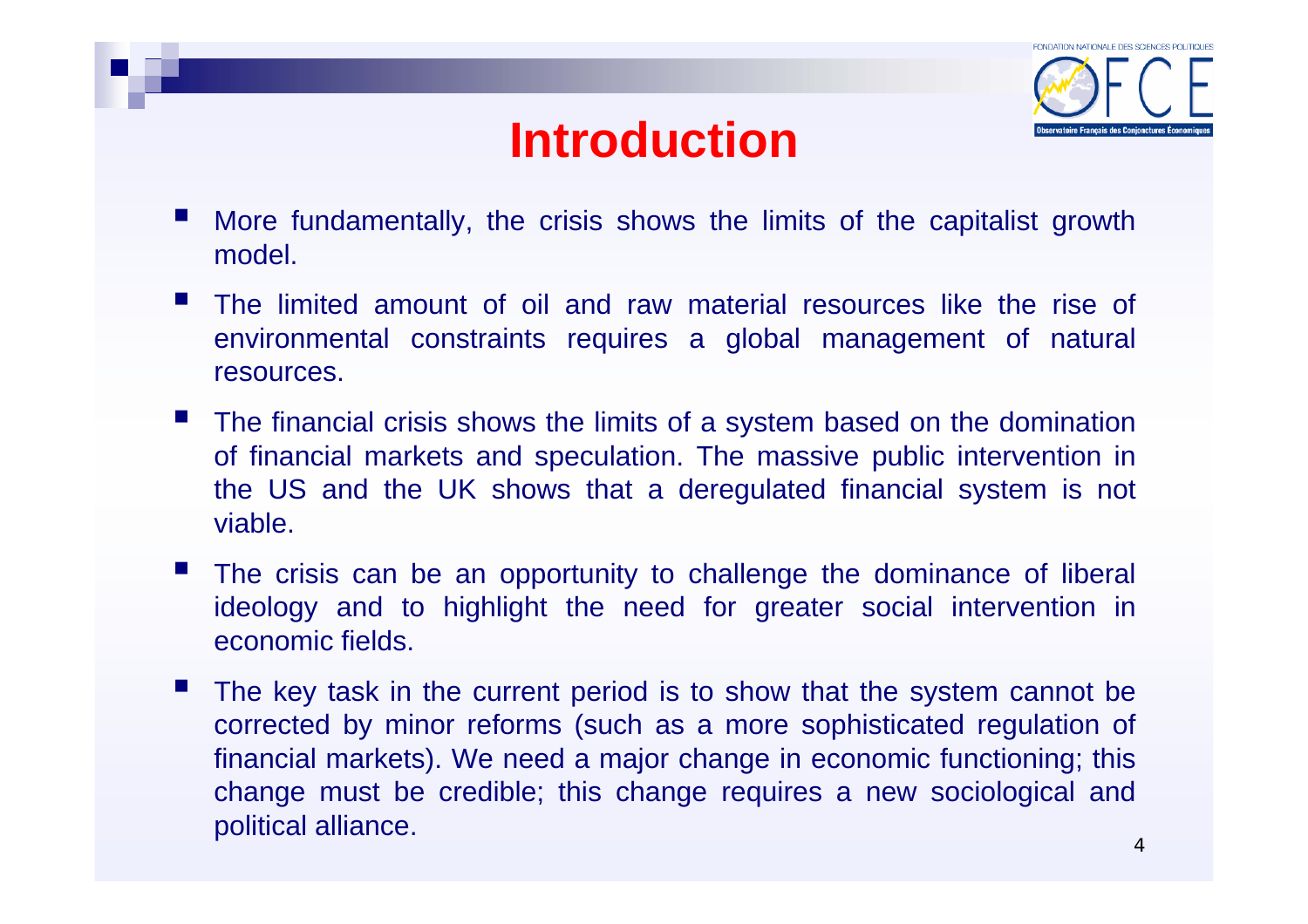

*The crisis has four components:*

- The rise in energy and other raw material prices.
- **The fall in the dollar.**
- **The housing crisis.**
- **The financial crisis.**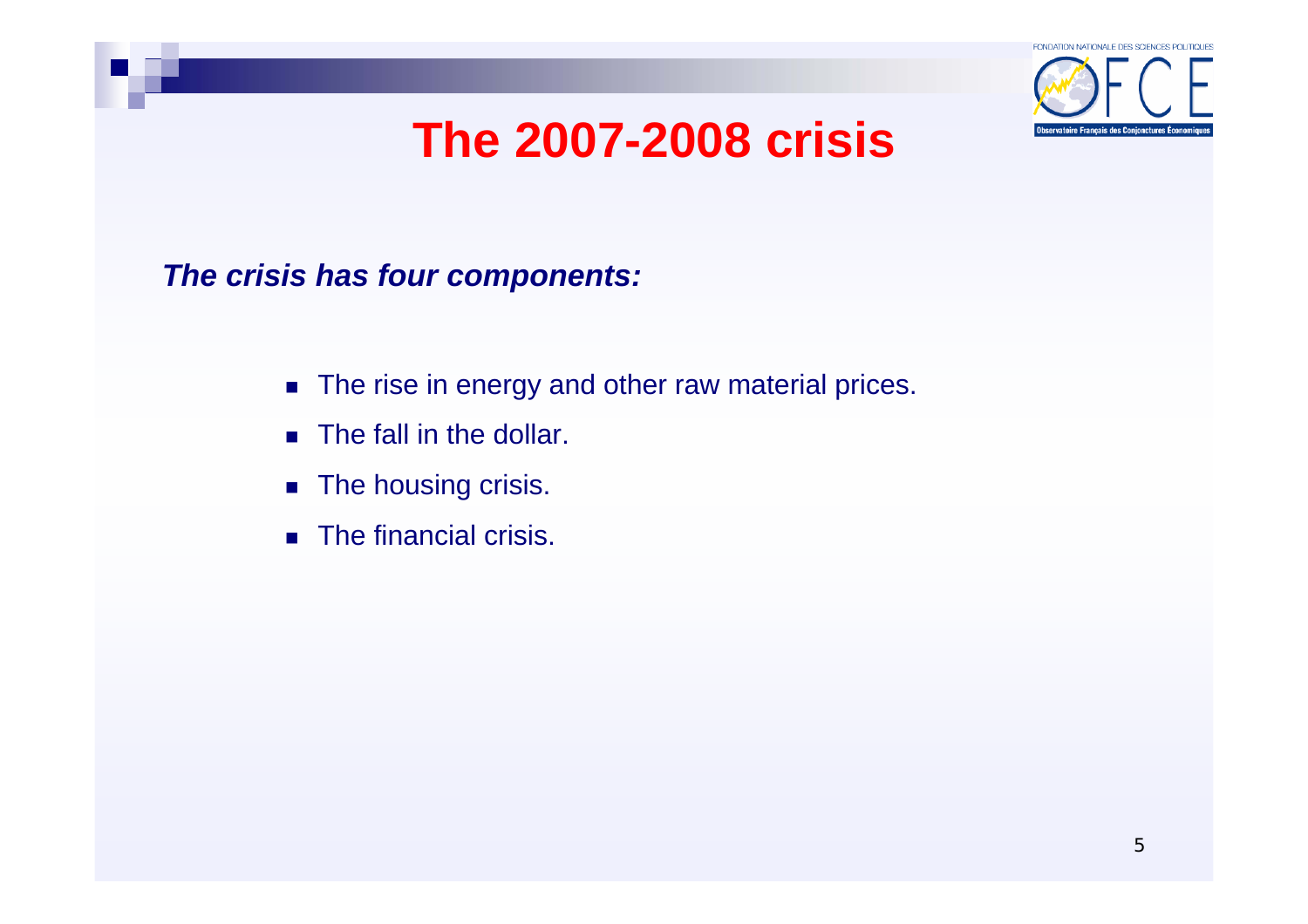

#### **The rise in energy and raw material prices**

- Prices started to rise in 2005. From 2004 to 2008.2, oil prices rose by 217% for the Brent in \$, 152% for the Brent in  $\epsilon$ , 122% for raw materials in \$, 77% for raw materials in  $\epsilon$ .
- This increase is mainly explained by structural factors. Strong demand was driven by growth in emerging countries while supply remained stable. The tension is particularly strong for oil, where production is expected to remain stable before falling.
- Recently, these factors were exacerbated by the financial crisis. Substantial capital flows were invested in the oil or raw material derivative markets, contributing to increased prices.
- Since two months, prices have been decreasing, under weak global growth prospects and for some products, an increase in supply. However, prices are likely to remain high and to rise again in the medium term.
- But, in the short term, the inflation rate should dramatically fall in 2009.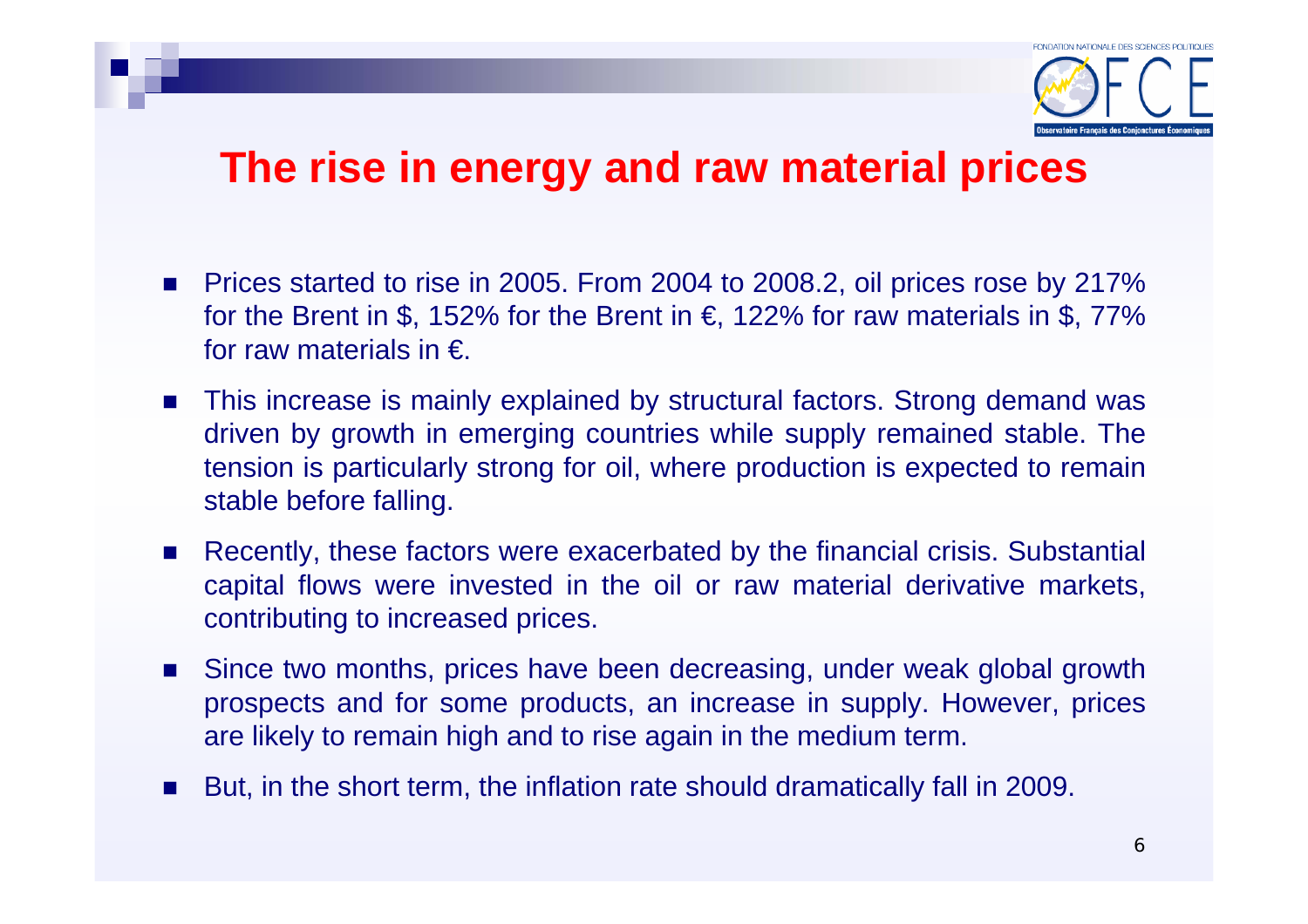

# **Brent and imported raw material prices**

|                      | <b>Brent in \$</b> | Brent in $\epsilon$ | Raw materials in $\epsilon$ |
|----------------------|--------------------|---------------------|-----------------------------|
|                      |                    |                     |                             |
| 2000                 | 28.5               | 30.9                | 100                         |
| 2001                 | 24.4               | 27.3                | 85.6                        |
| 2002                 | 25.0               | 26.5                | 90.4                        |
| 2003                 | 28.9               | 25.6                | 86.8                        |
| 2004                 | 38.3               | 30.8                | 86.6                        |
| 2005                 | 54.5               | 43.9                | 116.4                       |
| 2006                 | 64.1               | 51.0                | 136.3                       |
| 2007                 | 72.5               | 52.9                | 144.5                       |
| 2008.1               | 96.8               | 64.9                | 150.1                       |
| 2008.2               | 121.5              | 77.8                | 154.1                       |
| 2008<br>September 20 | 93.1               | 64.2                | 151.8 (August)              |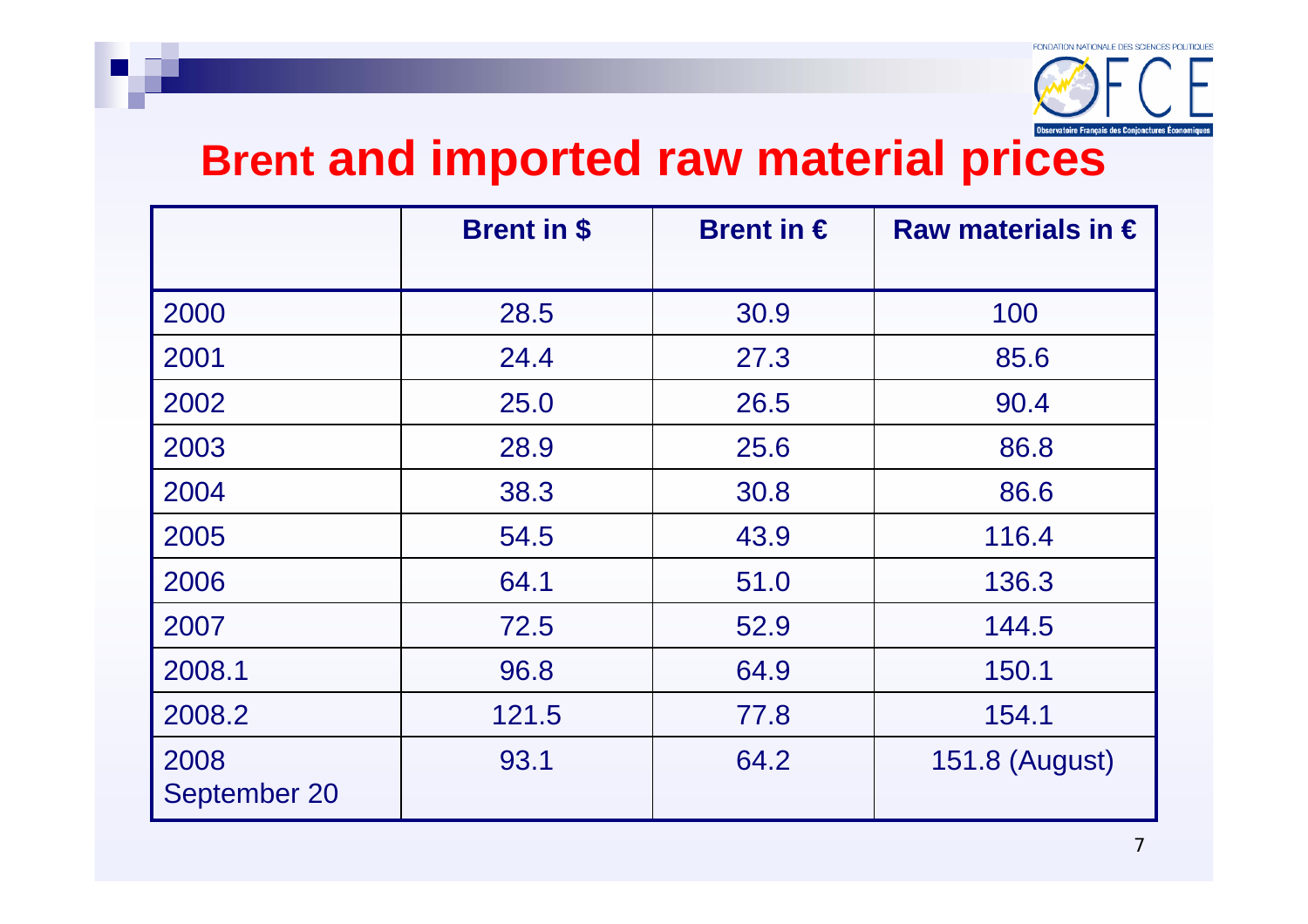

#### **This rise in prices has 4 consequences:**

- Π It generates a shock on the price level, which looks like an inflation revival. This shock increases the diversity among EU countries. It makes euro membership more difficult for several NMS. As the ECB refuses to distinguish price levels and inflationary shocks, ECB maintains a relatively high target interest rate.
- $\mathcal{L}_{\mathcal{A}}$  The shock is a tax on the purchasing power of MS. Who will pay: workers or companies?

Wage growths remain weak in all old MS in 2008. There is no evidence that workers will obtain a full wage indexation on prices. In most countries, real wages will decrease in 2008, even if productivity grows. In the Euro zone, real wages decreased by 0.5% in 2008-Q1 after a 0.5% increase in 2007- Q1. In most countries, social benefits were not fully indexed on prices. The fall in households' purchasing power will induce a fall in consumption.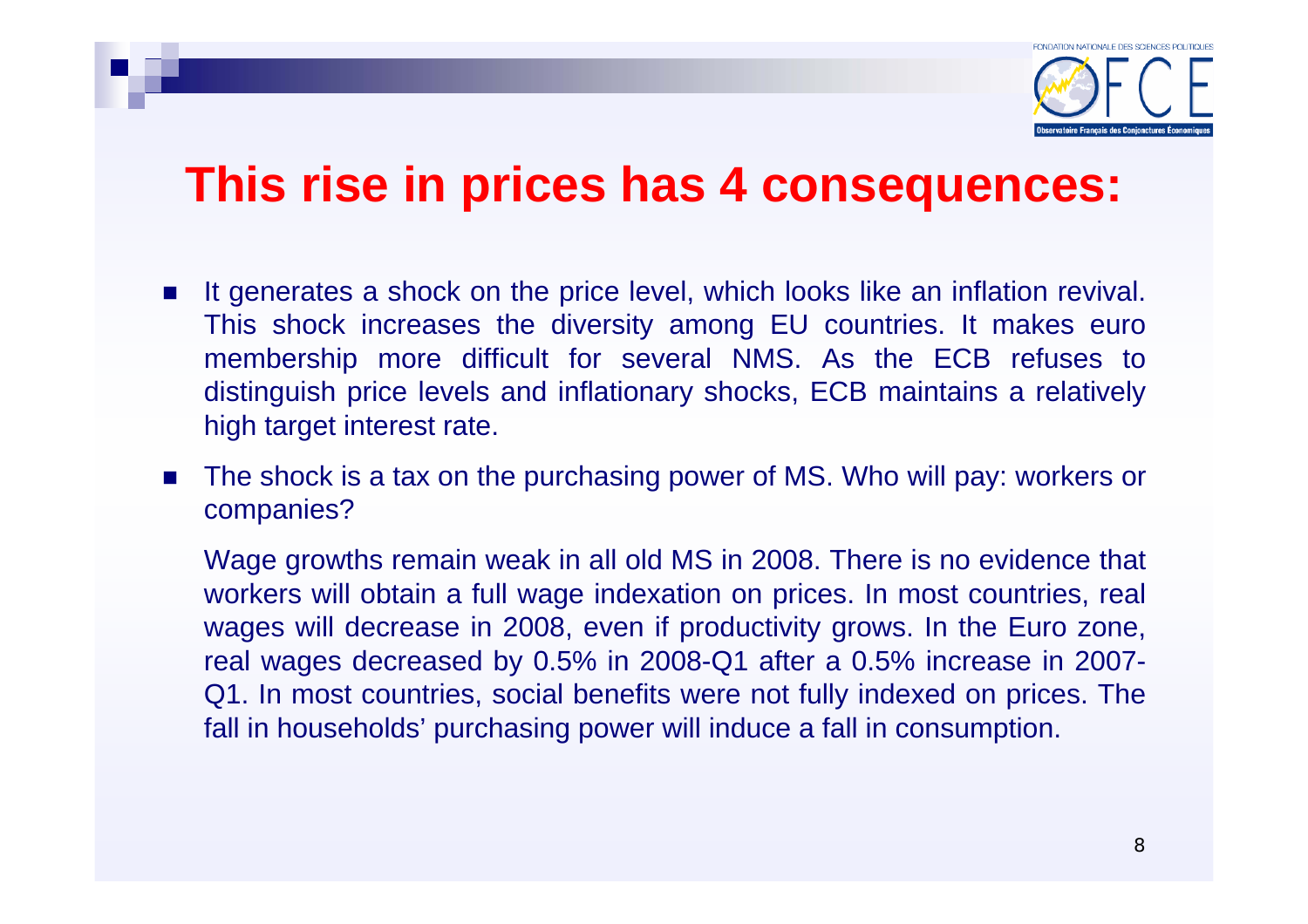

## **IPCH inflation rate (y-o-y)**

|                | <b>August 08</b> | <b>August 07</b> | August 08* |
|----------------|------------------|------------------|------------|
| <b>UE27</b>    | 4.2              | 1.9              | 2.9        |
| EA             | 3.8              | 1.7              | 2.6        |
| The Neth.      | 3.0              | 1.1              | 2.0        |
| Portugal       | 3.1              | 1.9              | 2.6        |
| <b>Ireland</b> | 3.2              | 2.3              | 2.1        |
| Germany        | 3.3              | 2.0              | 1.9        |
| <b>France</b>  | 3.5              | 1.3              | 2.3        |
| <b>Austria</b> | 3.6              | 1.7              | 2.4        |
| <b>Sweden</b>  | 4.1              | 1.2              | 2.3        |
| <b>Italy</b>   | 4.2              | 1.7              | 3.2        |
| <b>UK</b>      | 4.4              | 1.8              | 2.6        |

**\*without energy and raw products.**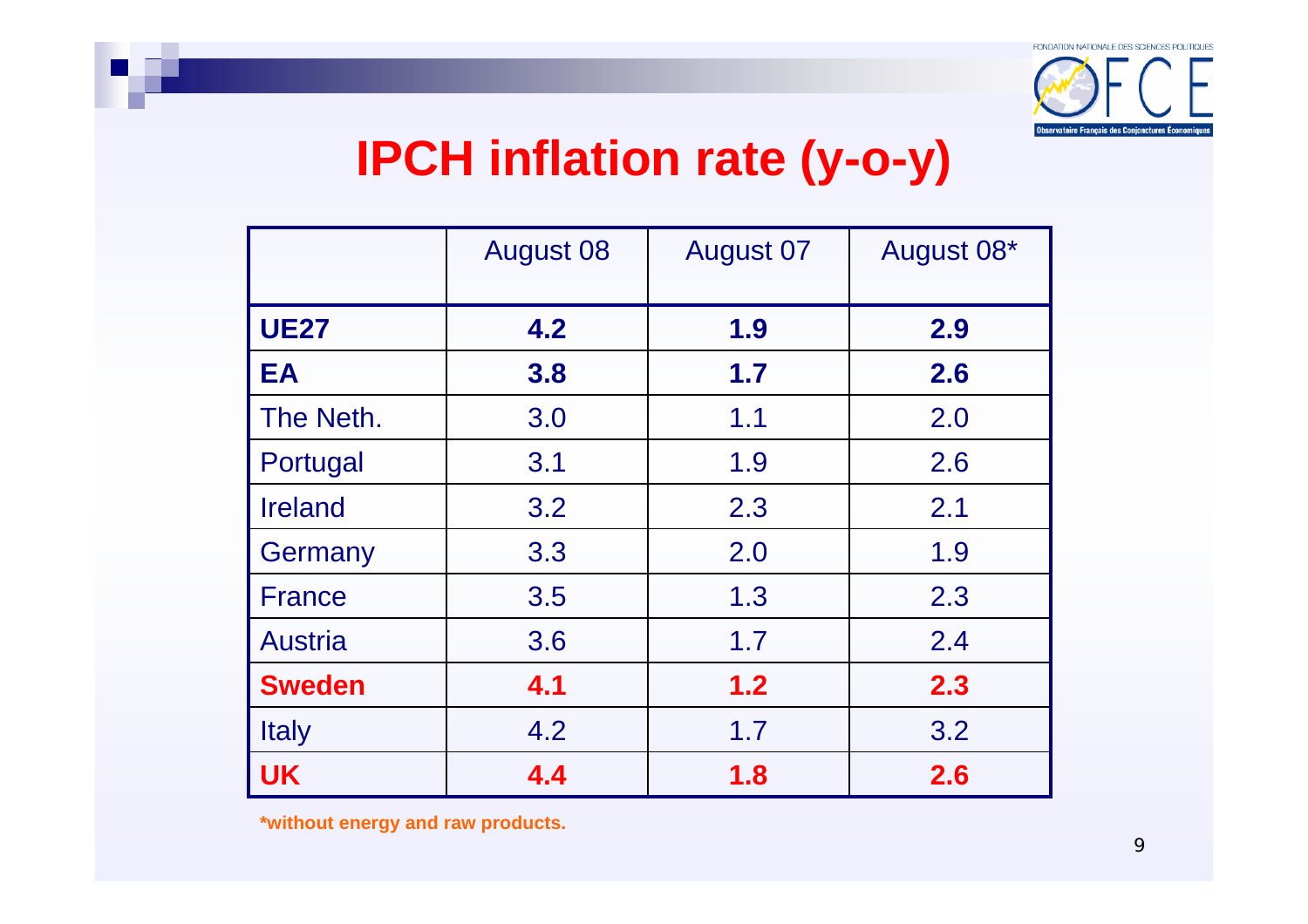

# **IPCH Inflation rate (y-o-y)**

|                  | <b>August 08</b> | <b>August 07</b> | August 08* |
|------------------|------------------|------------------|------------|
| <b>Slovakia</b>  | 4.4              | 1.2              | 4.2        |
| <b>Poland</b>    | 4.4              | 2.1              | 3.8        |
| <b>Finland</b>   | 4.6              | 1.3              | 3.3        |
| <b>Greece</b>    | 4.8              | 2.7              | 3.8        |
| <b>Denmark</b>   | 4.8              | 0.9              | 3.7        |
| Spain            | 4.9              | 2.2              | 3.5        |
| <b>Belgium</b>   | 5.4              | 1.2              | 2.9        |
| <b>Slovenia</b>  | 6.0              | 3.4              | 4.8        |
| CZ               | 6.2              | 2.6              | 5.7        |
| <b>Hungary</b>   | 6.4              | 7.1              | 5.4        |
| <b>Romania</b>   | 8.1              | 5.0              | 7.5        |
| <b>Estonia</b>   | 11.1             | 6.1              | 9.3        |
| <b>Lithuania</b> | 12.2             | 5.6              | 10.0       |
| Latvia           | 15.6             | 10.2             | 13.7       |

**\*without energy and raw products.**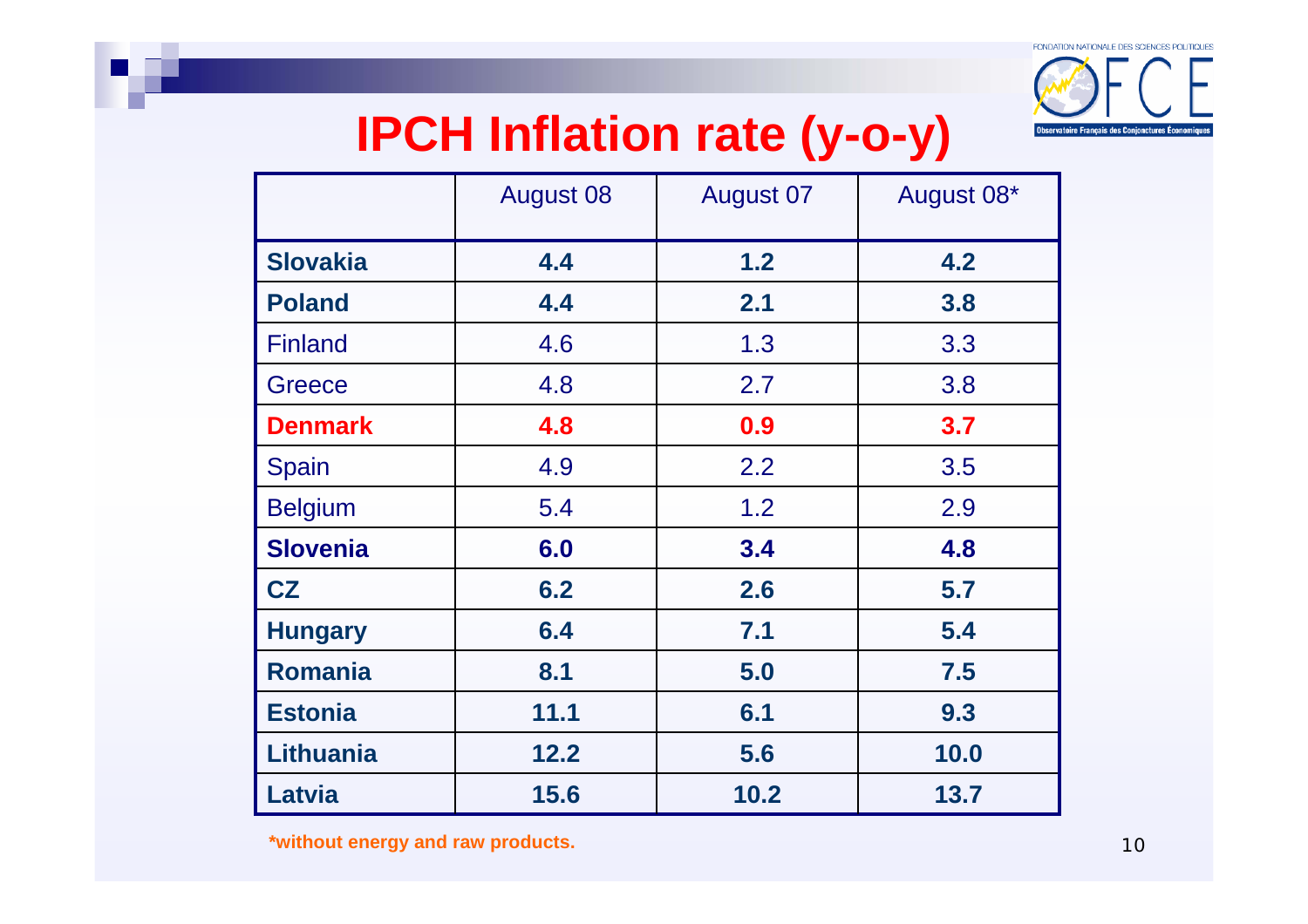

#### **This rise has 4 consequences:**

- **EXCONSUMING COUNTRIES MUST accept the rise of energy prices; they could** implement measures to offset the effect on the poorest.
- $\mathcal{L}_{\mathcal{A}}$  The rise in oil prices generates an increase in the world saving rate. In consuming countries, it reduces income, therefore consumption. At the global level, it induces a demand gap, which should be filled by lower interest rates. Richer countries should accept a rise in their external deficit and in their public or private (households or firms) debt. If the shock weighs on households, an increase in the public debt or household debt is necessary. If the shock weighs on firms, then firms must accept to be more indebted or must issue shares that will be purchased by the new rich countries (sovereign funds). But, the financial crisis might prevent this increase in debt.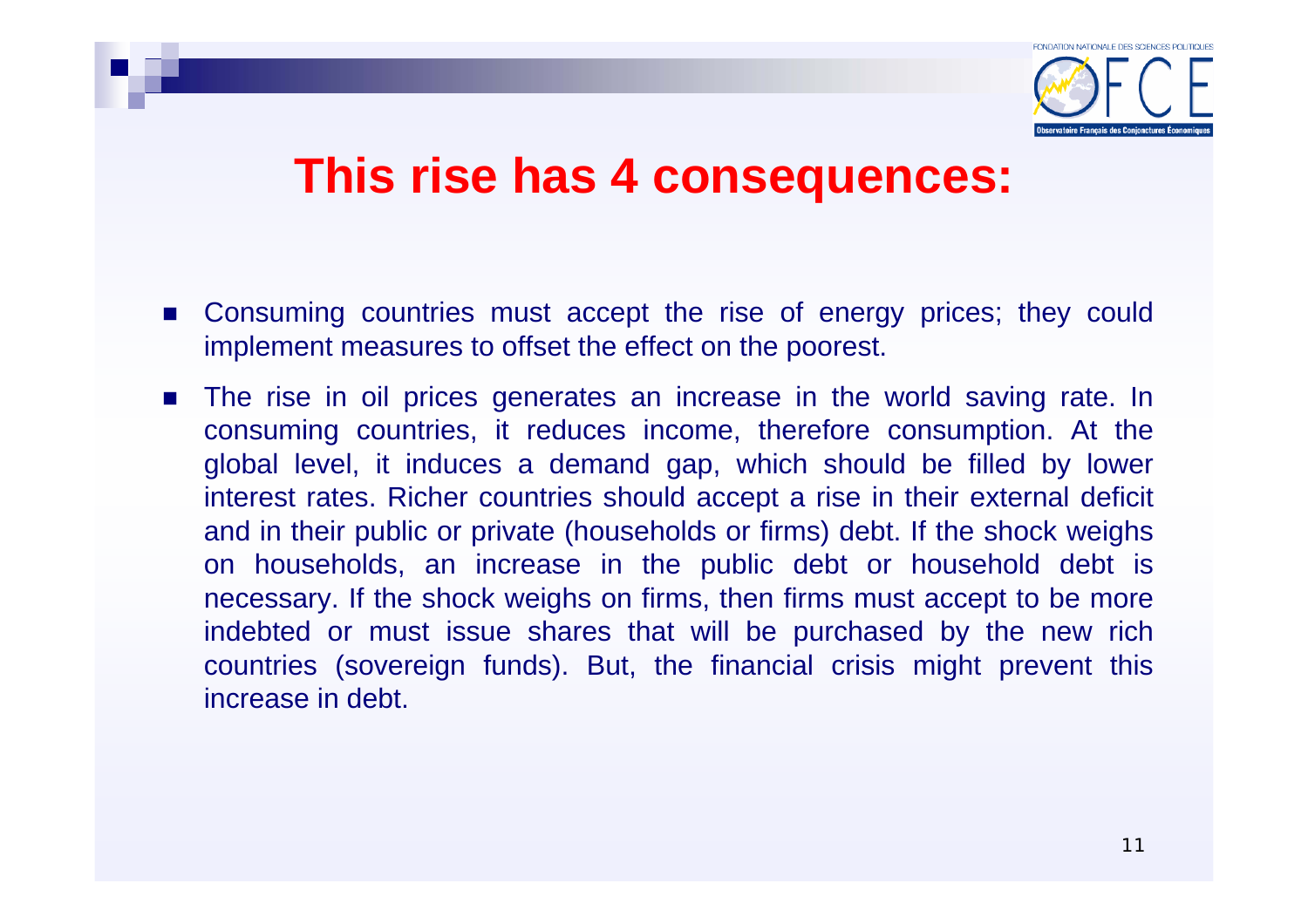

### **The fall of the dollar**

- Since 2006, the fall of the dollar has contributed to depress European output, while its high level in 2000-2002 had contributed to the high growth level in the EU during these years.
- The euro has risen not only vis-à-vis the dollar but also against many Asian currencies pegged to the dollar.
- From 2004 to 2008, the Chinese Yuan increased by 17.5% against the dollar, but remained stable in euros.
- **Asian countries follow a policy of low exchange rates to stimulate their** growth. In the US, active monetary policies lead to sharp cuts in interest rates during recession periods. Due to the inertia of the ECB, the exchange rate of the euro is too strong given the required growth of most countries in the area; it tends to increase during periods of recession.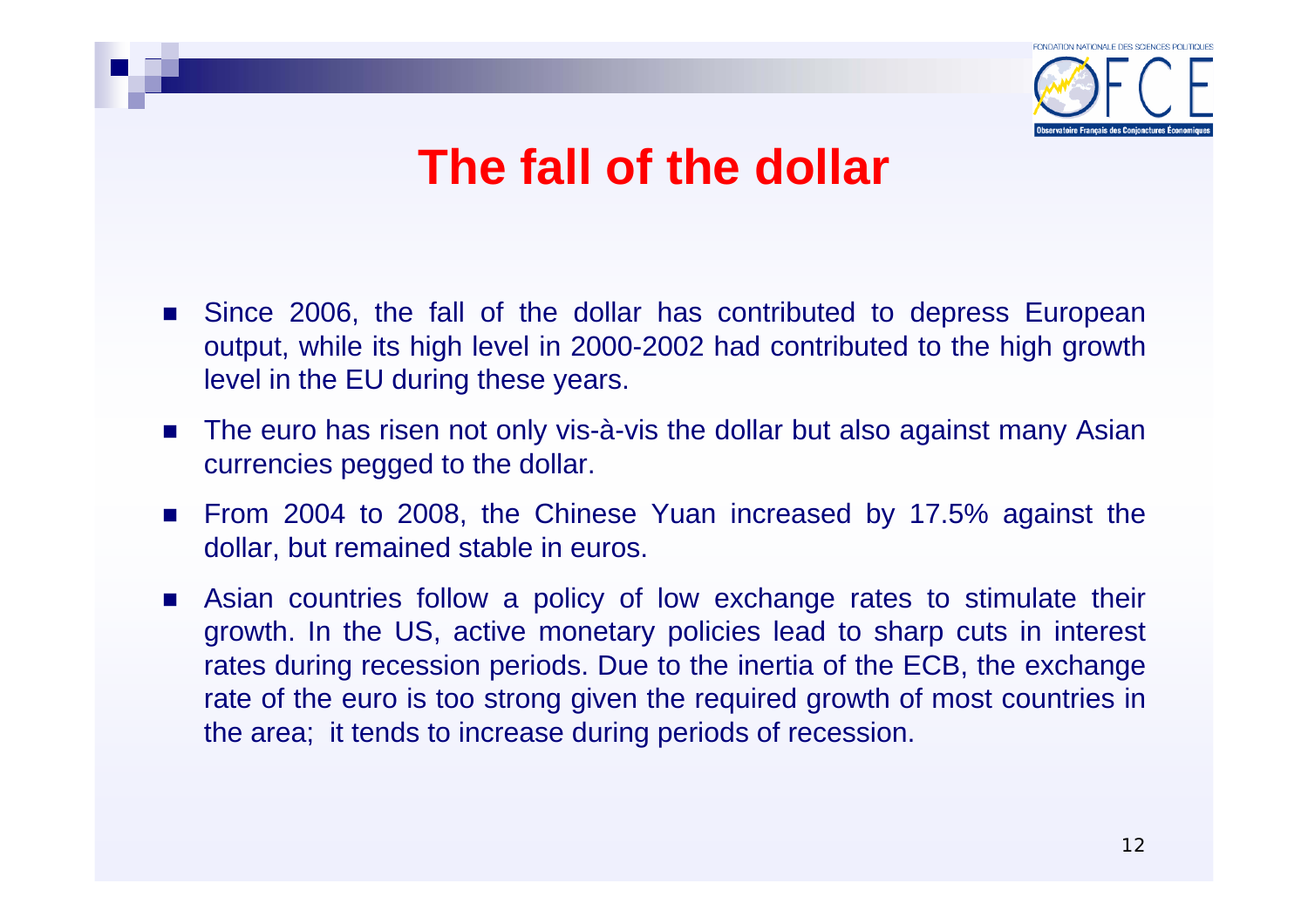

## **Euro-dollar exchange rate**

| 1999  | 2000 | 2001 | 2002 | 2003 | 2004 | 2005 | 2006 | 2007-1 | 2007-2 | 2008-1 | 2008* |
|-------|------|------|------|------|------|------|------|--------|--------|--------|-------|
|       |      |      |      |      |      |      |      |        |        |        |       |
|       |      |      |      |      |      |      |      |        |        |        |       |
| 1.066 | 0.92 | 0.90 | 0.94 | 1.11 | 1.24 | 1.24 | 1.26 | 1.33   | 1.41   | 1,53   | 1.45  |
|       |      |      |      |      |      |      |      |        |        |        |       |
|       |      |      |      |      |      |      |      |        |        |        |       |

**\* September 20.**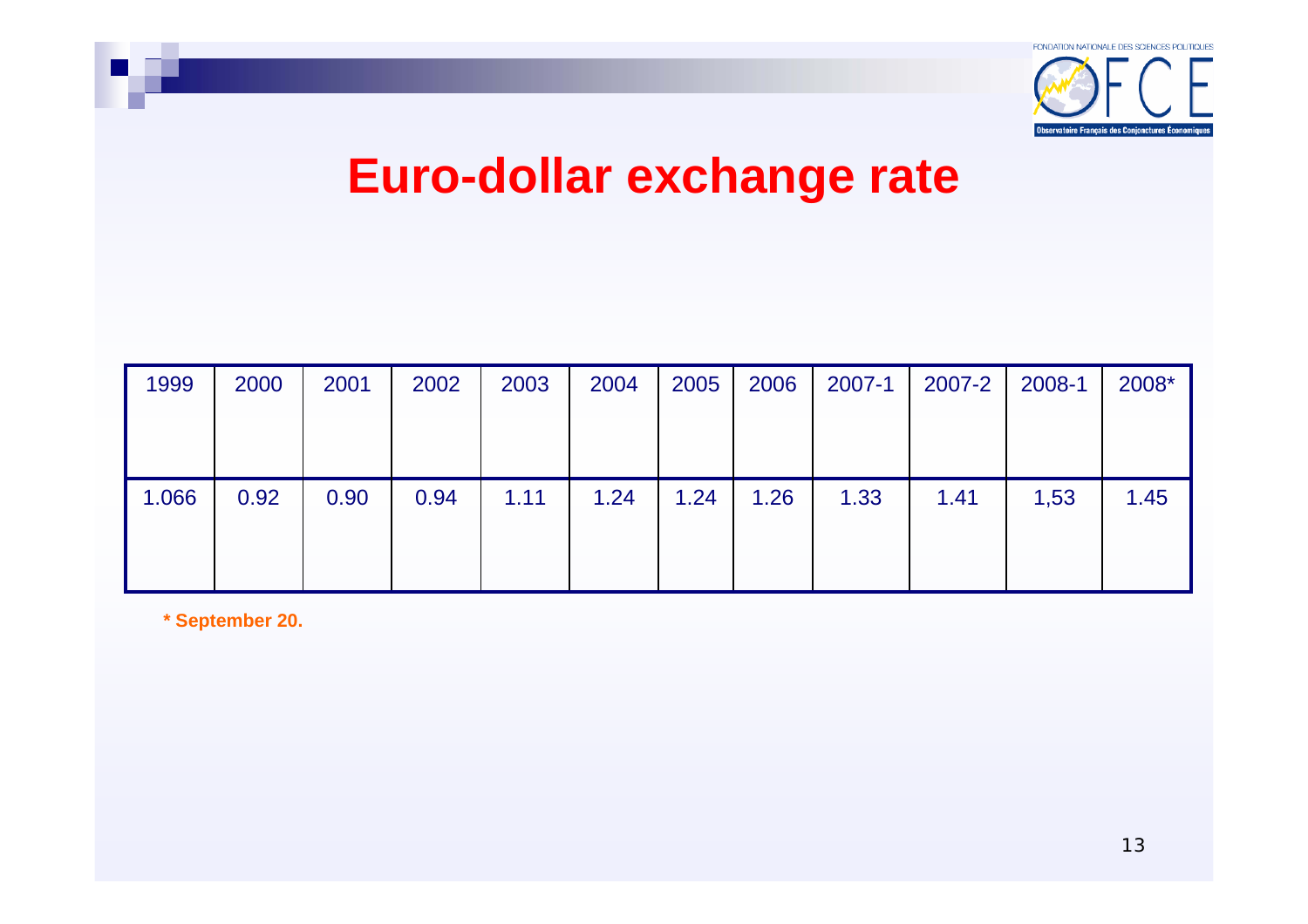

## **The Housing bubble**

- During the last 12 years, many European countries (particularly Spain, the UK, and Ireland) had experimented a strong growth of the housing investment, due to favourable credit condition. This expansion was accompanied and facilitated by a burst on housing real prices. Real estate has strongly supported the growth in the Anglo-Saxon countries and in Spain.
- In 2007, the housing market turned. Prices began to fall. The financial crisis has raised awareness of the risks of credit. The reversal is particularly violent in Spain, Ireland and the United Kingdom as it is in the US.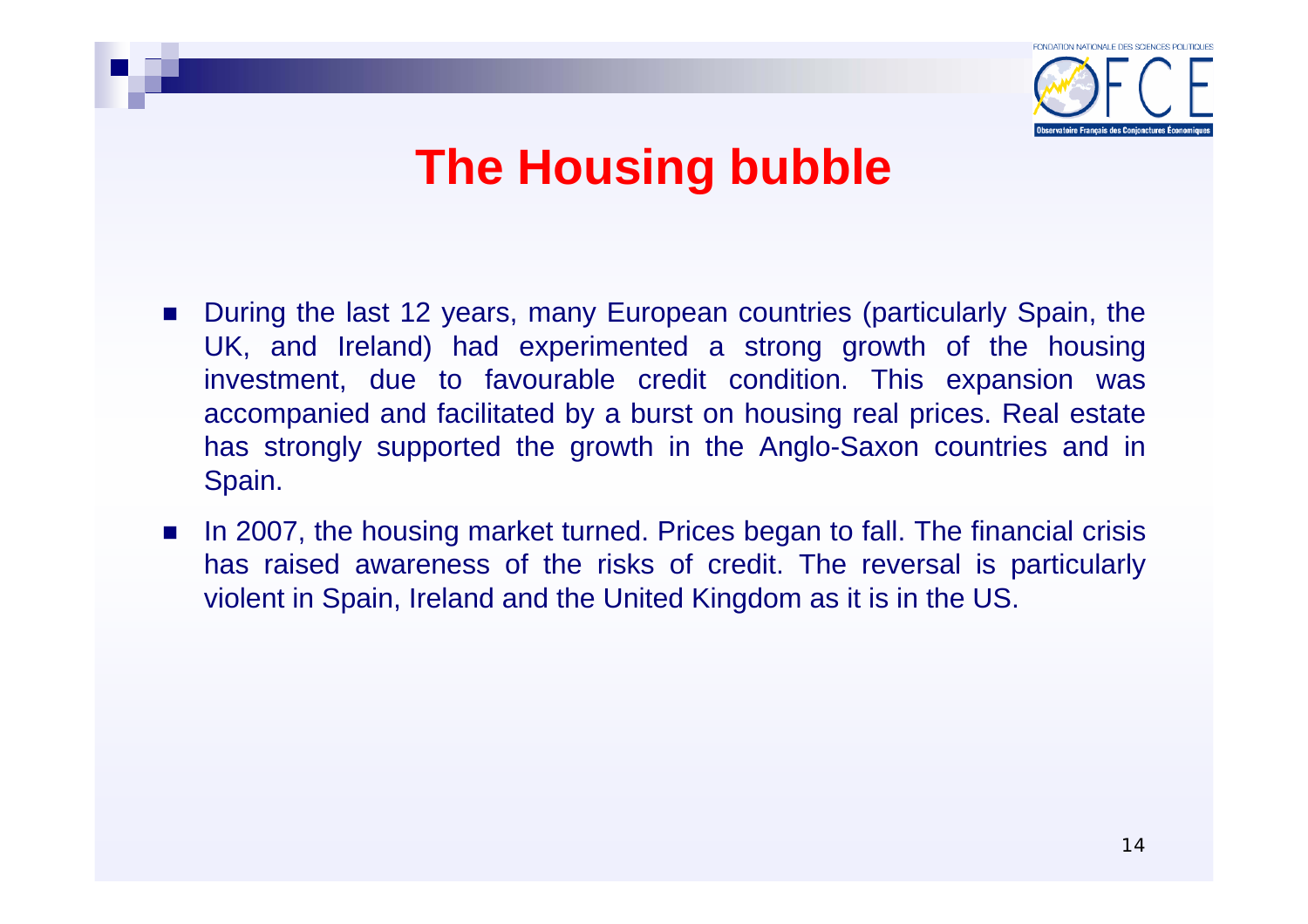

#### **Residential Investment (average annual growth rate)**

|                | 2005-1995 | 2006-2007 | 2008-2009 <sup>p</sup> | Housing real prices<br>in 2007 |
|----------------|-----------|-----------|------------------------|--------------------------------|
|                |           |           |                        | $2000 = 100$                   |
| Germany        | $-2.2$    | 3.0       | $-0.4$                 | 83                             |
| <b>Italy</b>   | 0.9       | 3.6       | $-0.8$                 | 147                            |
| <b>France</b>  | 2.5       | 5.0       | 0.5                    | 181                            |
| <b>UK</b>      | 4.0       | 5.9       | $-2.1$                 | 180                            |
| Spain          | 8.2       | 4.7       | $-9.9$                 | 194                            |
| <b>Ireland</b> | 9.6       | $-4.7$    | $-15.1$                | 159                            |
| <b>US</b>      | 5.4       | $-10.8$   | $-16.5$                | 137                            |

**p OCDE June 2008 forecast.**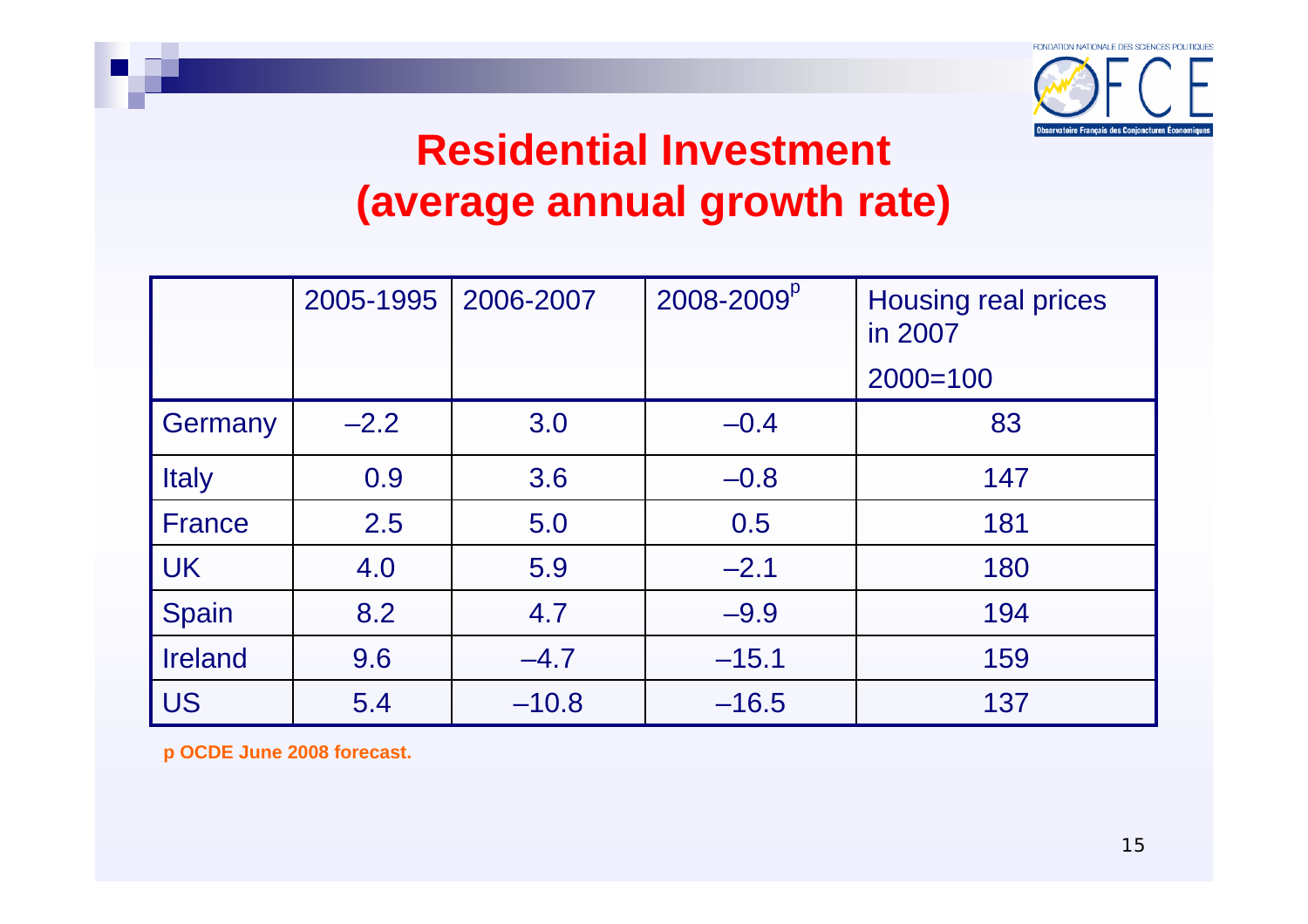

## **The financial crisis**

- From 1980 to 2007, the world economy was dominated by the growth of financial capitalism.
- Masses of capital increasingly large have been invested in financial markets. The strong profitability they required was obtained by increasing the share of profits in value added but mostly by stock market bubble.
- **The race for profit has fed permanent financial innovations. Hedge funds** have used the leverage, i.e. the difference between the rate of profit and interest rates, to obtain extravagant returns.
- **The increase in the stock exchange values and the housing prices had** strongly supported household consumption in the Anglo-Saxon countries.
- $\mathcal{L}_{\rm{max}}$  Financial deregulation and marketization have become the norm at the expense of continental model based on the banks expertise.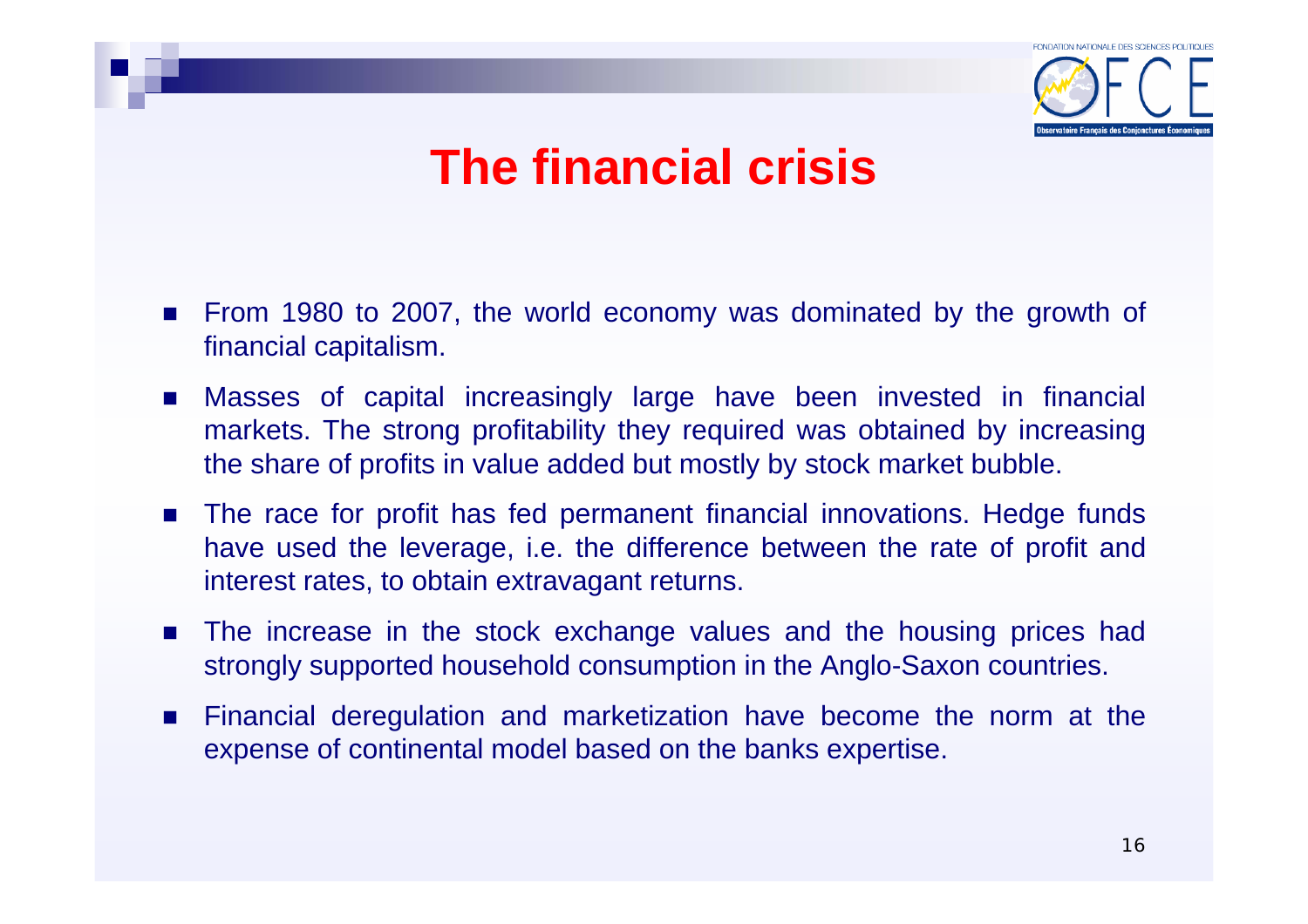

## **The financial crisis**

- $\mathbf{r}$ The subprime crisis of 2007 has destroyed this edifice.
- **College**  Much of mortgages made in the United States had benefited to fragile households: they could not support rising interest rates and falling housing prices.
- The losses induced by the subprimes weakened the whole financial sector by a domino effect. It appeared that the rating agencies were unable to properly assess the risk of these credits. The decline in the value of securitized loans weakened the banks balance sheets; put in bankruptcy the most fragile; induced a dramatic fall of the value of financial institutions stocks and destroyed confidence in the interbank market.
- The central banks had to intervene to ensure market liquidity and then to organize the rescue (or the failure) of the more fragile banks. Real estate and stock prices have dramatically fallen.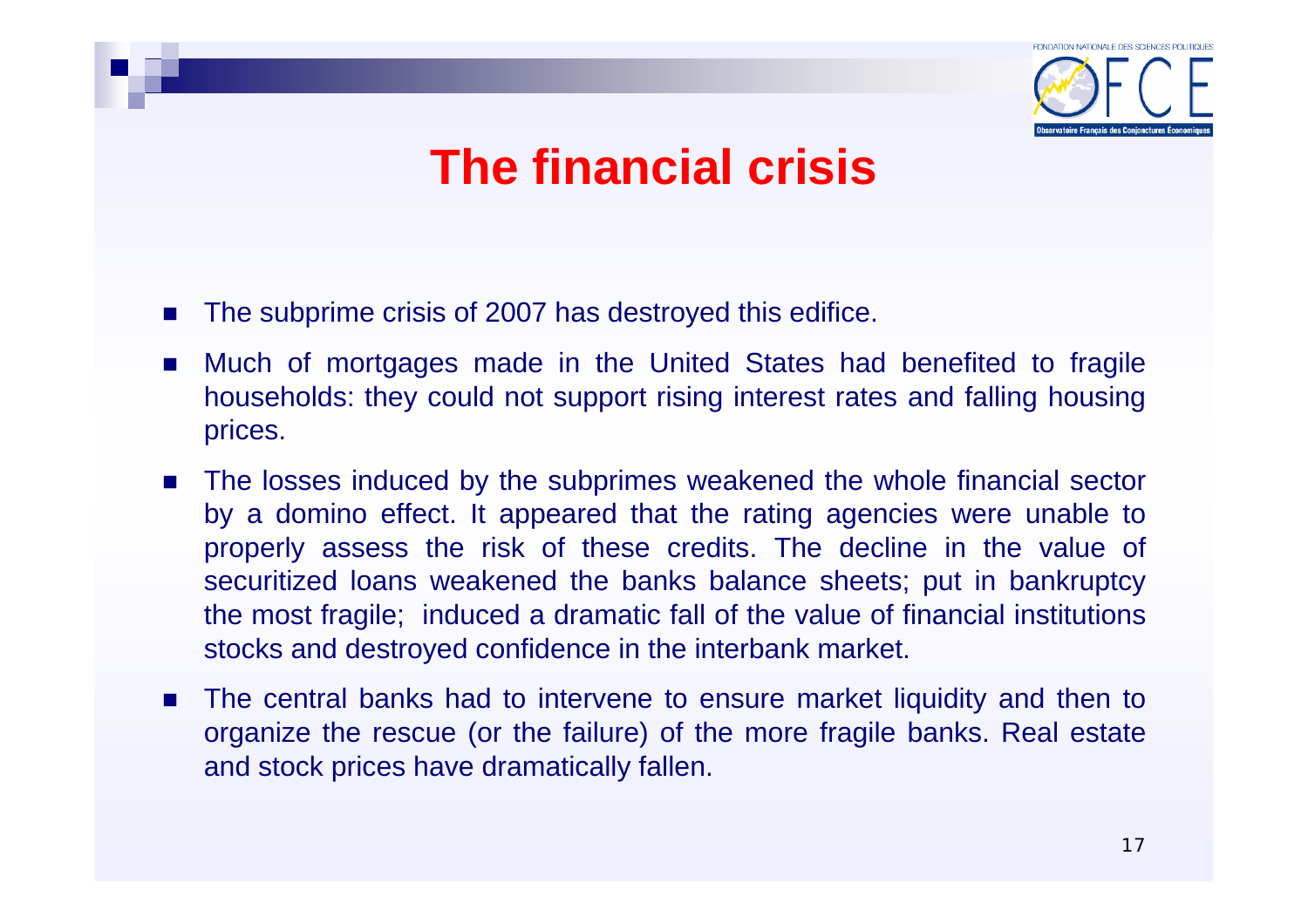

#### **The financial crisis**

- The impact of the crisis was affected by the *pricing to market*, the *pricing to model* and the IFRS norms, which requires to immediately record losses on financial assets (*fair value principle).* In high uncertainty situations, financial assets are depreciated in the markets, this requires putting a strong aversion to risk in the models and tends to depreciate more sharply all assets. Banks are forced to use these values in their sheets, even if they consider that assets are worth more than that (because the market is exaggerating losses).
- The IMF estimates the cost of the crisis to 945 billion dollars, 225 from losses on credit depreciation and 720 from assets depreciation. Half would be borne by banks and the rest by investment funds. These losses are distributed worldwide since European banks, investment funds or pension funds have invested heavily in the United States, by buying securitized credits, or by becoming shareholders of US financial institutions, as Crédit Agricole which has made heavy losses on Calyon and Natixis on CIFG. Does the diversification compensate the risk of asymmetric information that we incur when we invest far from our bases?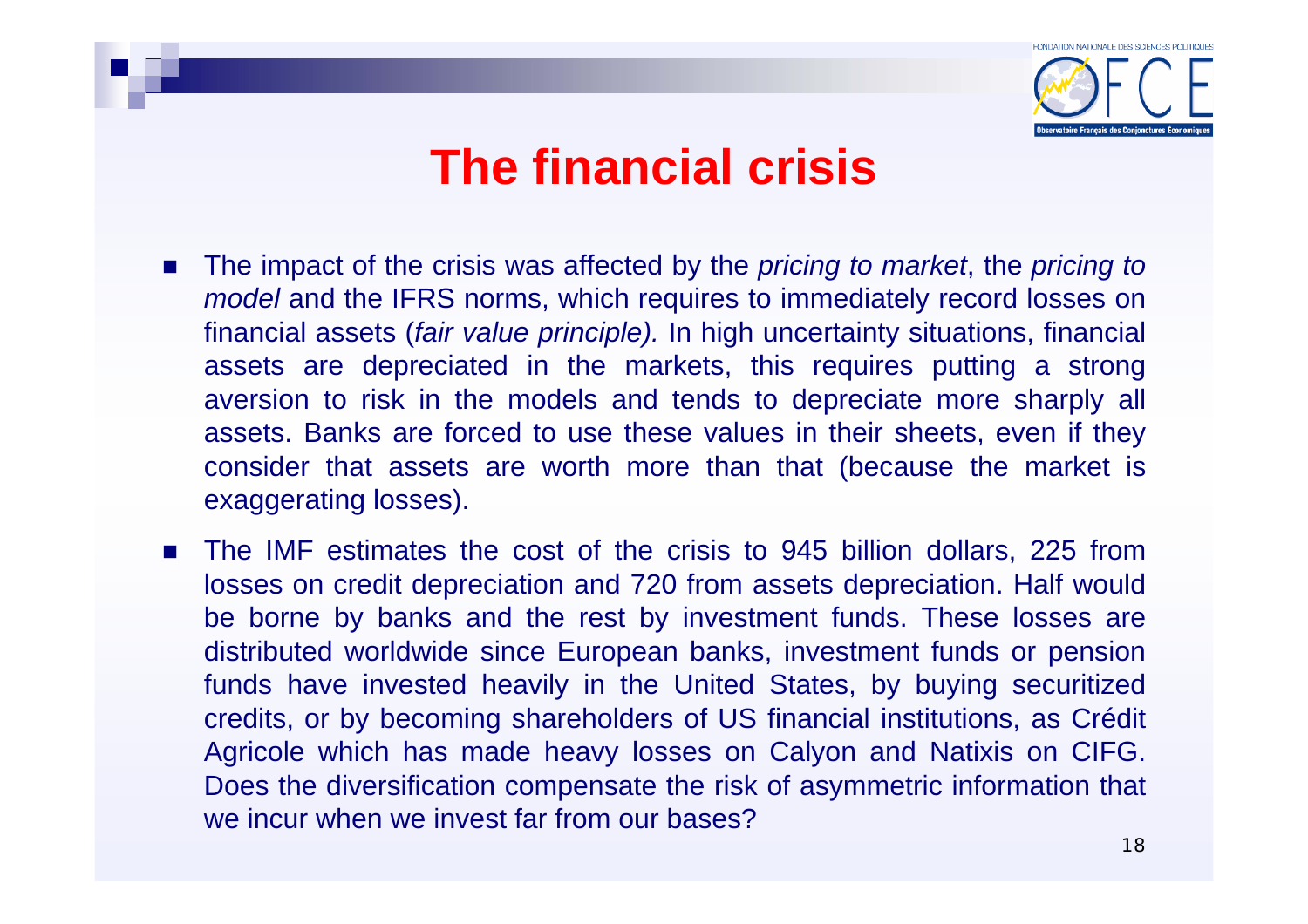

### **The effect on growth**

- $\mathbf{r}$  The wealth effect (financial and real estate) tends to reduce households consumption.
- $\mathcal{L}^{\text{max}}$ The housing investment is falling.
- $\mathcal{L}_{\mathcal{A}}$  Firms reduce investment due to uncertainty, balance sheet effects, loss of competitiveness and credit restriction.
- $\mathcal{L}_{\rm{max}}$  Banks restrict credit due to balance sheets deterioration (their balances as the firm and the households' balances) and to risk aversion.
- $\mathcal{L}^{\text{max}}_{\text{max}}$  Banks increase interest rate on credit to recover their balance sheets and to compensate the risk.
- $\mathcal{L}_{\mathcal{A}}$  It will take time for companies and banks to recover a satisfactory financial situation.
- **Low interest rates may reduce this period, but it runs the risk of inducing a** new bubble.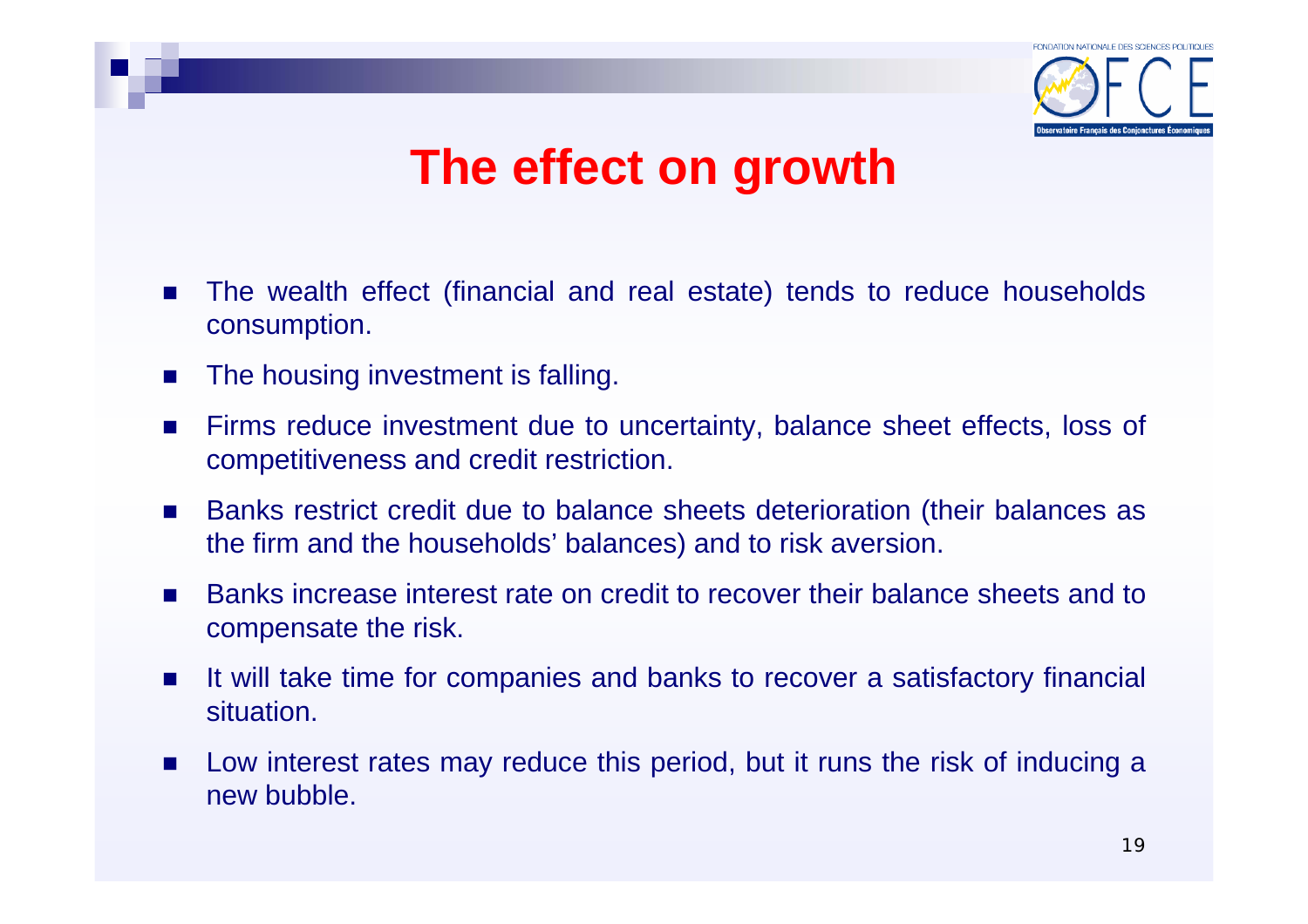

#### **Discrepancies between US and the Euro zone**

 $\mathcal{L}_{\mathcal{A}}$  The US financial sector is more affected. But, the Fed reacts to the crisis by lowering the rate from 5.25% to 2%, low interest rates helping to improve the balance sheet of banks. Instead, the ECB is trying to separate monetary policy for the policy to assist banks in difficulty. The crisis has not prevented the ECB to increase its rate of 4 to 4.25%.

|                                       | <b>US</b>        |                    | Euro zone        |                    |
|---------------------------------------|------------------|--------------------|------------------|--------------------|
|                                       | <b>July 2007</b> | <b>August 2008</b> | <b>July 2007</b> | <b>August 2008</b> |
| Interest rate<br>$(3$ months)         | 5.25             | $\overline{2}$     | 4                | 4.25               |
| Interest rate<br>$(10 \text{ years})$ | 5.2              | 3.7                | 4.7              | 4.2                |
| <b>GDP</b><br>(forecast)              | 2.45             | 1.5                | 2.5              | 1.3                |
| Inflation rate<br>(forecast)          | 2.55             | 3.4                | 2                | 3                  |
| <b>Public balance</b>                 | $-2.2$           | $-5.6$             | $-0.5$           | $-0.9$             |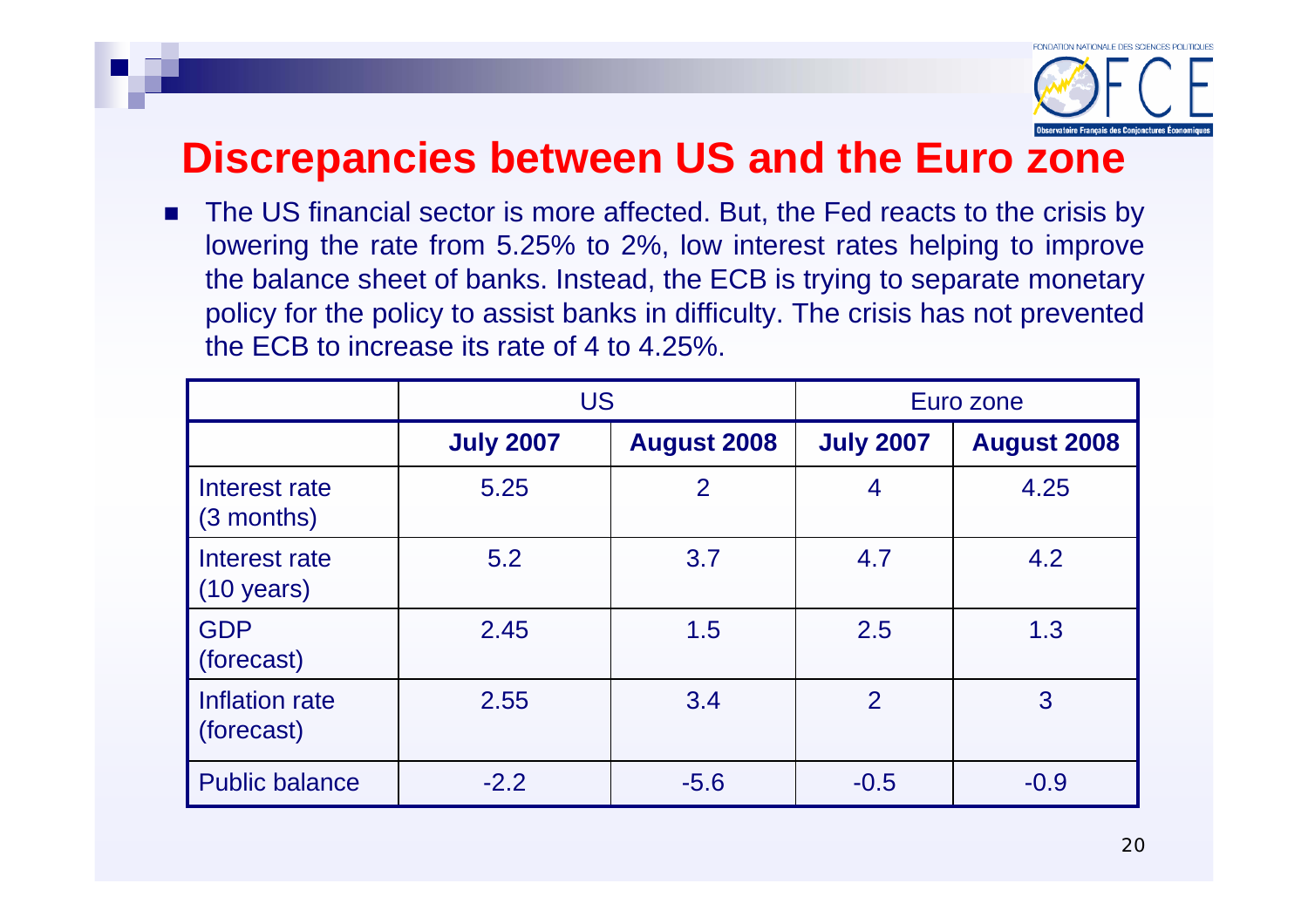

### **The Financial crisis**

- $\mathcal{L}_{\mathcal{A}}$  The issue of the crisis can be discussed at two levels. In the short term, the governments must stop the fall of property prices and of stock market and must avoid financial institutions bankruptcy. To reduce moral hazard, they must avoid rewarding the vice: the managers must be dismissed and shareholders and investors must be ruined.
- **As in the Paulson plan, the State must buy at low prices the depreciated** assets of the banks and must recapitalize banks if necessary.
- For the long term, two strategies are possible. The first is to impulse the revival of financial markets, with just a little more regulation. The second is to go back to a financial system focused on its primary objectives, to finance productive activities, to offer depositors low but guaranteed returns; banks must forget speculative activities. The German view rather than the Anglo-Saxon view…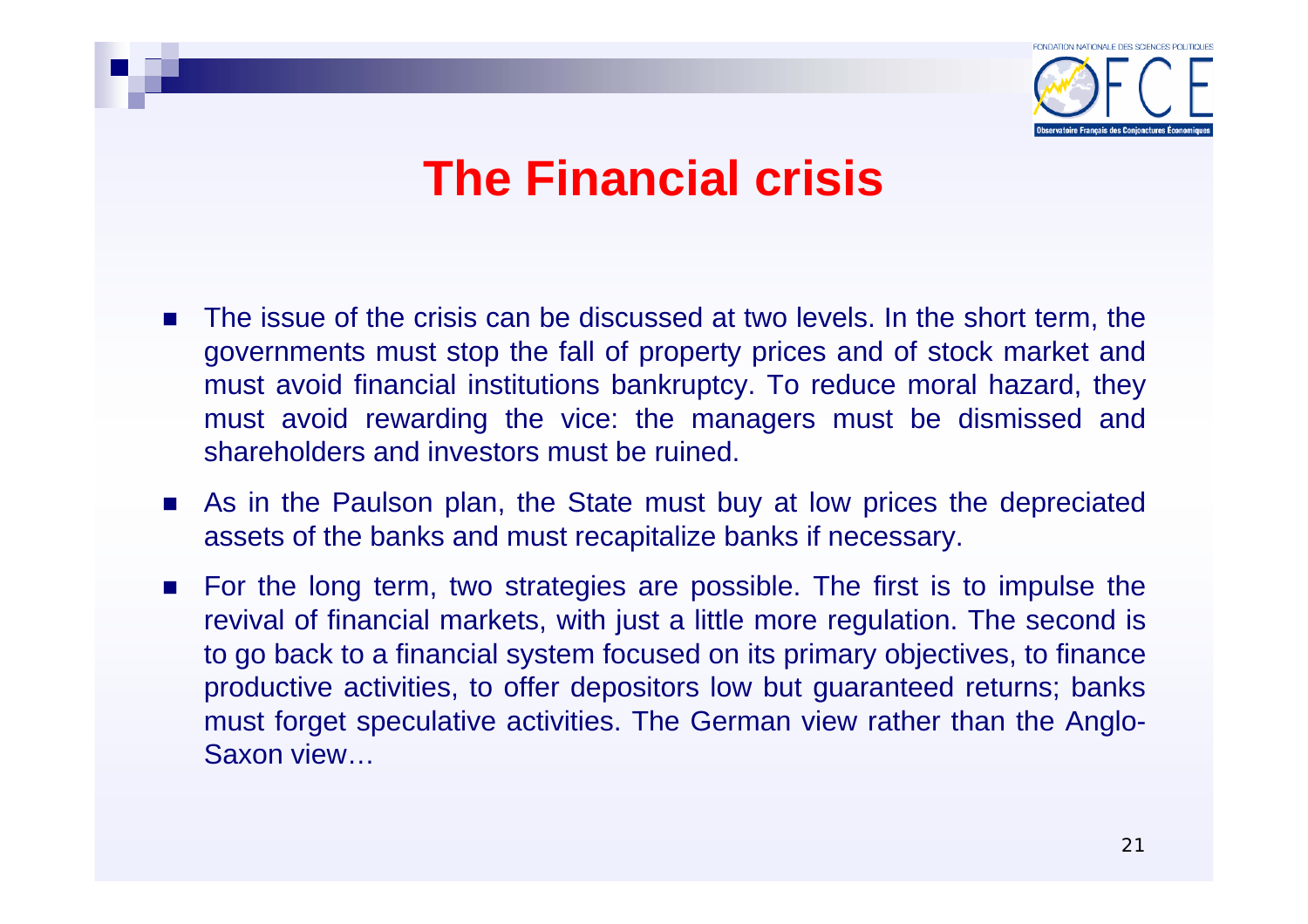## **The Financial crisis**



- All relationships of banks and firms with tax or regulation heavens must be forbidden.
- The financial sector must be deflated, for example by providing public retirement pensions, by promoting direct investment.
- **Example 3** Financial innovations whose security is not guaranteed or the risk is not calculable must be forbidden. Financing of speculation by banks must be forbidden. The remuneration of operators should be controlled. Hedge funds must be restricted by preventing them from using leverage effects.
- Central Banks must use instruments such as reserve requirements or capital ratios on credit, which should vary depending on market conditions and on type of credit. It must deter property loans during the housing bubble and stock market speculation in times of financial bubbles.
- **The choice between the two strategies is a political issue. The financial** crisis may be an opportunity for the anti-liberals to engage points on the ideological level, to show that the financial capitalism is dangerous and to build a coalition for change.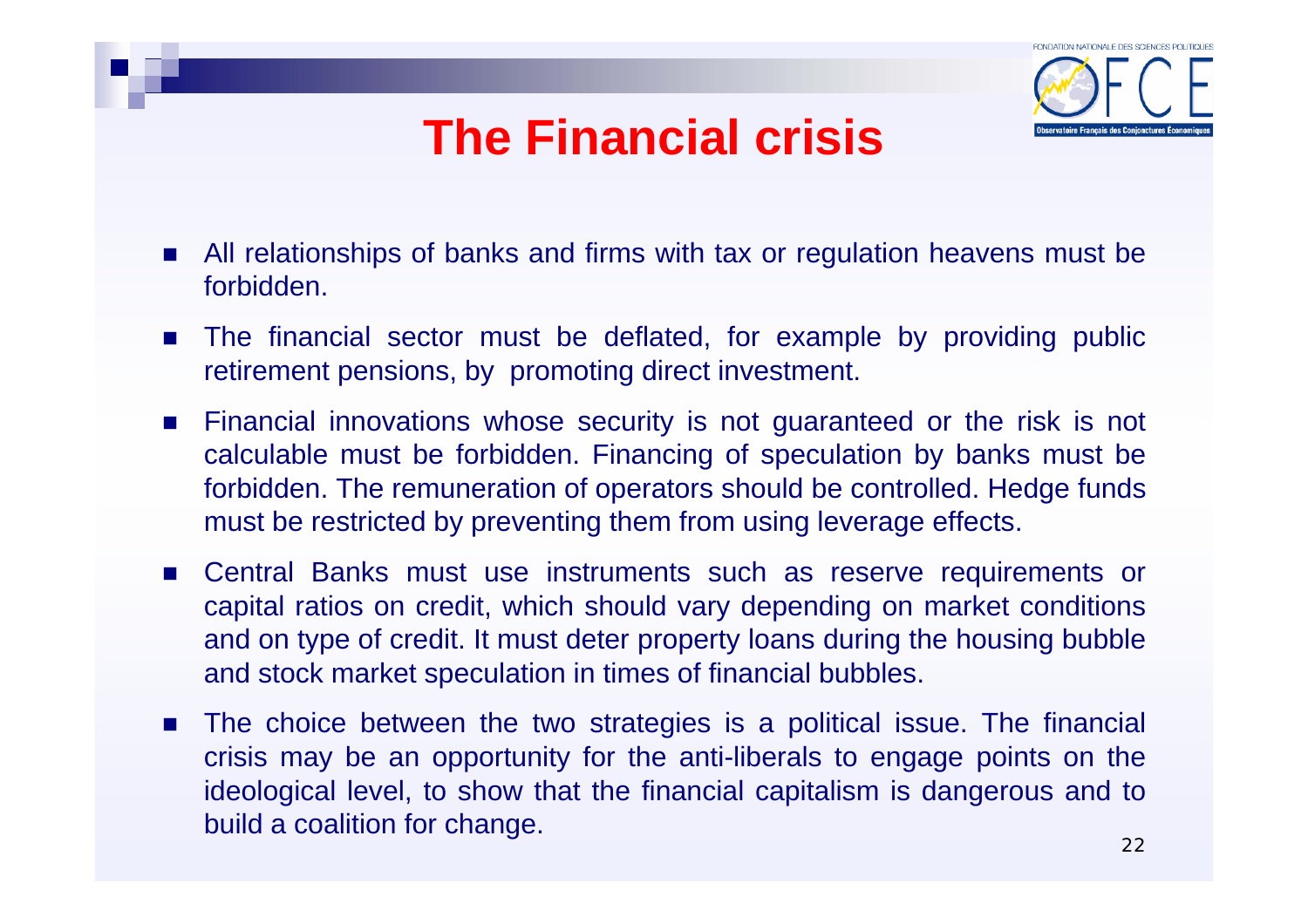

#### **2008-2009: Two years of recession**

- The old EU15 countries are expected to have virtually no growth in the second quarter 2008, the slowdown will be particularly marked in Spain, Ireland and the UK most affected by the housing crisis.
- Confidence, according to the surveys of the European Commission, is still on a declining trend from 115 in August 2007 to 88 in July 2008.
- Unemployment rate should stop to decrease (Germany); It should increase weakly (France, Italy, IK) or more dramatically (Spain).
- **The growth should remain satisfactory in the NMS who has a specific** dynamism. However, Estonia and Latvia suffer from a banking and housing crisis.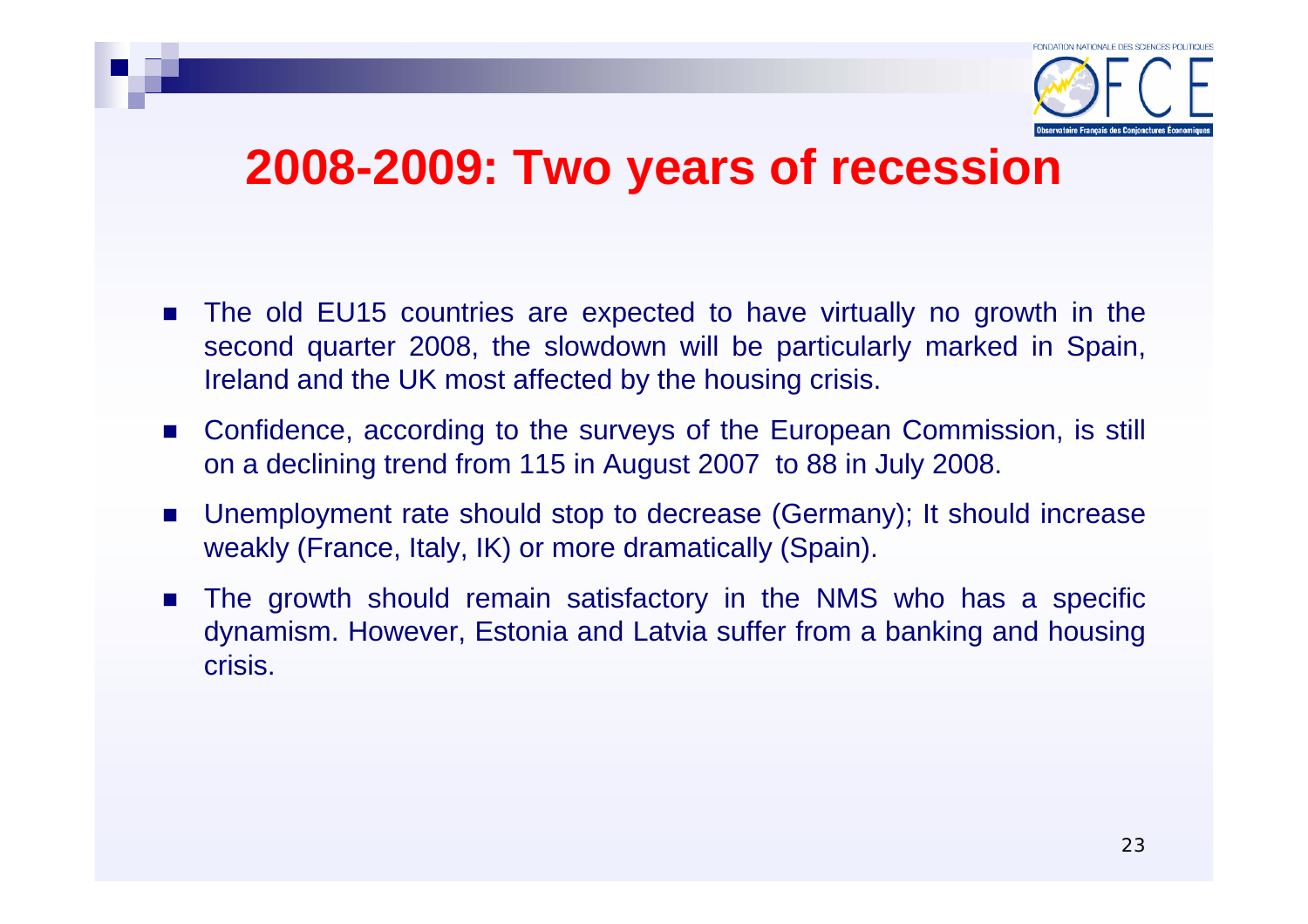

#### *Growth prevision*

|                    | 2007 | 2008   | 2009   |
|--------------------|------|--------|--------|
| <b>US</b>          | 2.0  | 1.8    | 1.4    |
| <b>UE27</b>        | 2.9  | 1.6    | 1.1    |
| EA                 | 2.6  | 1.3    | 0.9    |
|                    |      |        |        |
| <b>Austria</b>     | 3.1  | 2.2    | 1.7    |
| <b>Belgium</b>     | 2.8  | 1.6    | 1.5    |
| <b>Finland</b>     | 4.5  | 2.5    | 2.2    |
| <b>France</b>      | 2.1  | 1.1    | 1.0    |
| Germany            | 2.5  | 1.9    | 0.8    |
| <b>Greece</b>      | 4.0  | 2.9    | 2.8    |
| <b>Ireland</b>     | 6.0  | $-0.2$ | $-1.1$ |
| Italy              | 1.4  | 0.2    | 0.5    |
| <b>Netherlands</b> | 3.5  | 2.2    | 1.3    |
| Portugal           | 1.8  | 1.1    | 1.0    |
| Spain              | 3.8  | 1.4    | 0.5    |

**Source : Consensus forecast, September 2008.**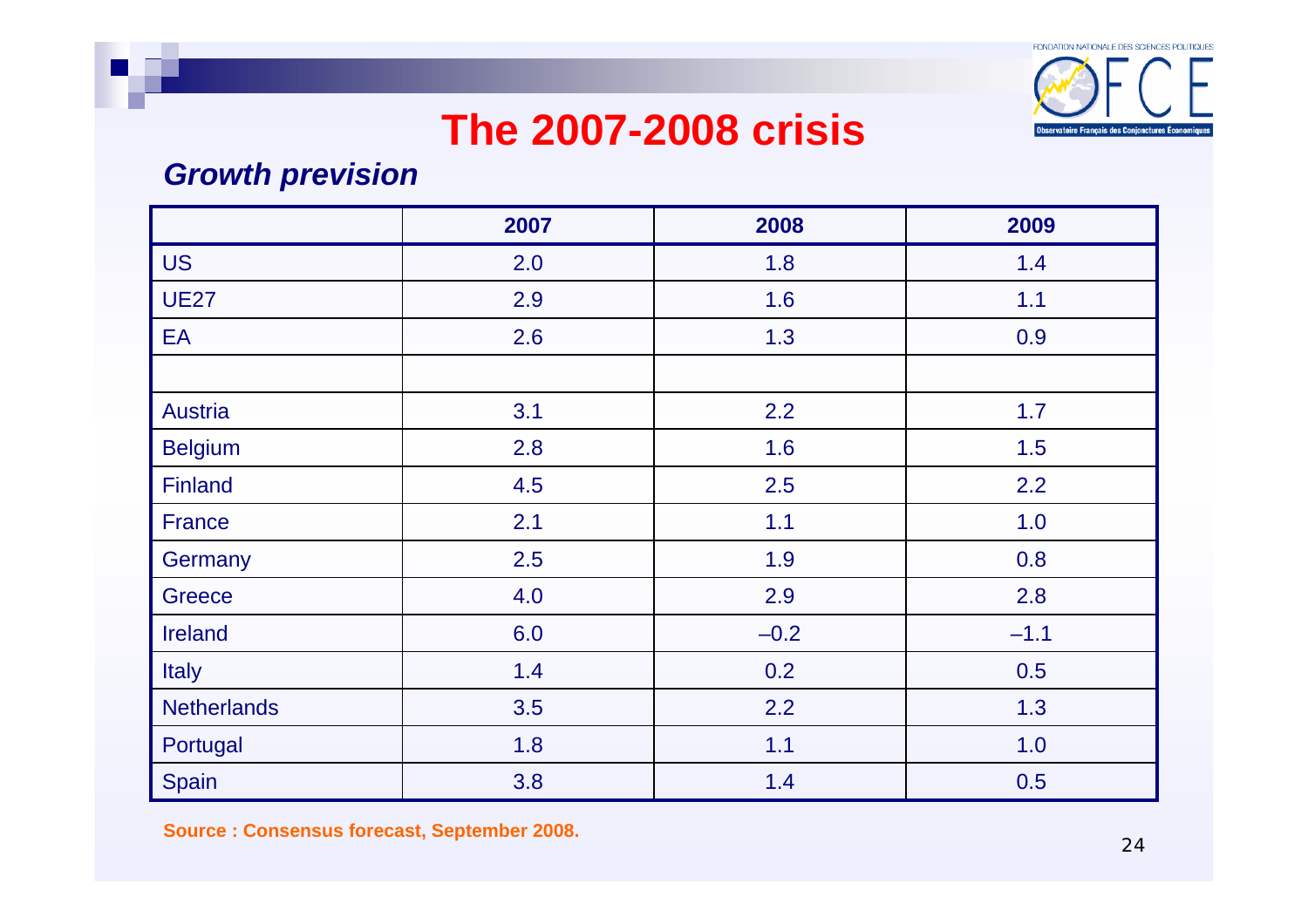

#### *Growth prevision*

|                       | 2007 | 2008 | 2009 |
|-----------------------|------|------|------|
| <b>Denmark</b>        | 1.7  | 0.9  | 0.8  |
| Sweden                | 2.7  | 1.7  | 1.6  |
| <b>UK</b>             | 3.1  | 1.2  | 0.6  |
|                       |      |      |      |
| <b>Czech Republic</b> | 6.6  | 4.5  | 4.4  |
| <b>Estonia</b>        | 7.1  | 0.5  | 2.7  |
| <b>Hungary</b>        | 1.3  | 2.2  | 3.1  |
| Latvia                | 10.3 | 0.9  | 1.2  |
| Lithuania             | 8.8  | 5.2  | 3.9  |
| Poland                | 6.6  | 5.4  | 4.7  |
| Slovakia              | 10.4 | 7.5  | 6.3  |
| Slovenia              | 6.1  | 4.5  | 4.3  |
| <b>Bulgaria</b>       | 6.2  | 5.8  | 5.4  |
| Romania               | 6.0  | 6.8  | 5.2  |

**Source : Consensus forecast, September 2008.**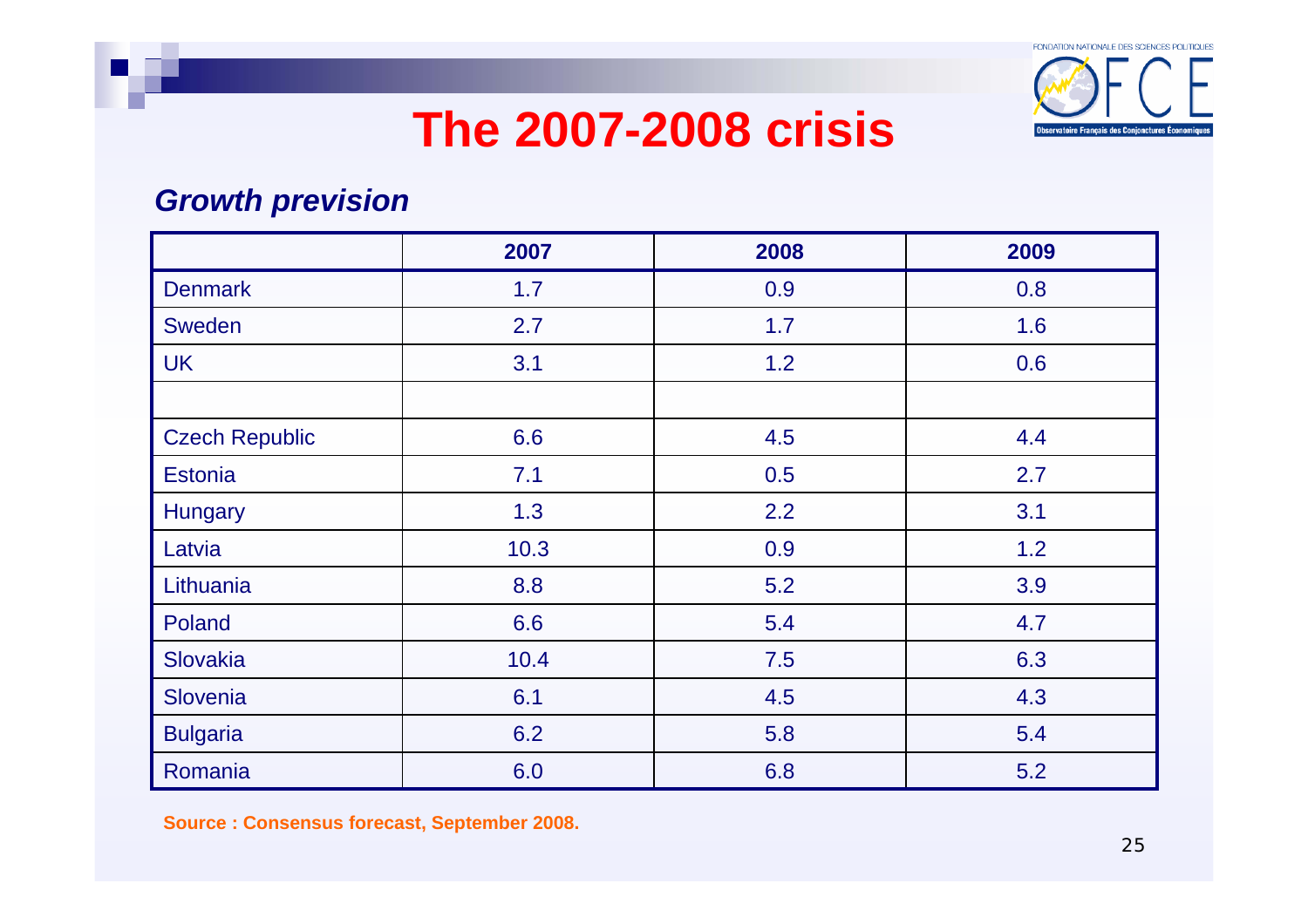

**The downturn in the Euro zone was first induced by the** households' consumption and investment; since 2008-Q2, the exportation slowed; then, the productive investment.

|                               | 2006 | 2007 | 2008   | 2009   |
|-------------------------------|------|------|--------|--------|
| <b>Households consumption</b> | 2.0  | 1.6  | 0.4    | 1.0    |
| <b>Housing investment</b>     | 6.1  | 2.4  | $-0.9$ | $-3.2$ |
| <b>Productive investment</b>  | 6.1  | 6.1  | 2.9    | 1.0    |
| <b>Exportation</b>            | 8.1  | 6.1  | 3.4    | 3.7    |
| Importation                   | 8.0  | 5.5  | 2.9    | 3.6    |
| <b>GDP</b>                    | 3.0  | 2.6  | 1.2    | 1.1    |
| <b>Consumption price</b>      | 2.2  | 2.1  | 3.4    | 2.1    |
| Unemployment rate             | 8.8  | 7.5  | 7.4    | 7.8    |

#### *Euro Zone : Growth in 2006-2009*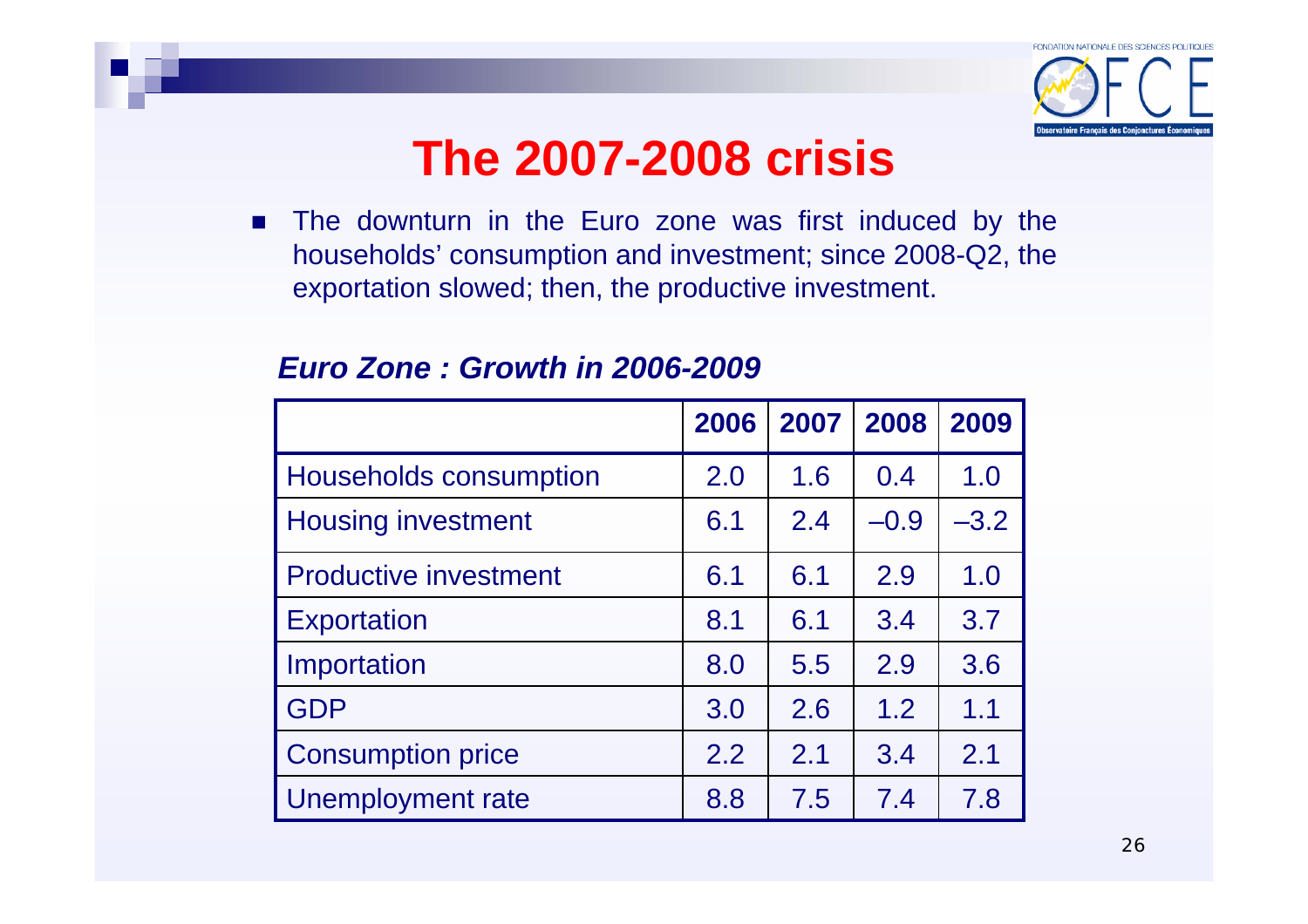

#### *The monetary policy*

- $\mathcal{L}_{\mathcal{A}}$ The ECB increases its interest rates from 4 % to 4.25% on 9<sup>th</sup> July 2008, when the Fed goes down from 6.75 in July 2007 to 2.75 now. The ECB considered that the risk of inflation was more important than the risk of recession. Its main objective was to dissuade employees to claim wage indexation and to guaranty that the petroleum and raw material prices rise be paid by the workers and not by the firms.
- The financial crisis increases the interbank interest rate. There is a risk of credit crunch. Inflation rate should decrease in 2009.
- The rise in prices in the euro zone reached 4% in July 2008 so that we can not accuse the ECB of rigor, to make too much effort not to exceed the 2% target. But the rise of energy price requests other actions than rising interest rates. We need an interest rate cut to offset the rise of the world savings rate; we must accept the direct effect on the consumption prices indexes; we must accept an increase in the public deficits and a decrease in profit businesses; we need a fiscal policy to concentrate purchasing power losses on the richest and to save the poorest. The organization of economic policy in the area zone does not allow such a policy.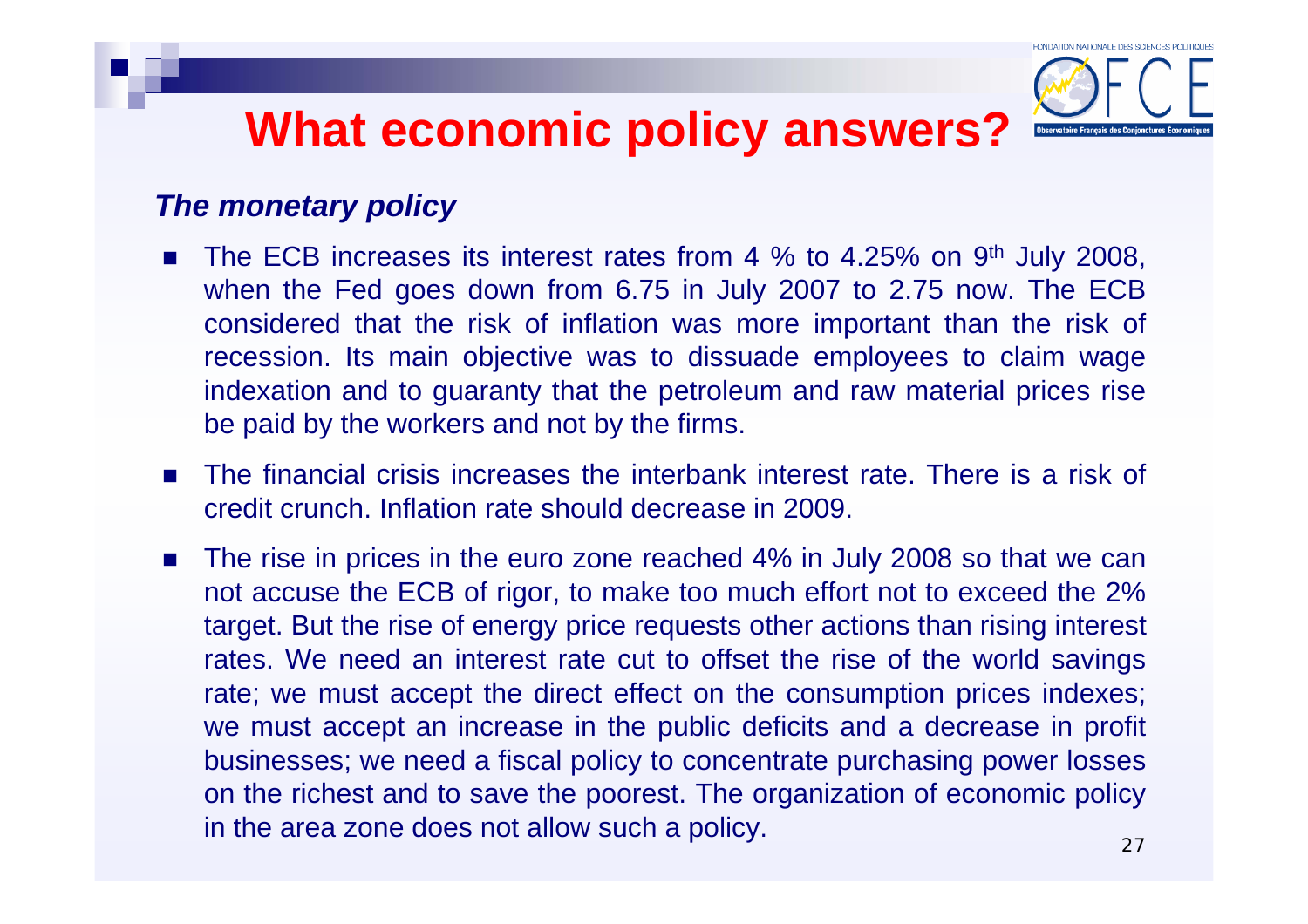

#### *Fiscal policy*

- **IF In 2007, the fiscal situation of most Euro MS seems very favourable.** France was the only country to have a fiscal structural primary deficit.
- Despite the recession, the European authorities have not changed strategies; "countries in surplus or in equilibrium should not do more than let the automatic stabilizers; the others should pursue to reduce their structural deficit".
- **College**  In France, the Sarkozy government decided in late 2007 a tax package that represents 12 billion  $\epsilon$  (0.6 percentage point of GDP) for 2008. France is therefore right to the limit of 3%. Germany has decided on tax cuts that mainly benefit the companies (0.4 percentage point of GDP). Spain is the only country to announce an expansionary package (1 percentage point of GDP): support for housing, abolition of the wealth tax, tax cut of 400  $\in$  by household.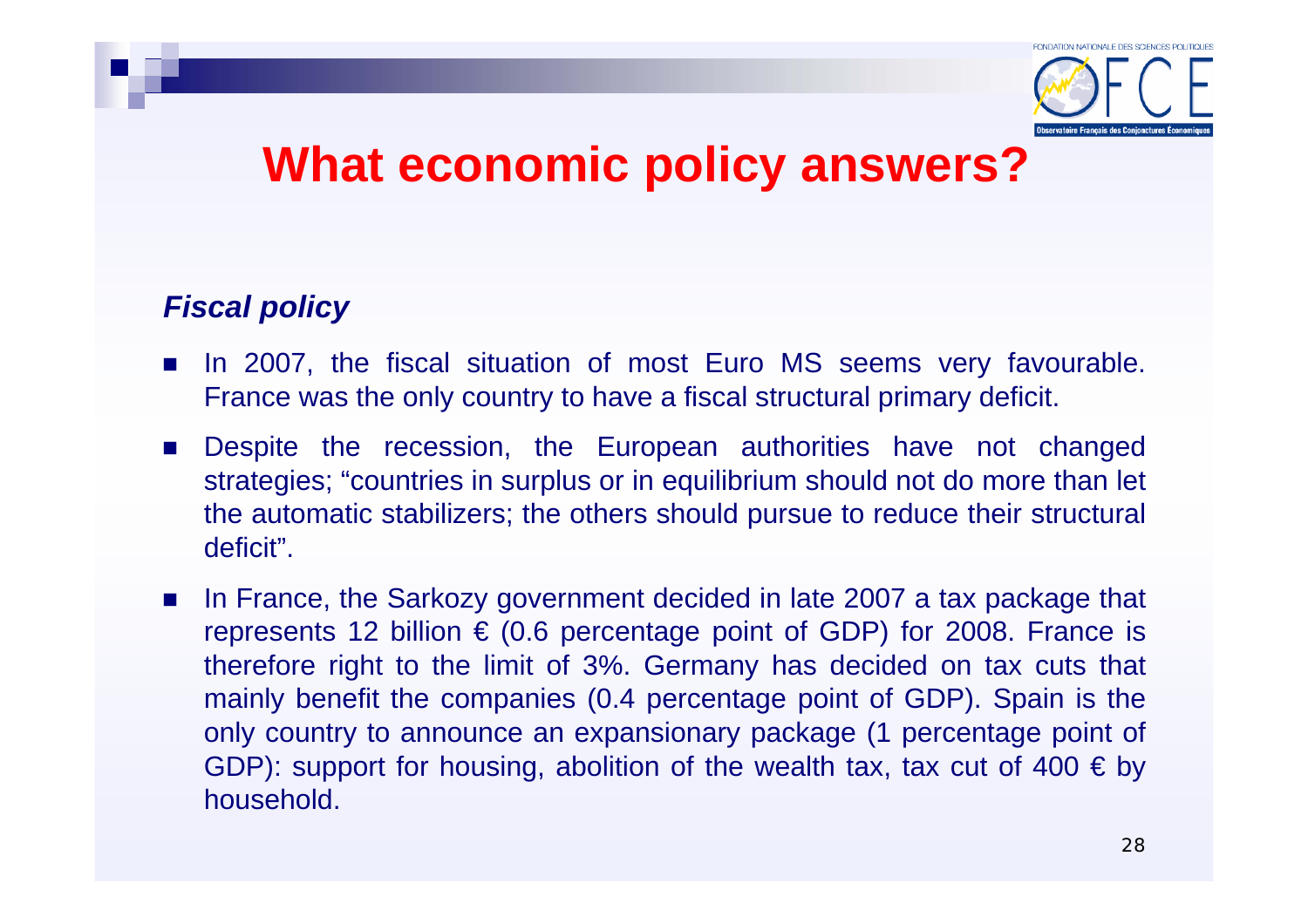

- $\mathcal{L}_{\text{max}}$  In total, in 2008, the fiscal stimulus should only be 0.3% of GDP in the euro area; much less than in the United States and Great Britain.
- **As in 2002, the economic governance of the Euro zone does not allow a** strong and coordinated reaction against the recession.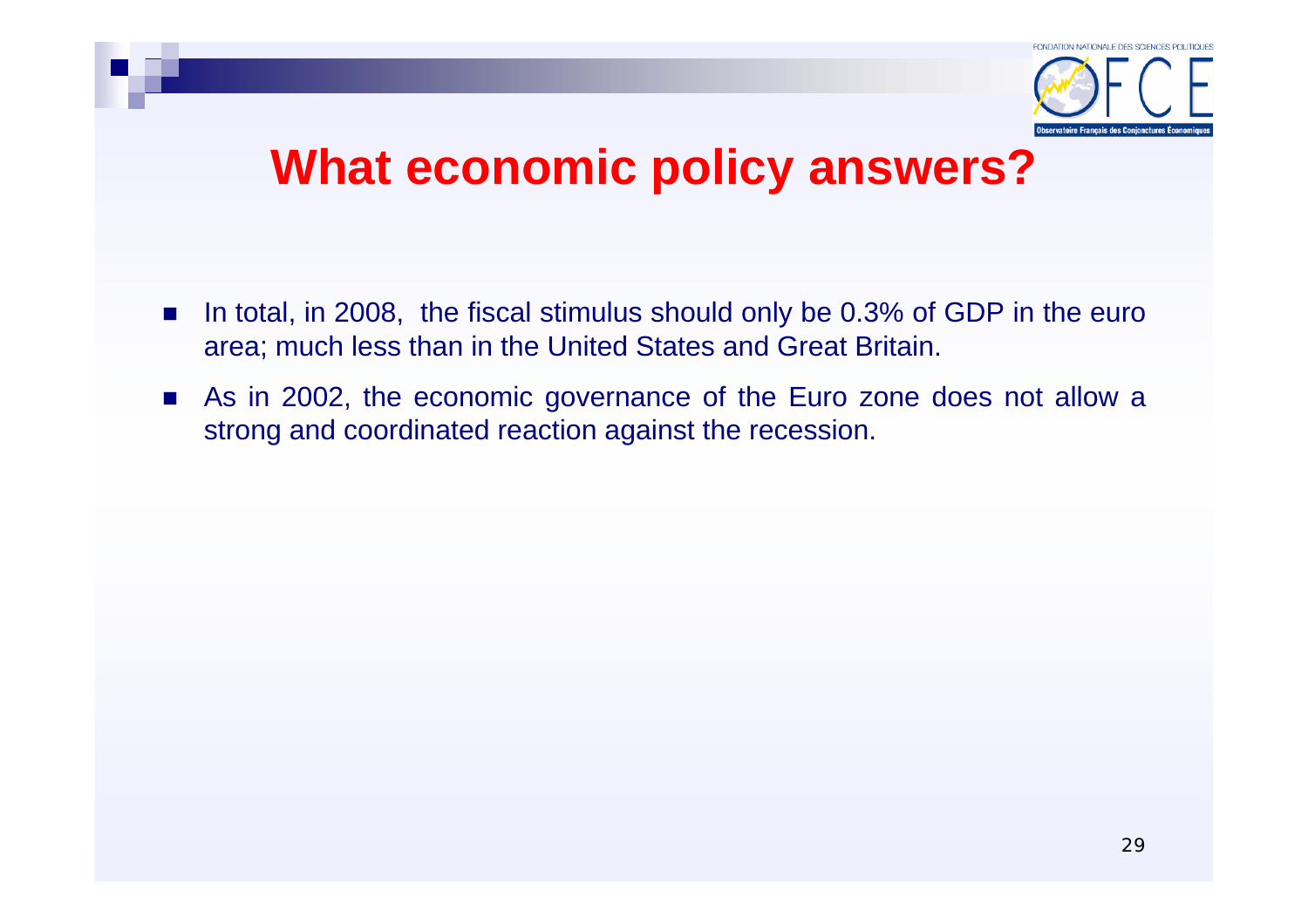

|                    | <b>Public balance</b> | <b>Structural primary</b><br>balance |        |
|--------------------|-----------------------|--------------------------------------|--------|
|                    | 2008                  | 2007                                 | 2007   |
| <b>Finland</b>     | 4.4                   | 5.3                                  | 4.2    |
| Spain              | 0.8                   | 2.2                                  | 3.2    |
| <b>Netherlands</b> | 1.1                   | 0.4                                  | 2.1    |
| Germany            | $-0.5$                | 0.0                                  | 2.2    |
| <b>Belgium</b>     | $-0.4$                | $-0.2$                               | 3.4    |
| <b>Austria</b>     | $-0.7$                | $-0.7$                               | 1.4    |
| <b>Italy</b>       | $-2.5$                | $-1.9$                               | 3.0    |
| <b>France</b>      | $-3.0$                | $-2.7$                               | $-0.4$ |
| Portugal           | $-2.6$                | $-2.7$                               | 1.2    |
| Greece             | $-2.1$                | $-3.1$                               | 0.7    |
| Euro Zone          | $-1.1$                | $-0.6$                               | 1.9    |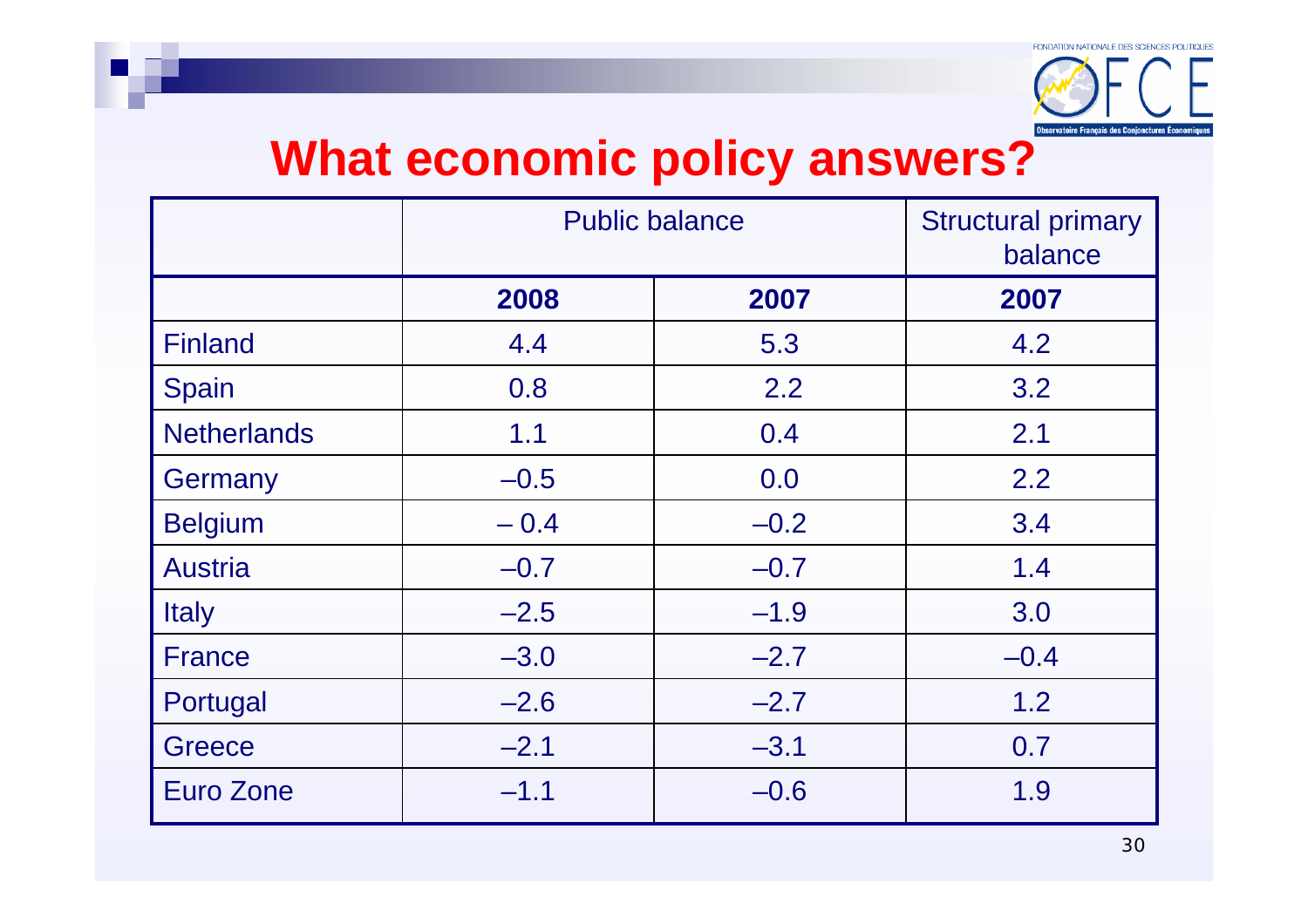

|                | <b>Public balance</b> | <b>Structural primary</b><br>balance |        |
|----------------|-----------------------|--------------------------------------|--------|
|                | 2008                  | 2007                                 | 2007   |
| <b>Denmark</b> | 3.8                   | 4.5                                  | 3.7    |
| <b>Sweden</b>  | 3.1                   | 3.4                                  | 2.4    |
| <b>UK</b>      | $-4.8$                | $-3.0$                               | $-1.1$ |
| CZ             | $-1.5$                | $-1.6$                               | $-2.1$ |
| Poland         | $-2.6$                | $-2.0$                               | $-1.0$ |
| Slovakia       | $-2.0$                | $-2.2$                               |        |
| <b>Hungary</b> | $-4.1$                | $-5.5$                               | $-2.3$ |
| <b>US</b>      | $-5.5$                | $-3.0$                               | $-1.1$ |
| Japan          | $-1.4$                | $-2.4$                               | $-1.8$ |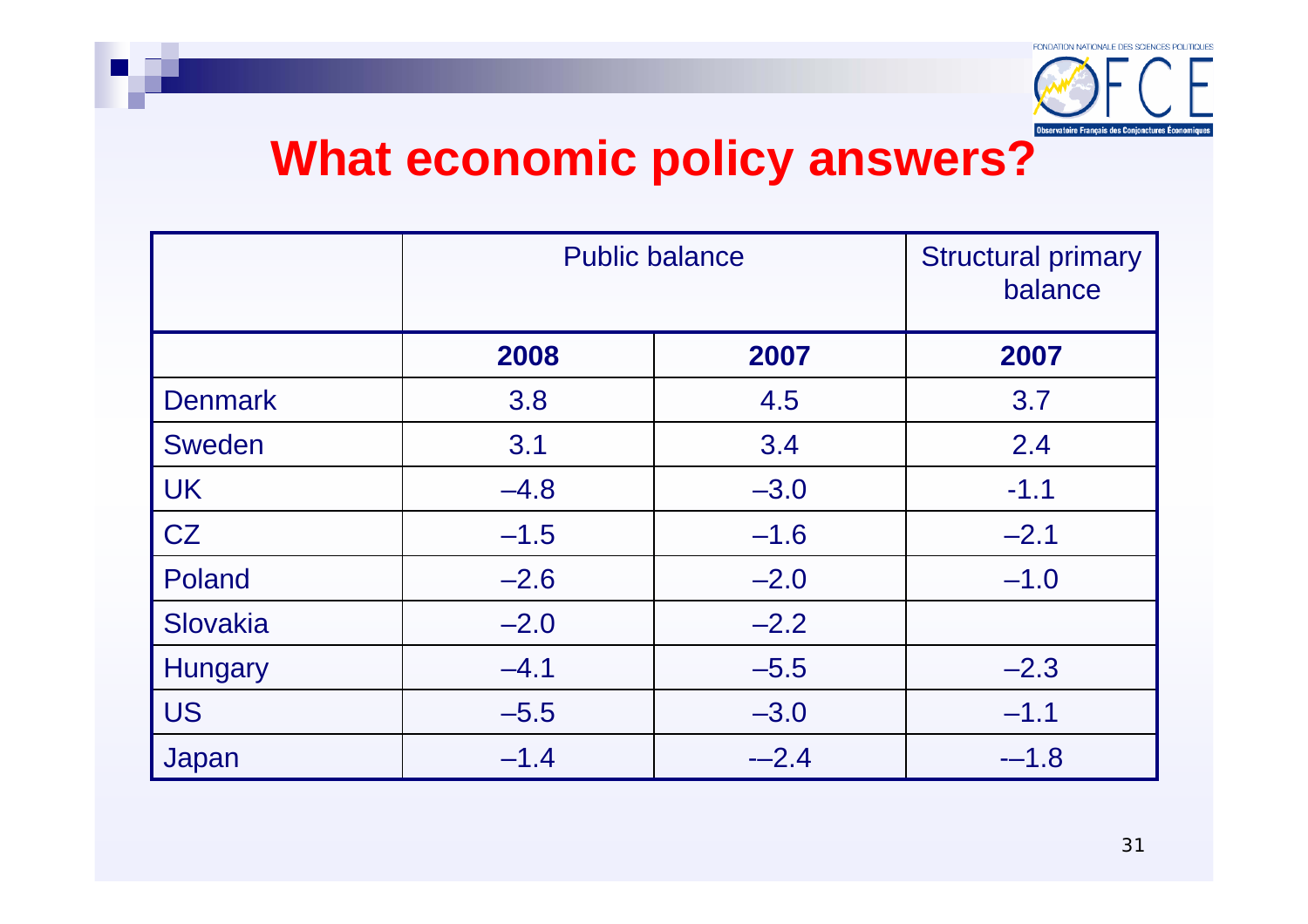#### *A common strategy ?*

- $\mathcal{L}_{\mathcal{A}}$  Almunia (September 2008) refuses any change in the monetary and fiscal policies framework. He claims structural reforms: "Measures to enhance the flexibility of product, labour and services markets would increase potential growth and would boost consumer and investor confidence. We need a full implementation of the Service directives; we need to remove barriers to entry in energy market; we need to implement reforms of the labour markets".
- $\mathbf{r}$  In September, at the Nice summit, the EU economy and Finance ministers and the Central Bank governors "decided to mobilise common and national policies to respond to situations that may vary from one country to another".

But, the decisions were very poor:

- $\mathcal{L}^{\text{max}}$  "In budgetary matters, the Member States could let the automatic stabilisers work to support activity, while continuing their efforts to control spending and respect the 3% deficit limit;
- $\mathcal{L}_{\mathcal{A}}$  The structural reforms should be continued as they contribute to restoring purchasing power by increasing competition;
- 32 $\mathbf{r}$  The European Investment Bank (EIB) will support SME funding, thanks to the increase in its financial means (by 15 billion euros in 2008-2009 or more than 50% over two years, and 30 billion by 2011)".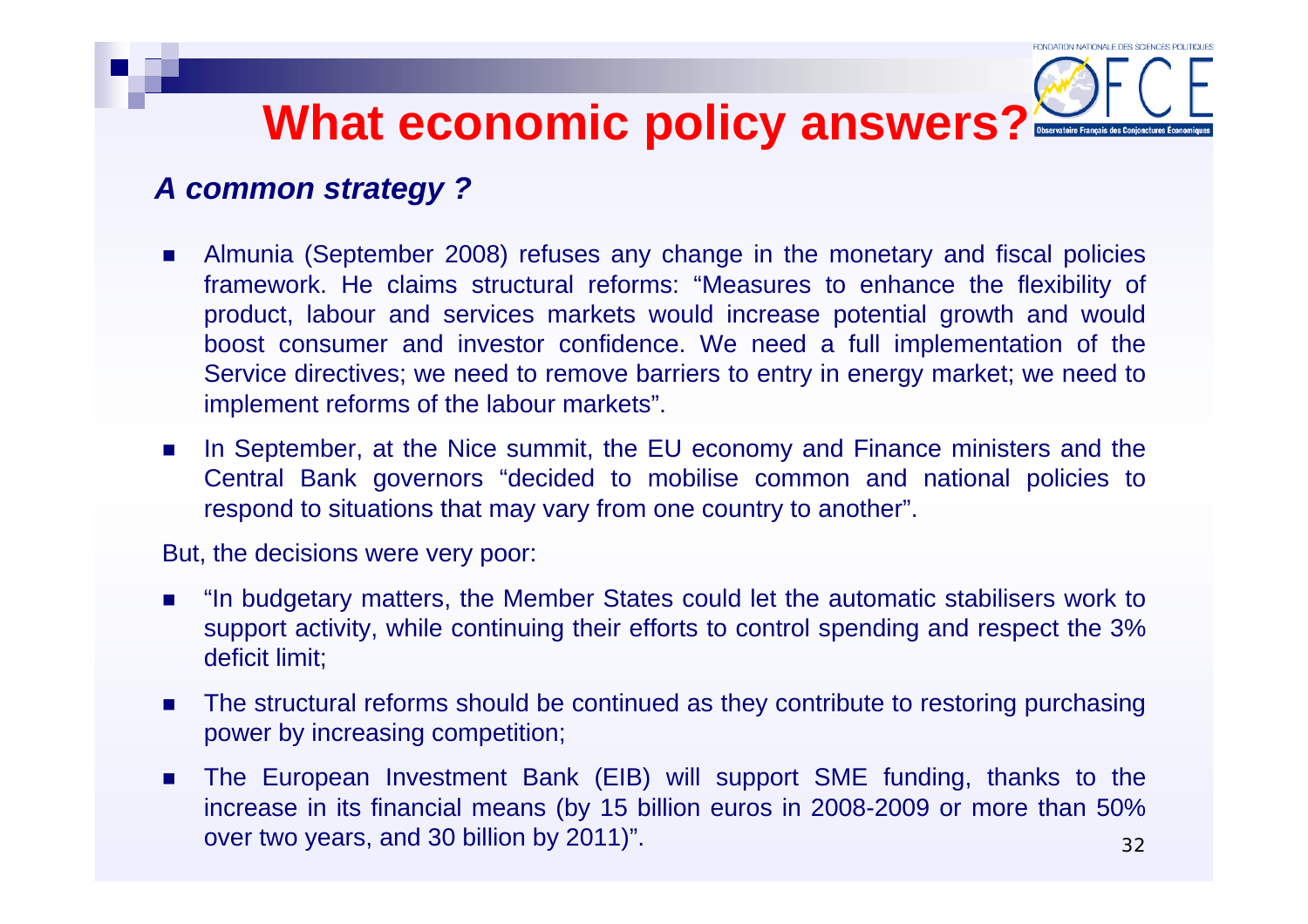#### *A common strategy ?*

- $\mathcal{L}^{\text{max}}_{\text{max}}$  In fact, no common fiscal strategy was decided. The structural reforms concern mainly the market labour liberalization or good markets deregulation. The ministers did not learn from the financial crisis that it is the capital market which is the main problem, that liberalisation and reregulation are the problem, not the solution.
- The actual economic policy framework does not allow a strong reaction in the short term, neither in monetary policy, neither in fiscal policy.
- Π Europe also needs a reflexion on its structural strategy. But the Commission refuses to engage it.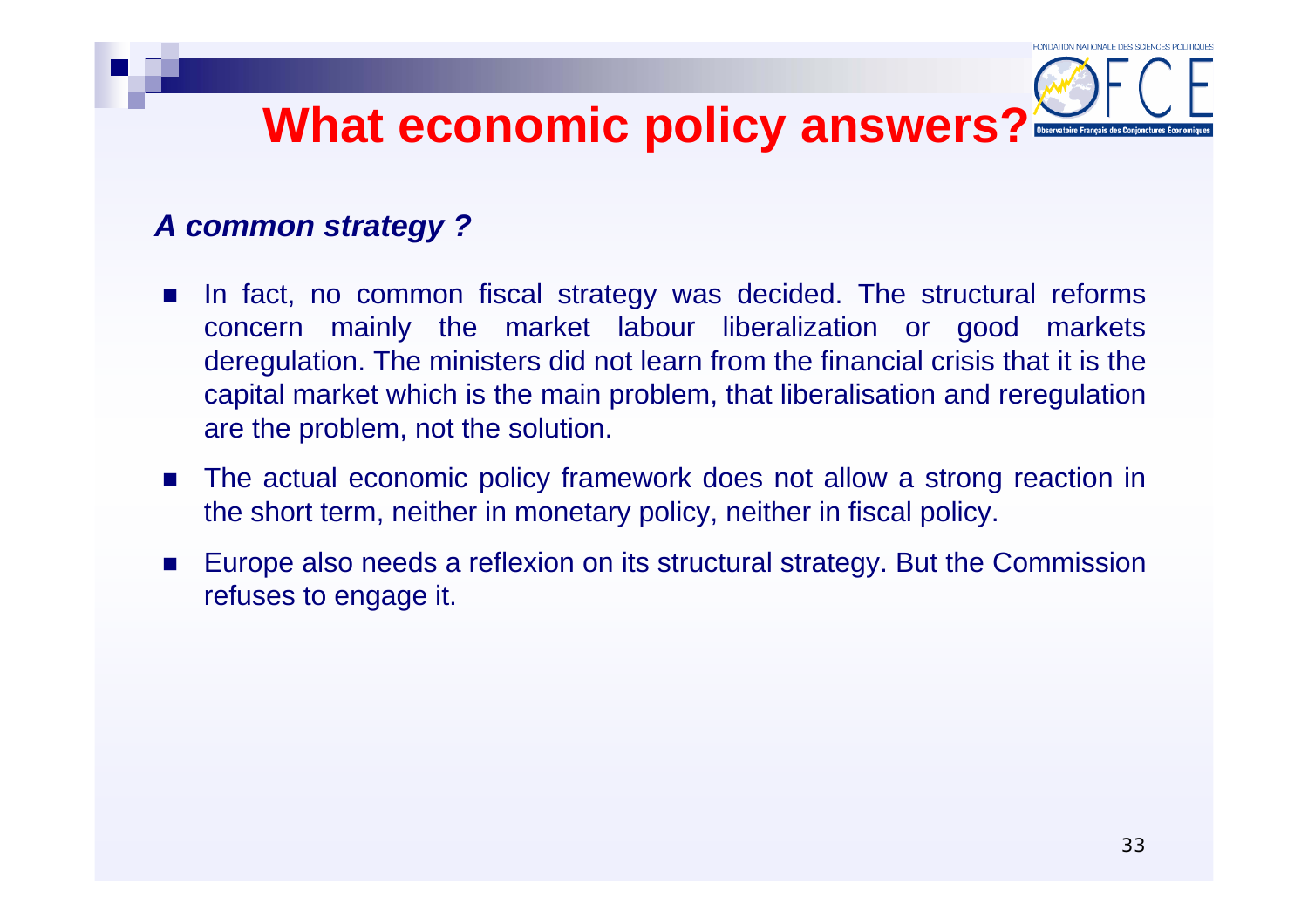



- Before the launch of the euro, the proponents of EMU thought that the single currency would induce rapid economic convergence within Member States.
- $\mathcal{L}(\mathcal{L})$  But there have been persistent and sometimes rising divergences in the monetary union in terms of output growth, inflation, unemployment and external balances since 1999.
- The introduction of the single currency made winners (Ireland, Spain, Greece) and losers (Germany, Italy, the Netherlands, Portugal).
- × The functioning of the euro area, by requesting similar macroeconomic policies for countries in different situations, has increased growth disparities in the Member States.
- European institutions and rules set by the Treaties (ECB, Stability and Growth Pact) were unable to tackle these divergences.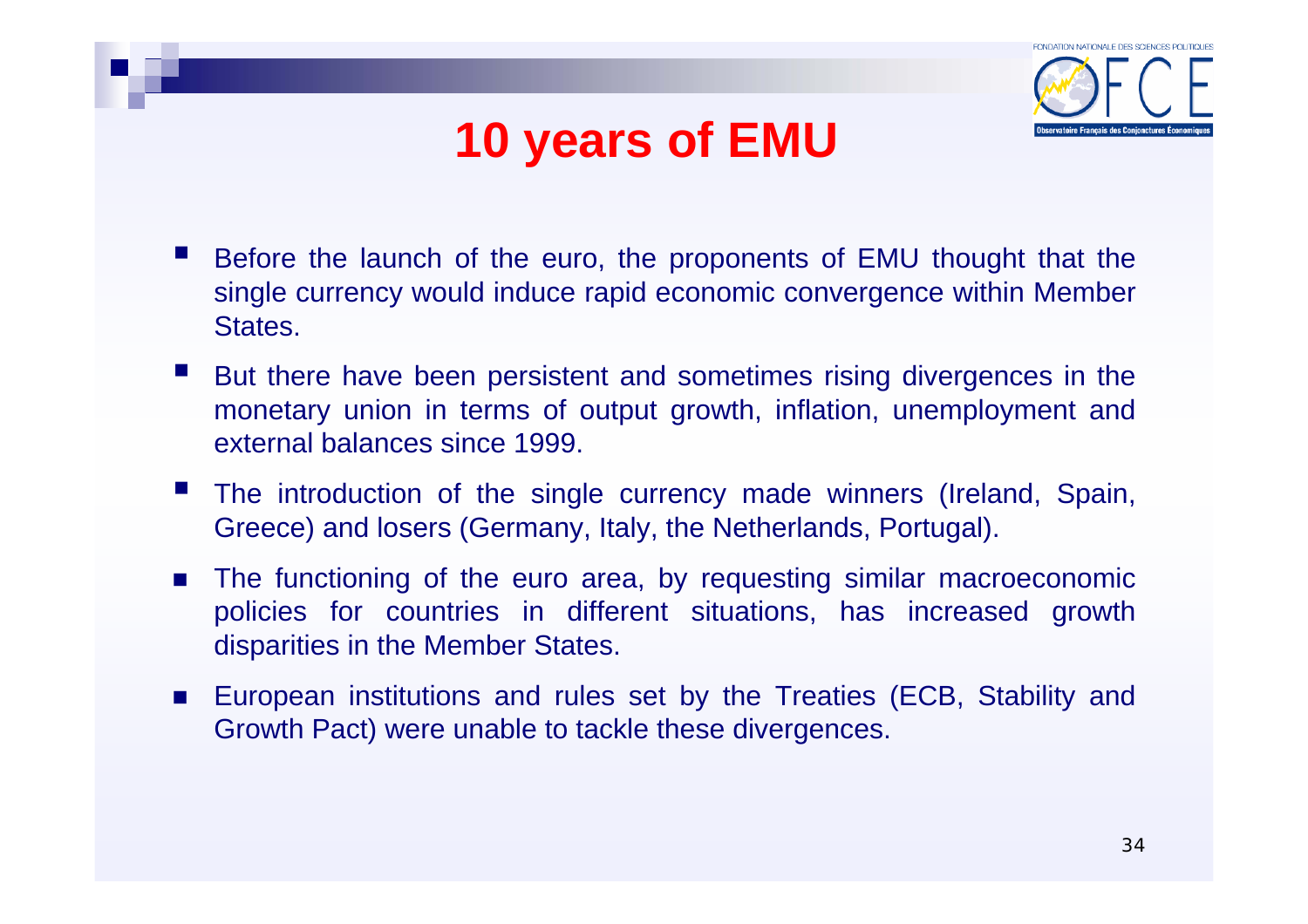## **10 years of EMU**



- The Euro was a success from a monetary point of view, but not from an economic one.
- $\mathcal{L}^{\text{max}}_{\text{max}}$ In most economies, especially the bigger ones, the introduction of the euro did not result in the promised acceleration of growth, but in the persistence of a poor trend.
- At the end of 2007, eight euro area countries remained in a mass unemployment situation.
- The growth of labour productivity remains low in most Euro MS, especially in Spain, Italy, France and Belgium. The Euro did not deliver the promised increase of productivity due to liberalisation and accrued concurrence.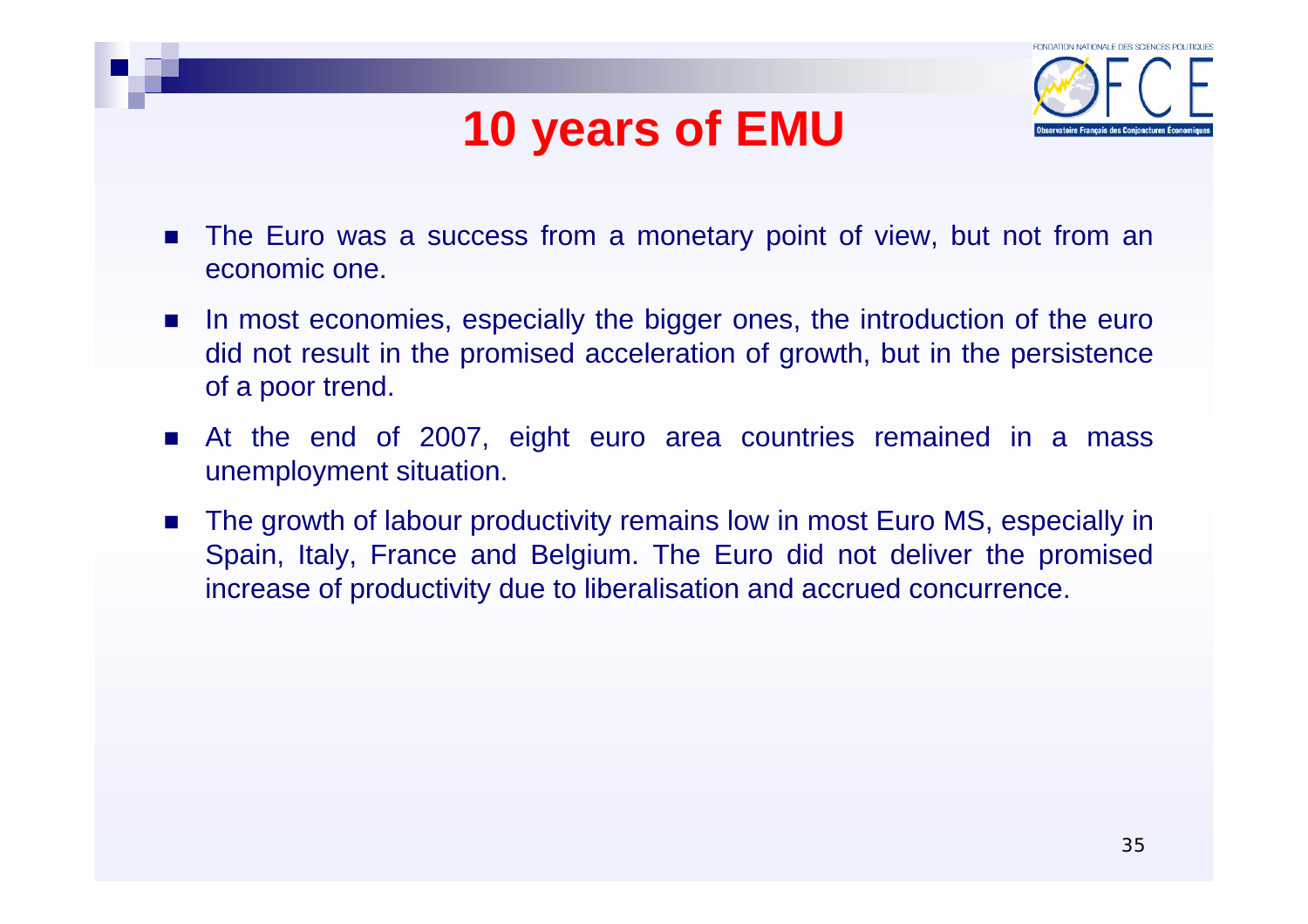## **10 years of EMU**



- × Euro area countries have been unable to define a common growth strategy, hesitating between:
	- $\triangleright$  A social-Keynesian strategy, with a strong commitment to maintaining an active economic policy, the European Social Model (ESM) and an industrial policy;
	- $\triangleright$  A liberal strategy based on market deregulation and reform of the ESM through public expenditures cuts and a smaller role of the State in the economy.
- $\sim 100$  This debate takes place in the context of globalisation, which makes it necessary for Continental European countries to adapt.
	- ¾ Should they move towards a liberal or a Scandinavian model?
	- ¾ Should this choice be made at a European or national level?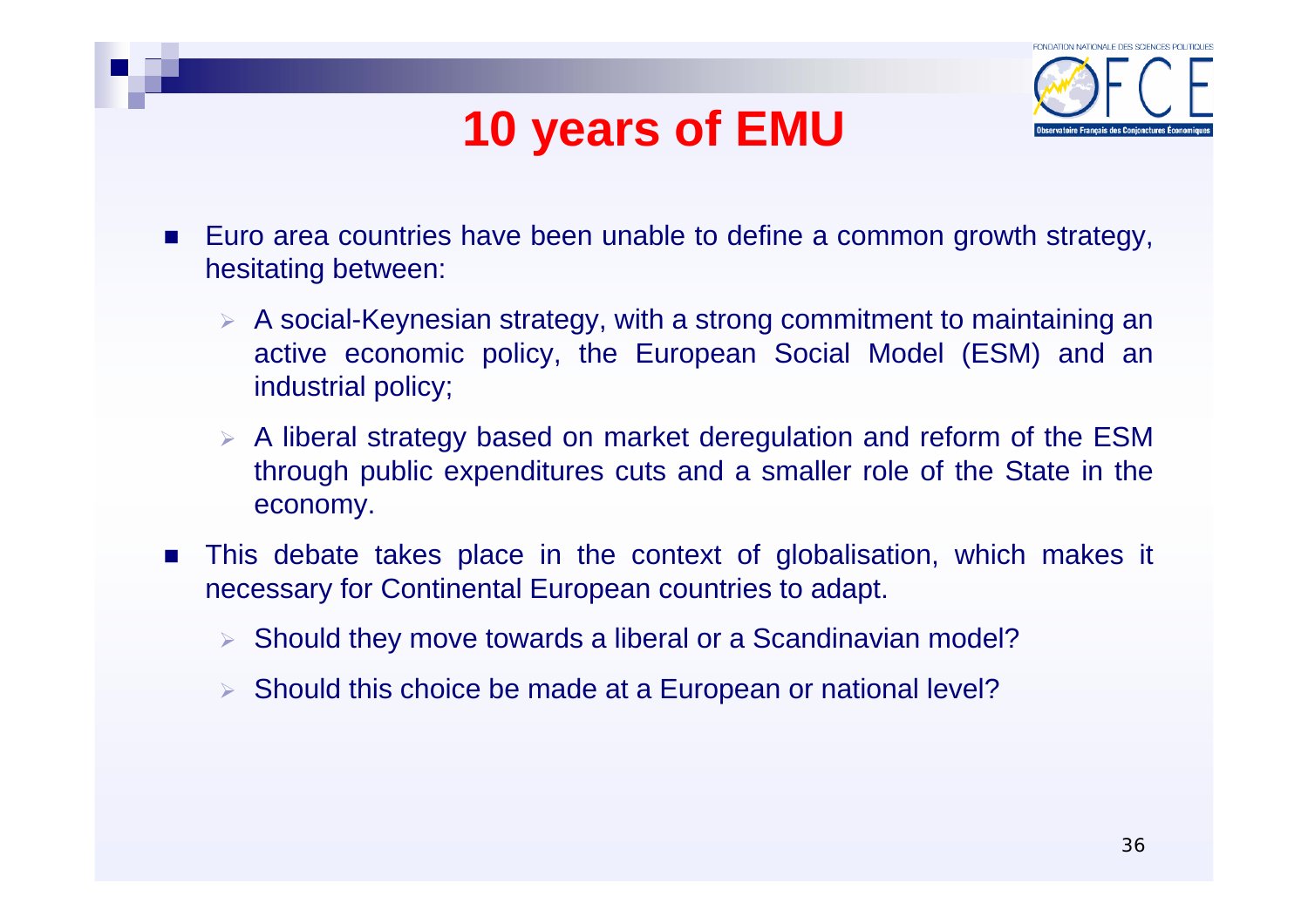## **10 years of EMU**



П Euro area GDP growth was rather satisfactory between 1985 and 1991 (3.1% per year).

Annual GDP growth decelerated by 1.3 percentage points between 1992 and 1998 due to a bad management of the German reunification and to restrictive fiscal policies implemented in the convergence process to meet the Maastricht criteria.

The launch of the euro in 1999 did not enable the area to grow at a more satisfactory rate.

П Since 1997, GDP growth has been clearly weaker in the euro area (2.25% per year) than in the UK (2.9%) or the US (3.0%).

Non euro area EU members have performed better than euro area members.

P. If we look on per capita GDP level, it appears that, in 10 years, all NMS have succeeded an important catch-up. The Scandinavian countries and the liberal ones (Ireland and the UK) had relatively strong growth. It was also the case for Spain and Greece. The performances of the 3 bigger economies and of Portugal were poor.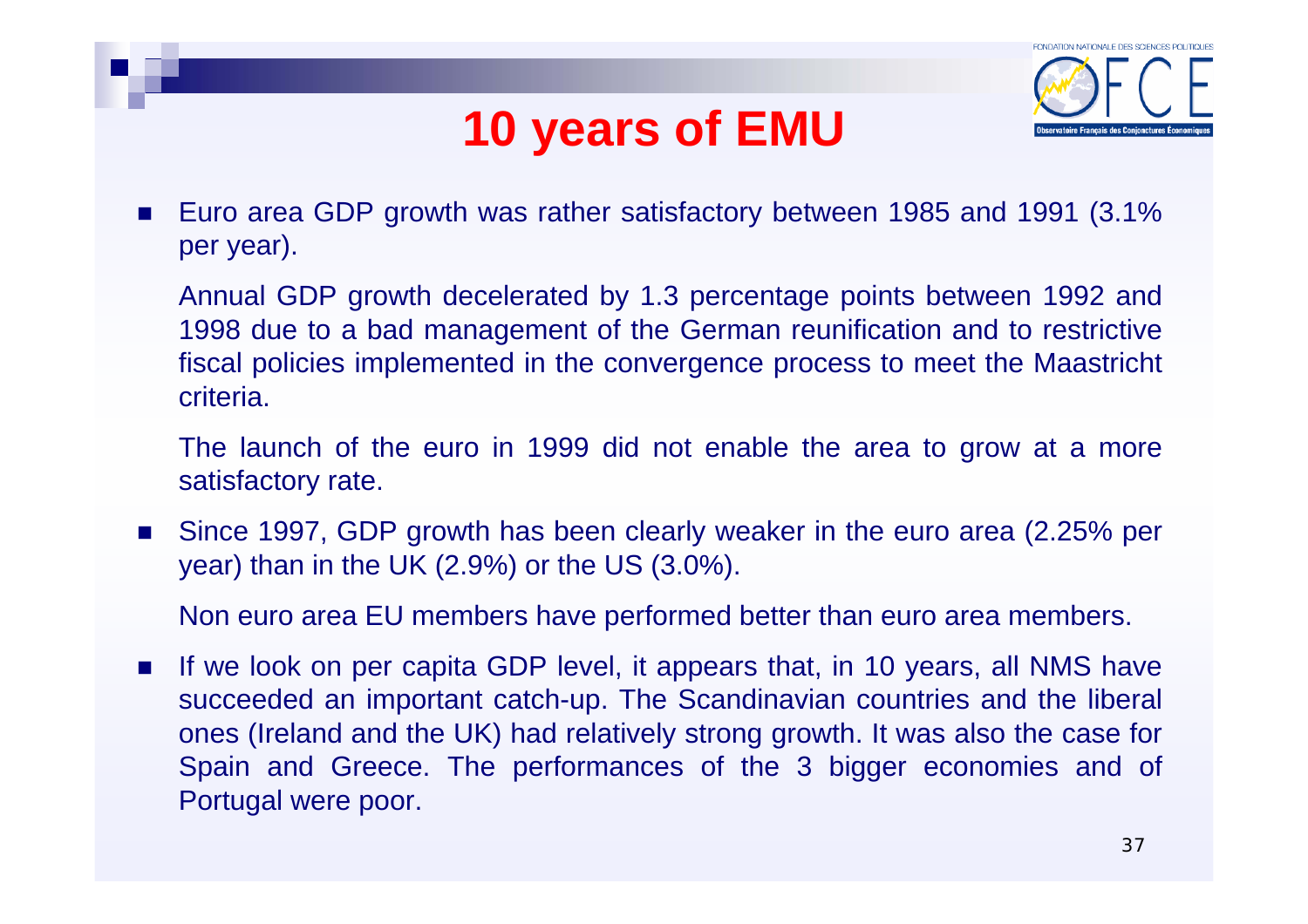

## **GDP (average annual growth)**

|                     | 1997-2000 | 2001-2003 | 2004-2007 |
|---------------------|-----------|-----------|-----------|
| <b>US</b>           | 4.2       | 1.6       | 2.95      |
| Japan               | 1.6       | 0.6       | 2.25      |
| <b>EU27</b>         | 3.15      | 1.5       | 2.55      |
| <b>EA12</b>         | 3.05      | 1.2       | 2.25      |
| Germany             | 2.3       | 0.35      | 1.8       |
| France              | 3.2       | 1.35      | 2.0       |
| <i><b>Italy</b></i> | 2.2       | 0.75      | 0.95      |
| Spain               | 4.5       | 3.1       | 3.65      |
| <b>Netherlands</b>  | 4.2       | 0.75      | 2.7       |
| <b>UK</b>           | 3.35      | 2.4       | 2.75      |
| Sweden              | 3.82      | 1.4       | 3.5       |
| Poland              | 5.2       | 2.15      | 5.4       |
| <b>Hungary</b>      | 4.7       | 4.2       | 4.55      |
| CZ                  | 0.85      | 2.65      | 5.5       |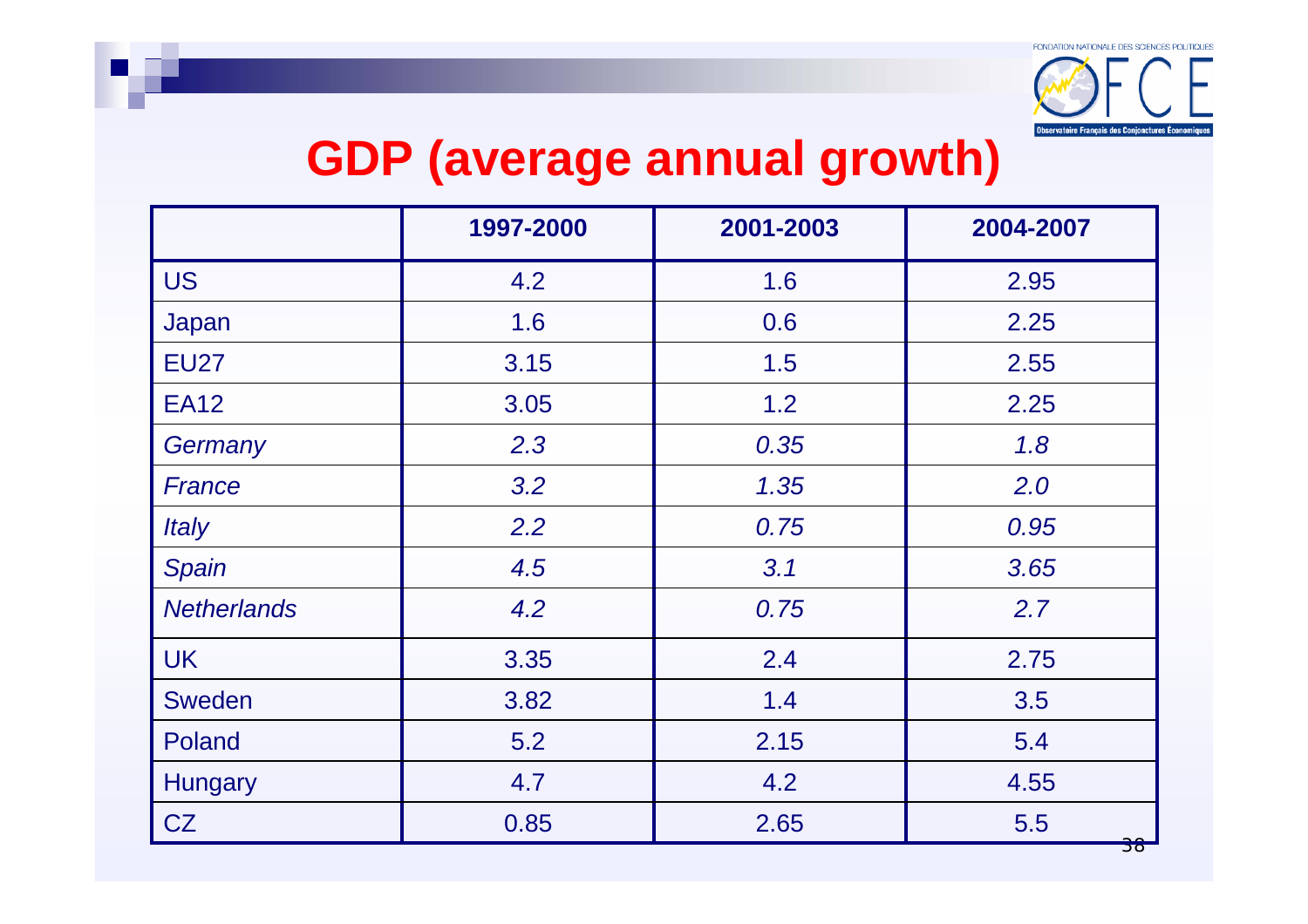

# **Unemployment disparities**

- $\blacksquare$  From 1998 to 2007: slight decrease in unemployment rates in most euro area countries (except in Portugal).
- $\overline{\phantom{a}}$  Rapid decrease in unemployment rates in four countries:
	- $\triangleright$  Ireland and Finland, thanks to robust GDP growth;
	- ¾Italy thanks to low labour productivity growth;
	- ¾Spain thanks both to growth and low labour productivity.

However in 2007, eight euro area countries remained in a mass unemployment situation.

- $\mathcal{L}_{\mathcal{A}}$  In terms of employment rates:
	- ¾Italy stands clearly below partner countries; then comes Belgium;
	- ¾Other MS can be split into two groups:
	- ¾'Medium rate' countries: Germany, Greece, Spain, France, the Netherlands;
	- ¾ 'High rate' countries: Ireland, Austria, Portugal, Finland, and outside the area: Sweden, Denmark and the UK;
	- ¾ Scandinavian and liberal countries perform well (and also Austria). Medium rate countries need to raise their employment rate almost by 10% to reach the UK level (18% for Italy). European countries need more jobs and not more workers.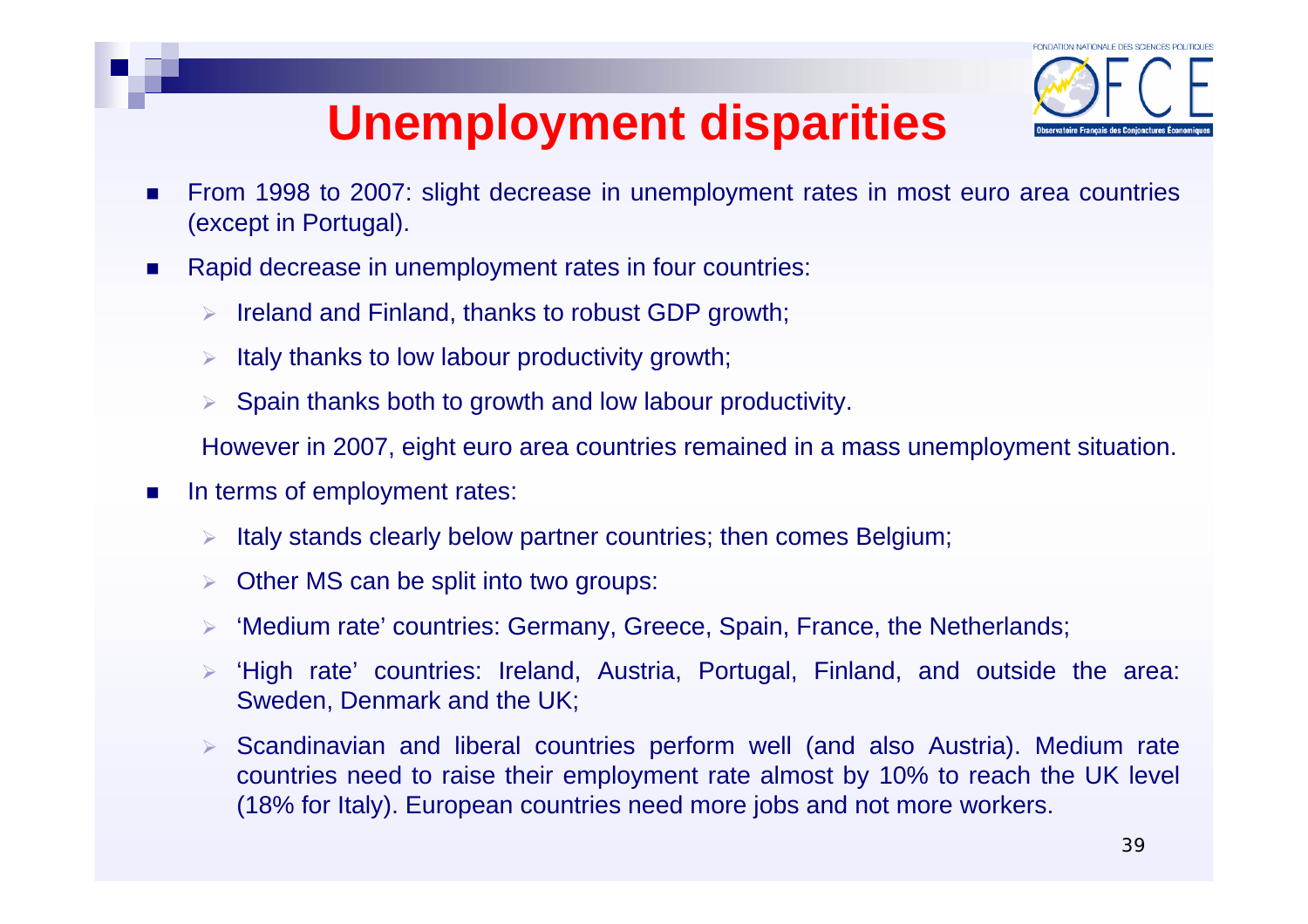

#### Unemployment and employment rates

|                    | Unemployment rate, % |      | Employment rate, %<br>(full time equivalent) | Labour productivity<br>growth rate, % |
|--------------------|----------------------|------|----------------------------------------------|---------------------------------------|
|                    | 1998                 | 2007 | 2005                                         | 1999-2005                             |
| Euro area          | 10.1                 | 7.4  | 59.8                                         | 1.0                                   |
| <b>Belgium</b>     | 9.3                  | 7.5  | 57.1                                         | 1.2                                   |
| Germany            | 8.8                  | 8.4  | 60.4                                         | 1.6                                   |
| <b>Greece</b>      | 10.9                 | 8.3  | 59.2                                         | 3.5                                   |
| <b>Spain</b>       | 15.0                 | 8.3  | 60.9                                         | 0.3                                   |
| <b>France</b>      | 11.1                 | 8.3  | 59.7                                         | 1.1                                   |
| <b>Ireland</b>     | 7.5                  | 4.5  | 64.6                                         | 2.8                                   |
| <b>Italy</b>       | 11.3                 | 6.1  | 55.5                                         | 0.4                                   |
| <b>Netherlands</b> | 3.8                  | 3.2  | 60.9                                         | 1.3                                   |
| <b>Austria</b>     | 4.5                  | 4.4  | 63.7                                         | 1.5                                   |
| Portugal           | 5.1                  | 8.0  | 65.6                                         | 0.8                                   |
| <b>Finland</b>     | 11.4                 | 6.9  | 65.3                                         | 1.5                                   |
| <b>Denmark</b>     | 4.9                  | 3.7  | 69.4                                         | 1.6                                   |
| Sweden             | 8.2                  | 6.1  | 68.0                                         | 1.9                                   |
| <b>UK</b>          | 6.1                  | 5.2  | 65.4                                         | 1.7                                   |
| <b>US</b>          | 4.5                  | 4.6  | 67.0                                         | 2.2                                   |

**Source: OECD.**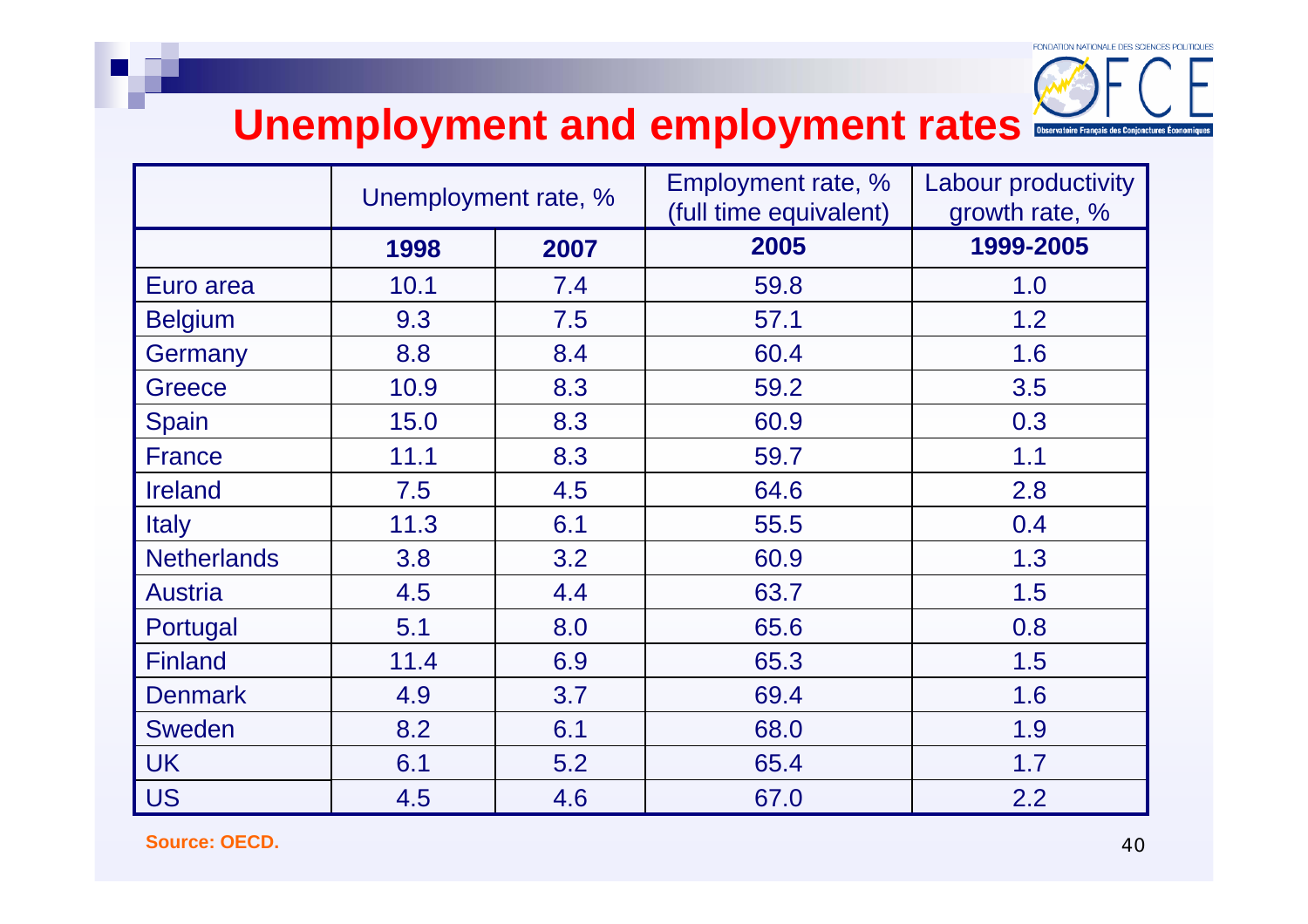

## **Unemployment disparities**

- Of the 27 EU countries, 9 have an unemployment rate above 7%, 9 have an unemployment rate of between 7 and 5% and 9 rate below 5%.
- $\mathcal{L}_{\mathcal{A}}$  Crucial policy issue: should demand be raised first, to induce higher labour demand hoping that labour supply will follow?

Structural reforms (abolition of early retirement, better control of unemployment allowances) would be introduced only *ex post* and in countries where labour demand is clearly above labour supply – This strategy would involve inflationary risks.

Or should countries where unemployment is high, start with structural reforms which would raise labour supply and employment? Such a strategy would raise a risk of raising unemployment and increasing poverty among the unemployed.

- F A majority of countries with high unemployment rates chose to give incentives to companies to reduce labour productivity growth and to hire unskilled workers (Spain, Italy, Belgium France); other countries (Germany) tried instead to increase employment through competitiveness gains, especially through competitiveness gains, especially through higher productivity in the industry.
- F The European Employment Strategy and the Lisbon Agenda did not succeed in imposing a common strategy.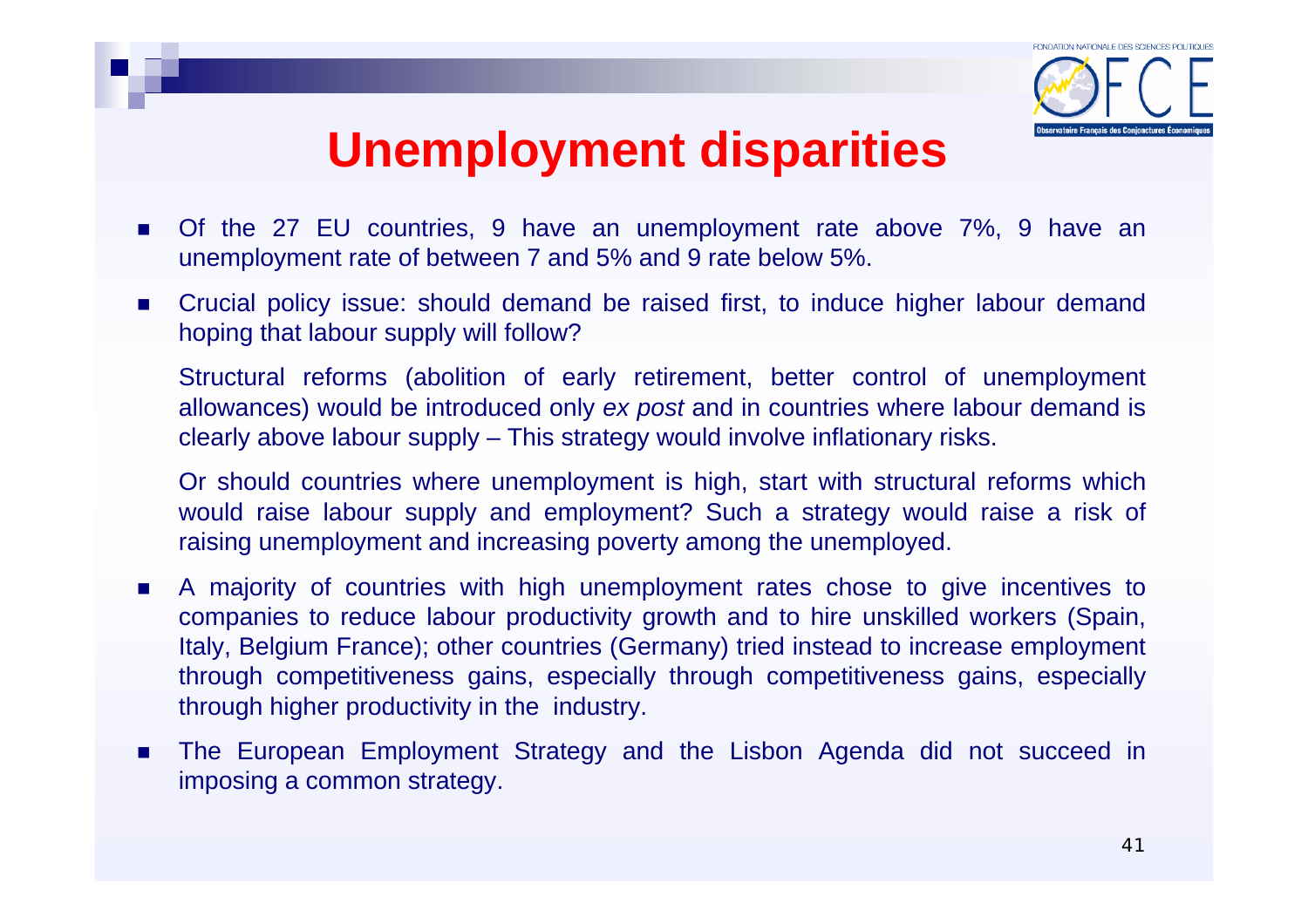

## **Inflation differentials**

 $\sim$  A good functioning of the monetary union requires avoiding the emergence of disparities in price levels.

Different price levels will generate competitiveness differentials and will need to be corrected later through output growth differentials.

- $\mathcal{L}_{\mathcal{A}}$ Inflation differentials have remained substantial in the euro area.
- **College**  Countries with higher inflation rates were countries with:
	- ¾ Higher GDP growth (Spain, Ireland, Greece)
	- ¾ Or low initial price levels, due to the Balassa-Samuelson effect (Spain, Greece, and Portugal).
- $\mathcal{L}_{\mathcal{A}}$  However Italy and the Netherlands also had relatively high inflation rates. The Dutch economy ran at more than full capacity for several years and inflationary shocks were generated by increases in indirect taxation.
- $\mathcal{L}_{\mathcal{A}}$  Higher than the average inflation rates were in none of these countries due to excessive demand induced by excessive public deficits.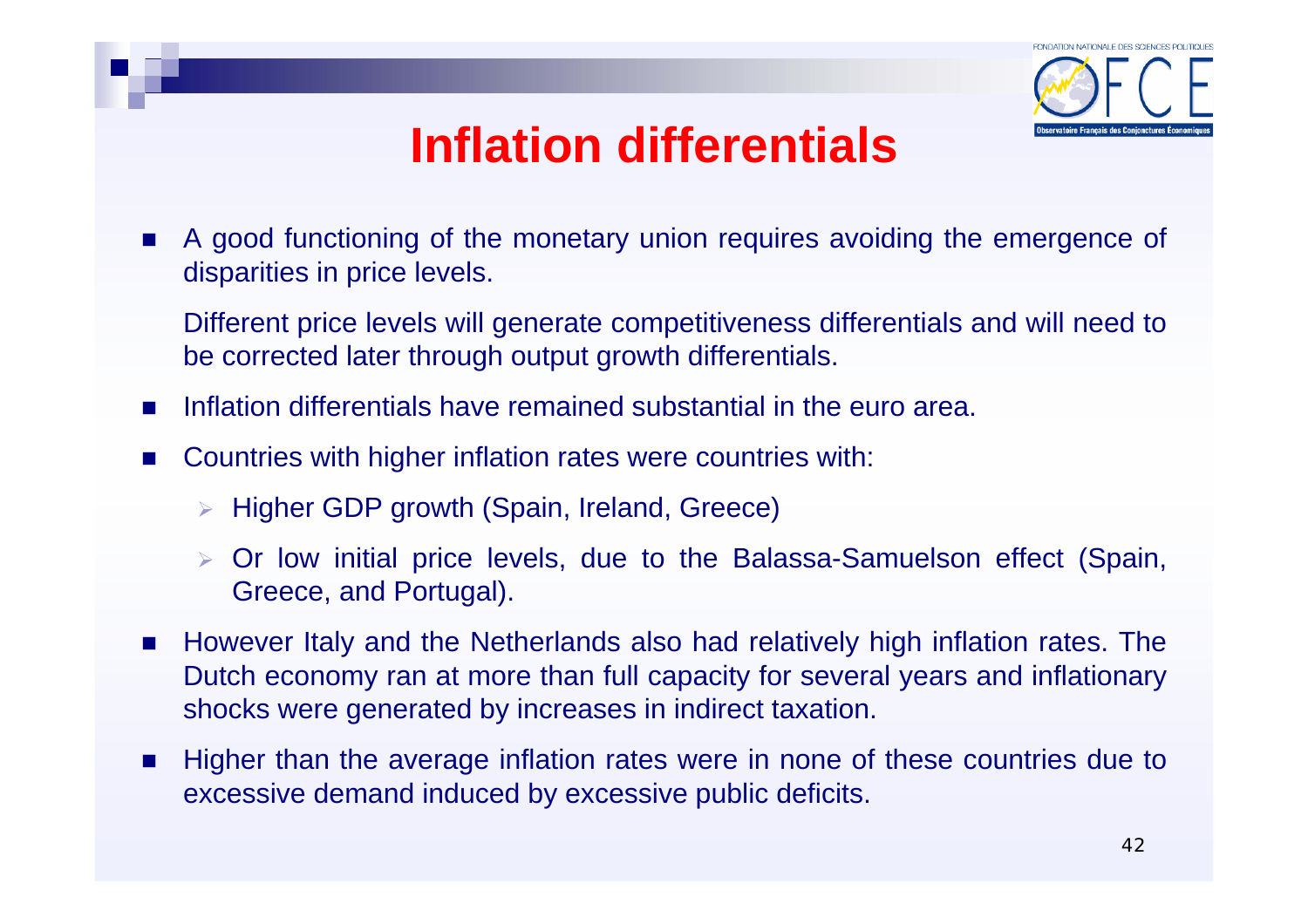## **Real interest rates differentials**



- $\mathcal{L}_{\mathcal{A}}$  Another issue in a monetary union: catching-up countries, like Spain, have higher GDP growth and inflation rates than other countries. It is therefore difficult to run a single monetary policy even in the absence of asymmetric shocks.
- $\mathcal{L}_{\mathcal{A}}$  With a single nominal interest rate, euro area countries have had different real interest rates corrected from growth. The single monetary policy was restrictive for Germany and expansionary for Ireland, Greece and Spain where companies and households had a strong incentive to borrow and invest, which boosted domestic GDP growth and inflation.
- $\mathcal{L}_{\mathcal{A}}$  In the 1999-2005 period, the average euro area interest rate was 3.1%, while <sup>a</sup> Taylor rule – based on a 2% inflation target and output gaps as estimated by the OECD – would have suggested rates of 1.75% for Germany, 3.05% for France, 3.8% for Italy, 4.0% for the area, and 8.05% for Spain.
- $\mathcal{L}_{\rm{max}}$  However the 2% inflation target may be judged too low. The euro area needs higher GDP growth and this may result in transitory inflationary pressures on some markets. The OECD potential output estimates are very low: the euro area output gap was estimated to be nil in 1999, when the unemployment rate was 9.2% and nil also in 2002, when the unemployment rate was 8.3%.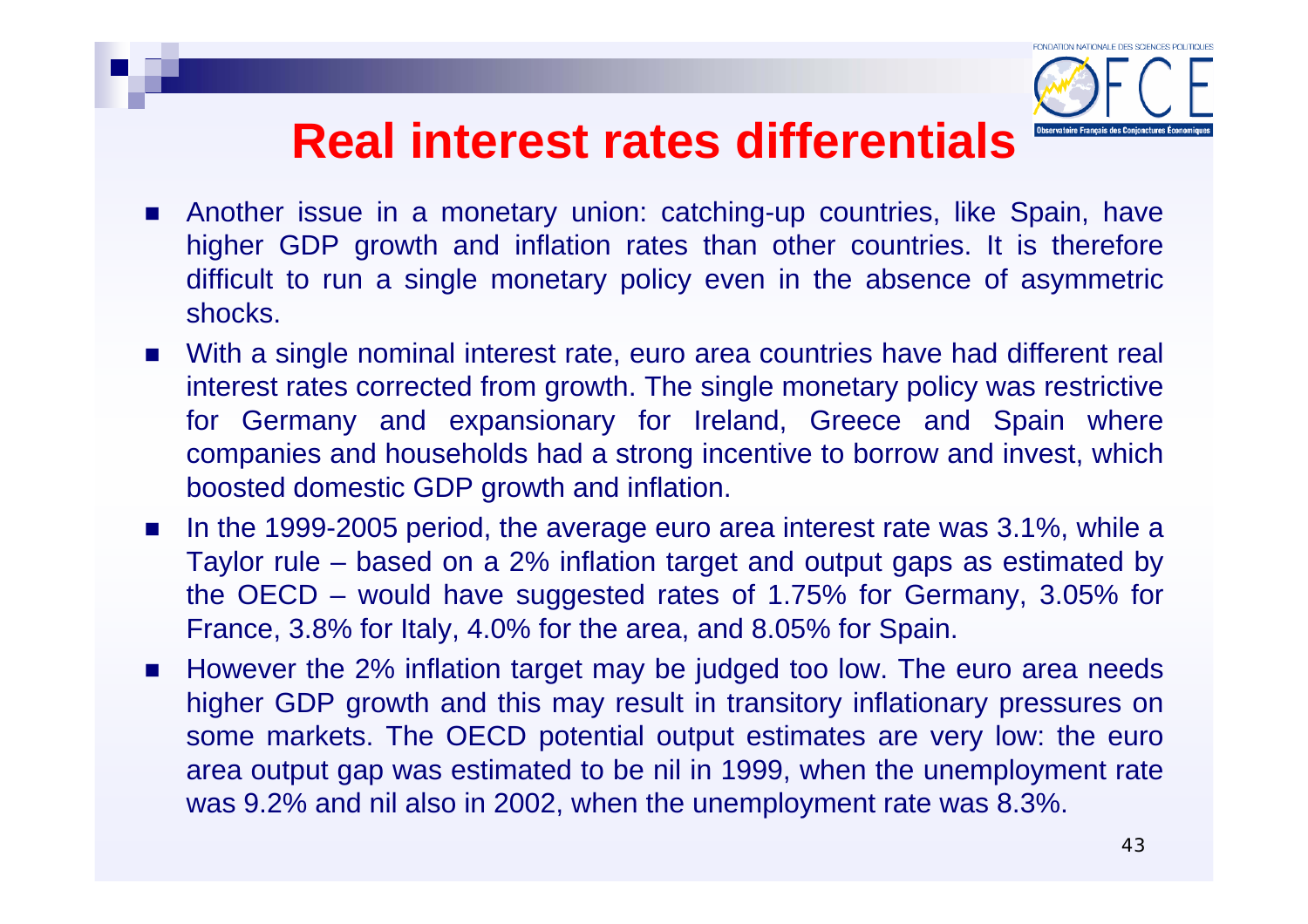

#### **Inflation and real interest rates**

|                    | <b>Price level</b> | <b>GDP Inflation</b> | <b>Real interest rate less</b><br><b>GDP</b> growth rate |           |
|--------------------|--------------------|----------------------|----------------------------------------------------------|-----------|
|                    | 2005               | 1999-2005            | 1992-1998                                                | 1999-2005 |
| Euro area          | 100.0              | 1.8                  | 2.5                                                      | $-0.6$    |
| <b>Belgium</b>     | 101.1              | 1.7                  | 1.6                                                      | $-0.6$    |
| Germany            | 104.9              | 0.7                  | 1.6                                                      | 1.1       |
| <b>Greece</b>      | 81.4               | 3.6                  | 6.7                                                      | $-3.3$    |
| <b>Spain</b>       | 88.6               | 3.9                  | 2.1                                                      | $-4.4$    |
| <b>France</b>      | 103.8              | 1.4                  | 2.9                                                      | $-0.5$    |
| <b>Ireland</b>     | 116.3              | 3.9                  | $-3.5$                                                   | $-7.3$    |
| <b>Italy</b>       | 97.3               | 2.5                  | 3.9                                                      | $-0.6$    |
| <b>Netherlands</b> | 103.5              | 2.7                  | 0.9                                                      | $-1.4$    |
| <b>Austria</b>     | 101.9              | 1.5                  | 1.3                                                      | $-0.4$    |
| Portugal           | 81.5               | 3.4                  | 1.6                                                      | $-1.7$    |
| <b>Finland</b>     | 109.5              | 1.2                  | 1.3                                                      | $-0.9$    |
| <b>Denmark</b>     | 129.7              | 2.3                  | 2.5                                                      | $-0.9$    |
| <b>Sweden</b>      | 112.1              | 1.4                  | 1.7                                                      | $-0.8$    |
| <b>UK</b>          | 105.5              | 2.5                  | 3.7                                                      | 0.3       |
| <b>US</b>          | 93.9               | 2.2                  | $-0.1$                                                   | $-2.4$    |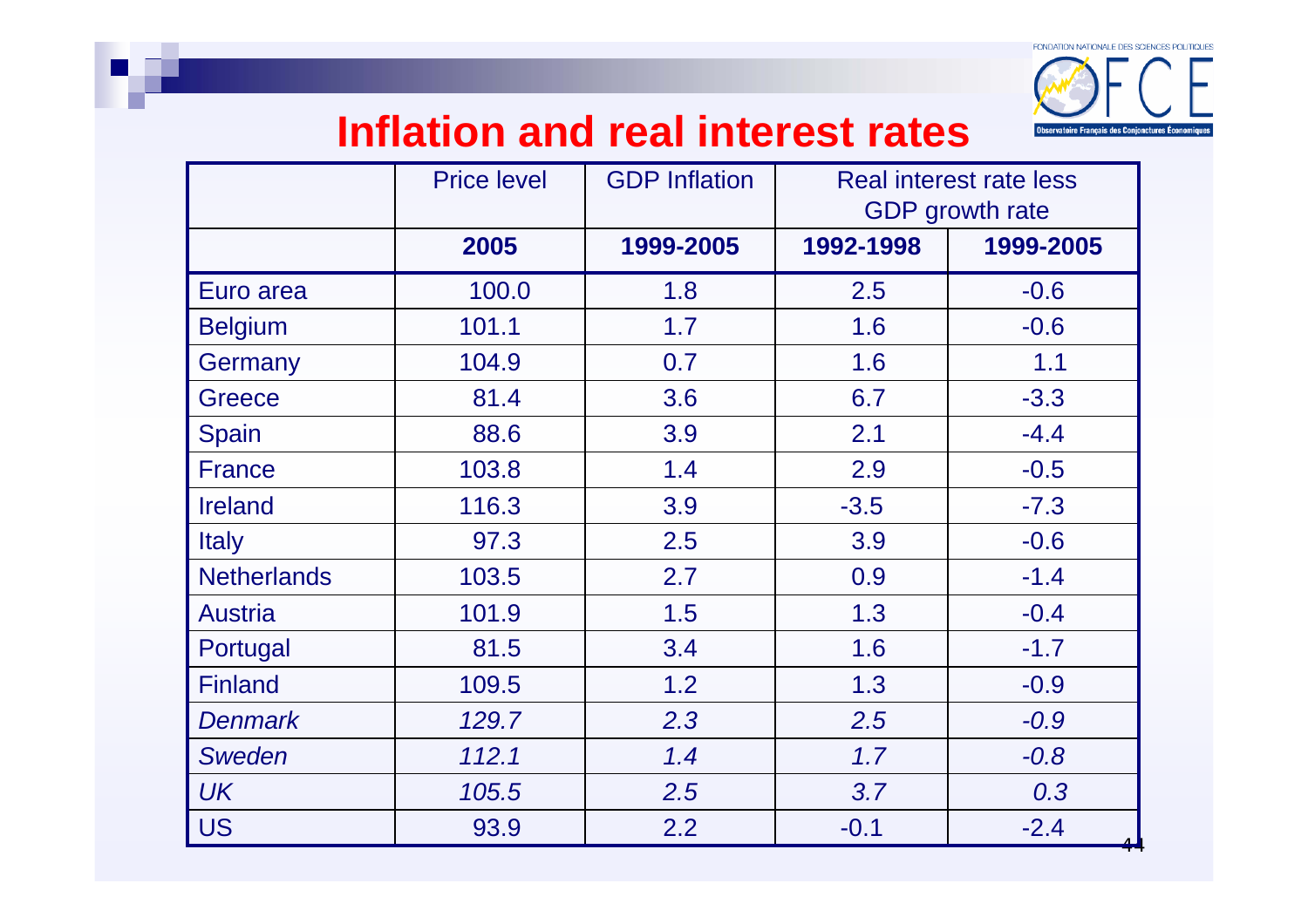

#### **Real interest rates differentials**

- F The ECB has been less concerned with GDP growth than the Fed, in good and in bad times. Consequently fiscal policies should have been more reactive in the euro area.
- F Financial developments and globalisation make more and more difficult the conduct of Monetary policy. Low interest rate induces financial or real estate bubbles. High interest rate induces crisis.
- Since 1999, the monetary stance was:
	- $\triangleright$  Clearly more accommodative than suggested by a Taylor rule in the US;
	- ¾More accommodative in the euro area too, but to a lesser extent;
	- ¾More restrictive in the UK.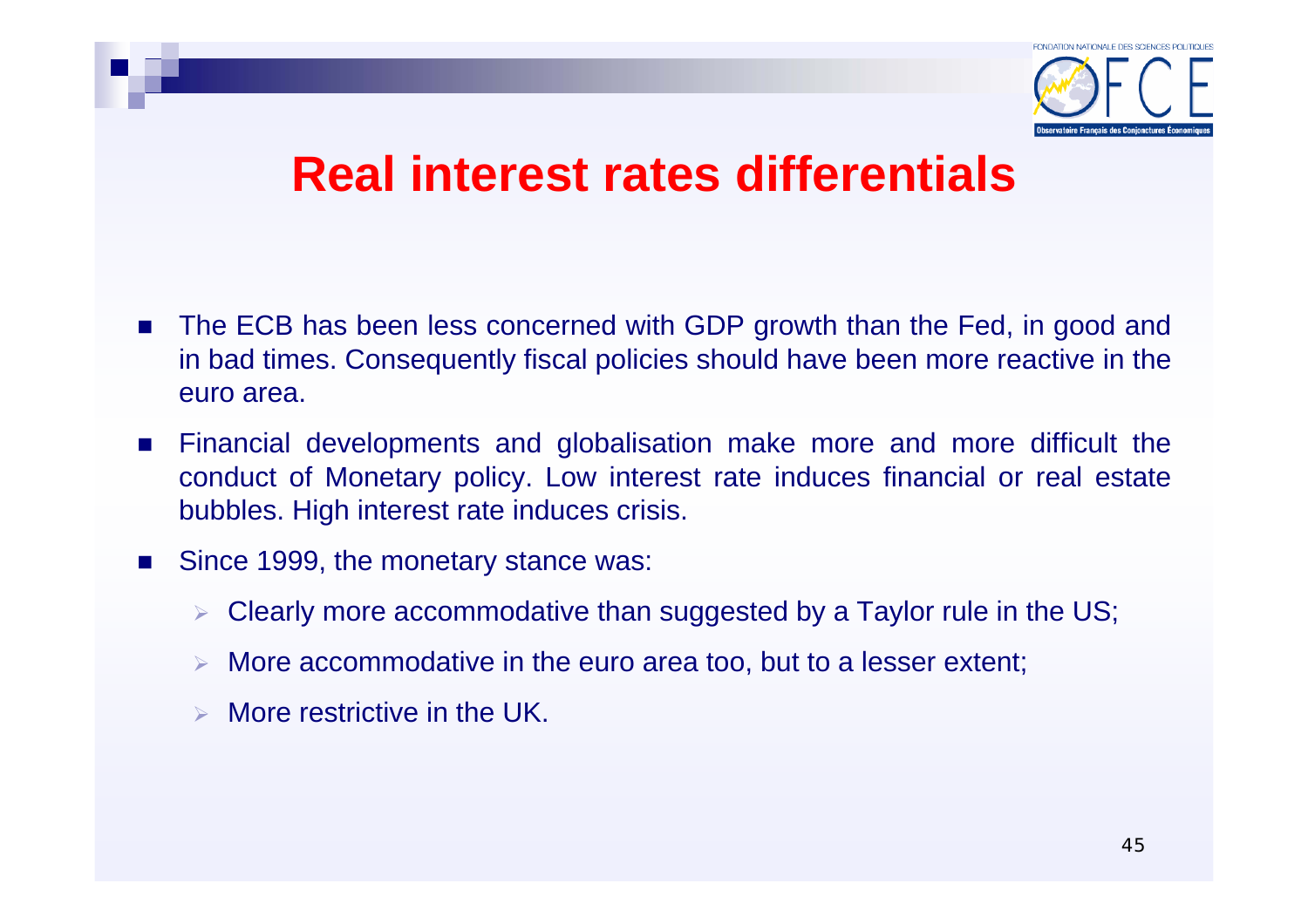

#### **Interest rates: Taylor rule and actual Central banks' objective rate**

|                                | 1999 | 2000 | 2001 | 2002 | 2003 | 2004 | 2005 | 2006 | 2007 |
|--------------------------------|------|------|------|------|------|------|------|------|------|
| <b>Euro Area</b>               |      |      |      |      |      |      |      |      |      |
| <b>Taylor rule</b><br>EA       | 2.55 | 4.95 | 5.3  | 4.45 | 3.5  | 3.5  | 3.3  | 3.7  | 3.95 |
| <b>Actual rate</b>             | 2.7  | 4.05 | 4.3  | 3.2  | 2.25 | 2.0  | 2.0  | 2.8  | 3.85 |
| <b>United</b><br><b>States</b> |      |      |      |      |      |      |      |      |      |
| <b>Taylor rule</b>             | 4.9  | 6.95 | 5.1  | 2.75 | 3.7  | 4.85 | 6.15 | 6.15 | 5.15 |
| <b>Actual rate</b>             | 5.0  | 6.25 | 3.9  | 1.7  | 1.15 | 1.35 | 3.2  | 5.0  | 5.0  |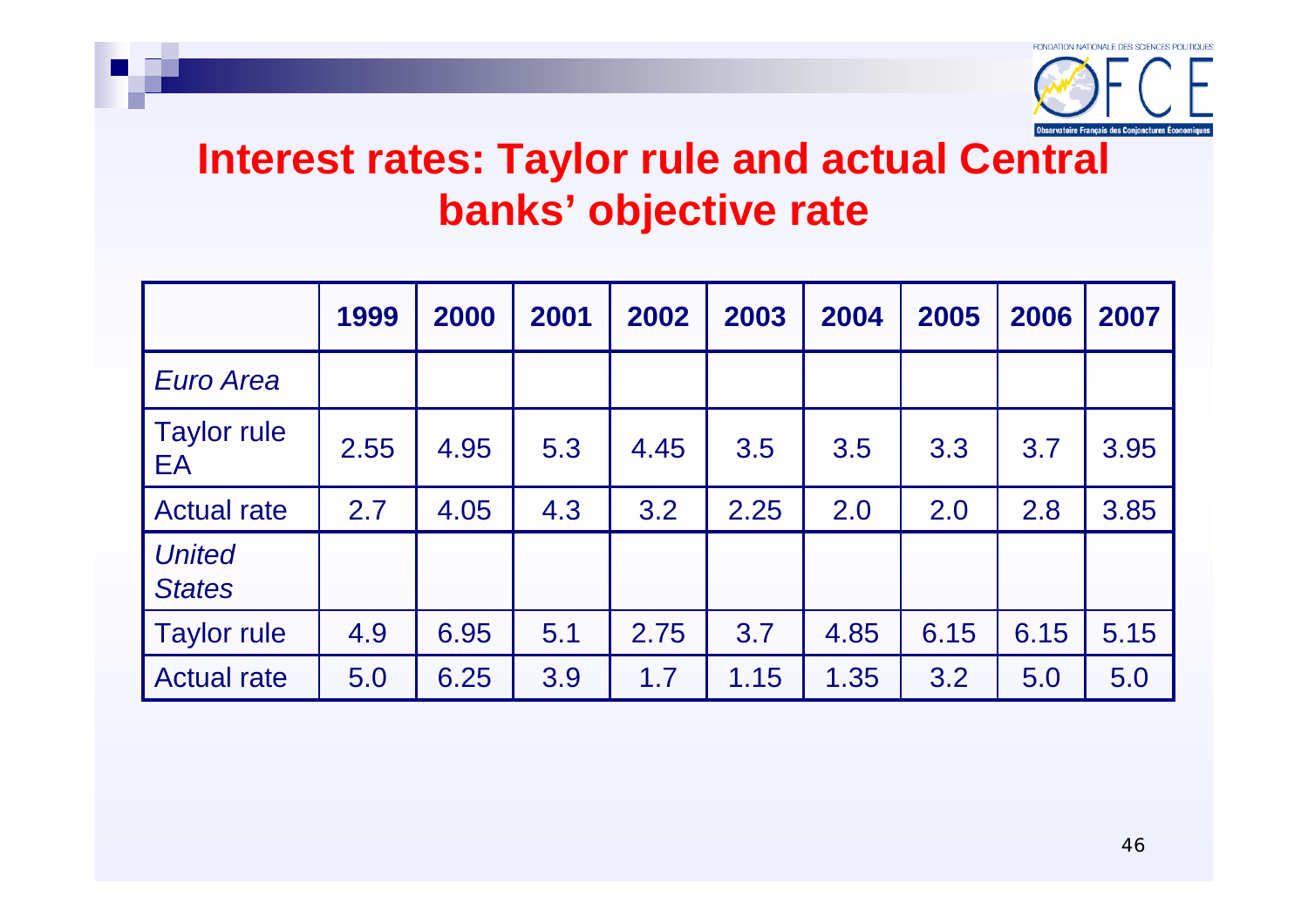

## **Wage competition**

- П In the 1999-2006 period, wage share in GDP decreased at the euro zone level and in eight member states.
- From 2000 to 2006, real wages per worker did not increased in Italy, increased by only 0.5% per year in Austria, 0.6% in Germany and in Belgium, while it increased by 1.3% in France and in the Netherlands and 2.8% in the UK.
- $\mathcal{L}^{\text{max}}$  Increasing company profitability and price competitiveness through downwards pressure on wages became a major strategy in several countries, like in Germany and Austria
- $\mathcal{L}_{\mathcal{A}}$  This strategy boosted exports but put a drag on private consumption in these countries, thus dampening demand in the whole euro area.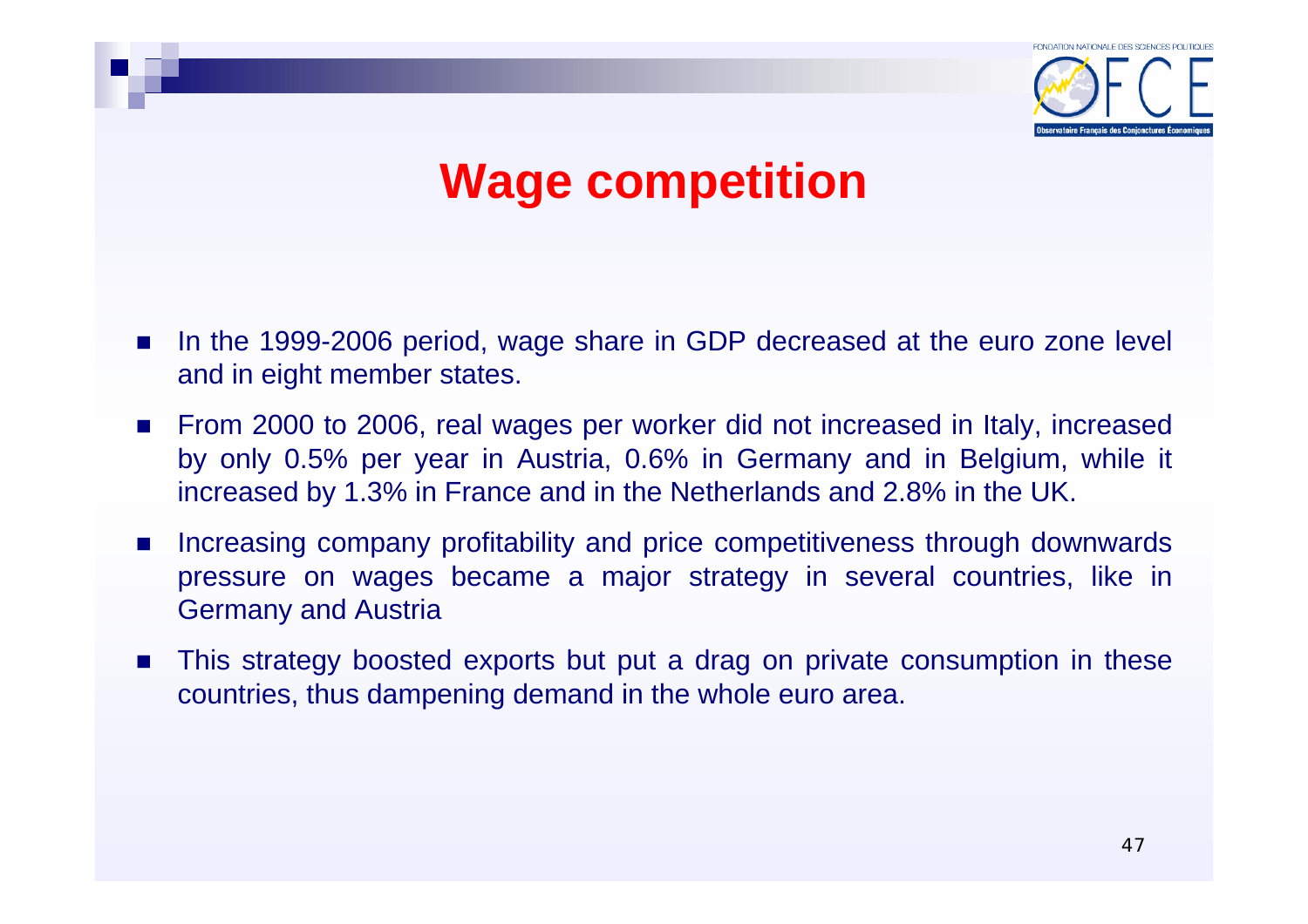

#### **Adjusted wage share in GDP, 1998/2007**

|                    | Change in percentage point, 1998-2007 |  |  |
|--------------------|---------------------------------------|--|--|
| <b>Euro area</b>   | $-2.0$                                |  |  |
| <b>Belgium</b>     | $-2.4$                                |  |  |
| Germany            | $-3.0$                                |  |  |
| Greece             | $-1.5$                                |  |  |
| Spain              | $-5.5$                                |  |  |
| <b>France</b>      | $-0.2$                                |  |  |
| Ireland            | 0.4                                   |  |  |
| <b>Italy</b>       | $-0.2$                                |  |  |
| <b>Netherlands</b> | 1.5                                   |  |  |
| <b>Austria</b>     | $-6.9$                                |  |  |
| Portugal           | 1.2                                   |  |  |
| <b>Finland</b>     | $-0.9$                                |  |  |
| <b>Denmark</b>     | $-0.3$                                |  |  |
| <b>Sweden</b>      | $-0.6$                                |  |  |
| <b>UK</b>          | 0.6                                   |  |  |
| <b>US</b>          | $-1.2$                                |  |  |

**Source: European Commission.**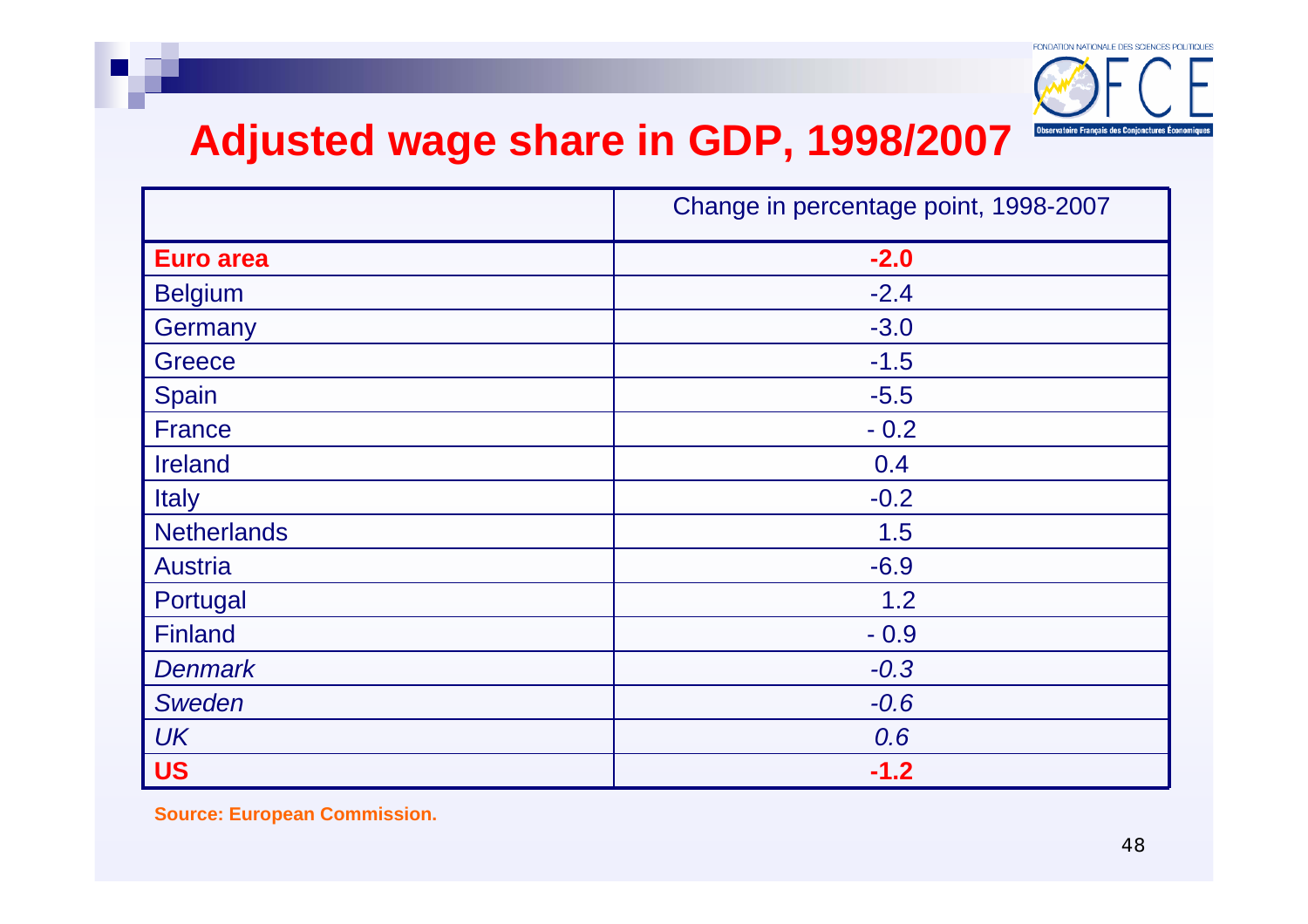

#### **Wage competition: A non-cooperative game**

- ¾ Winners: Germany and Austria which succeeded to support domestic GDP growth by a positive contribution of net exports (by around 0.5 percentage point of GDP each year).
- ¾ Losers: Spain and France (both 0.7 percentage point per year).
- $\mathcal{L}_{\text{max}}$  Considering patterns of domestic and foreign demand, euro area countries can be divided into 4 groups:
	- ¾ 'Winners': Ireland, Spain, Greece with both strong domestic and foreign demand;
	- ¾ 'Bad guys': Germany, Austria, Netherlands offsetting weak domestic demand by strong gains in export demand;
	- ¾ 'Losers': Italy, Portugal suffering from both low domestic and external demand;
	- ¾ 'Victims': France, Belgium, Finland where a weak external demand partly offsets a satisfactory domestic demand.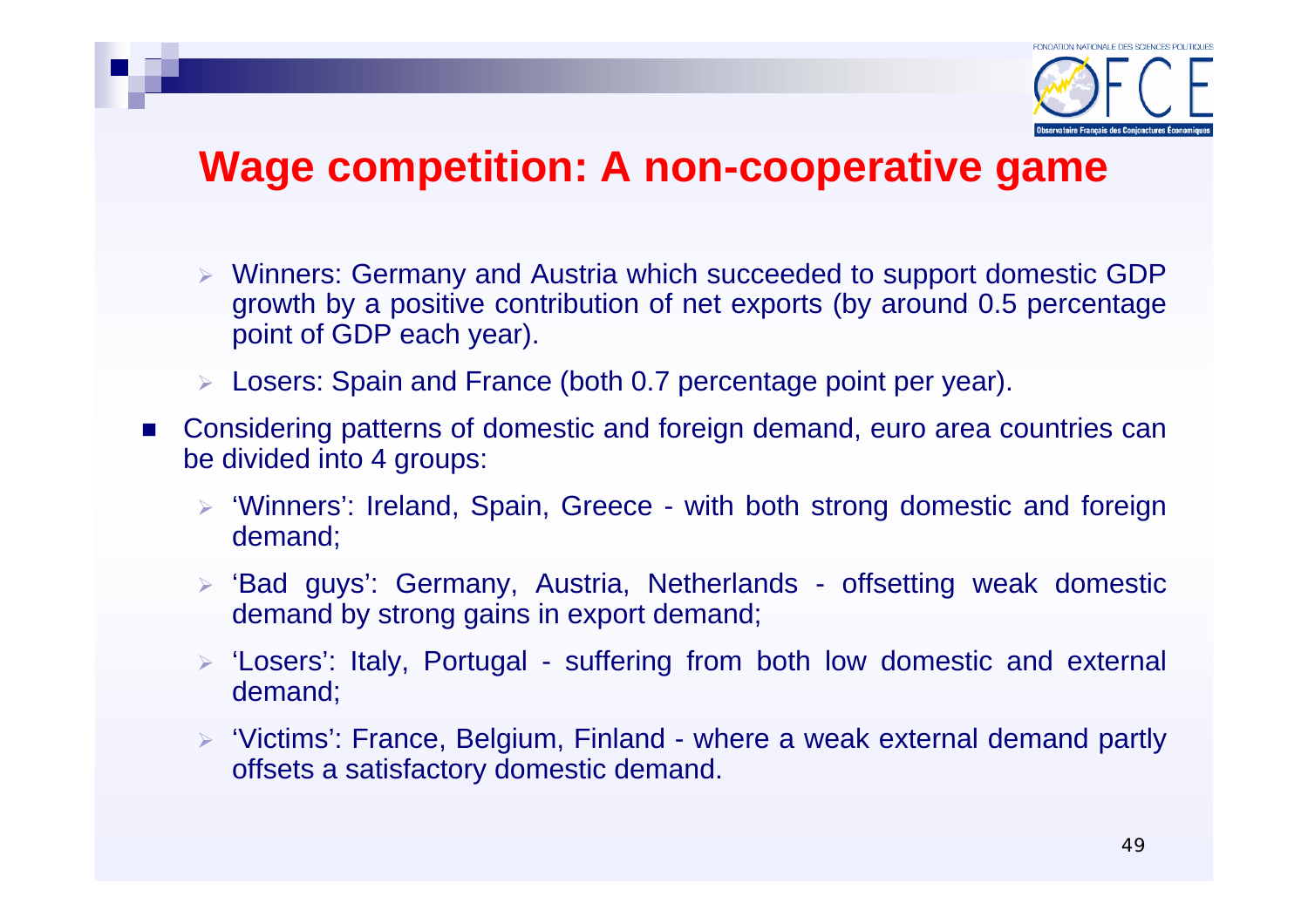

#### **GDP and Domestic Demand growth rates, 1999-2005**

| %, per year        | <b>GDP</b> | <b>Domestic</b><br>demand | <b>Productive</b><br>investment | <b>Housing</b><br>investment | Consum-<br>ption |
|--------------------|------------|---------------------------|---------------------------------|------------------------------|------------------|
| <b>Euro area</b>   | 1.9        | 2.0                       | 2.6                             | 1.5                          | 1.9              |
| <b>Belgium</b>     | 2.0        | 2.2                       | 2.6                             | 2.4                          | 1.6              |
| Germany            | 1.3        | 0.8                       | 1.0                             | $-2.7$                       | 1.0              |
| Greece             | 4.3        | 4.2                       | 9,1                             | 2.6                          | 3.4              |
| <b>Spain</b>       | 3.6        | 4.3                       | 6.6                             | 7.1                          | 4.0              |
| <b>France</b>      | 2.2        | 2.9                       | 3.3                             | 3.2                          | 2.5              |
| <b>Ireland</b>     | 6.5        | 6.4                       | 0.5                             | 14.2                         | 6.0              |
| <b>Italy</b>       | 1.2        | 1.6                       | 2.0                             | 2.3                          | 1.6              |
| <b>Netherlands</b> | 1.7        | 1.3                       | 0.9                             | 1.2                          | 1.4              |
| <b>Austria</b>     | 2.0        | 1.4                       | 3.7                             | $-3.2$                       | 1.6              |
| Portugal           | 1.6        | 1.6                       | n.a.                            | n.a.                         | 2.3              |
| <b>Finland</b>     | 2.8        | 3.3                       | 2.9                             | 3.3                          | 3.0              |
| <b>Denmark</b>     | 1.9        | 1.8                       | 2.1                             | 5.8                          | 1.5              |
| <b>Sweden</b>      | 2.9        | 2.0                       | 2.8                             | 10.9                         | 2.4              |
| <b>UK</b>          | 2.7        | 3.1                       | 1.8                             | 2.1                          | 3.3              |
| <b>US</b>          | 3.0        | 3.6                       | 3.3                             | 5.4                          | 3.6              |

**Source: European Commission.**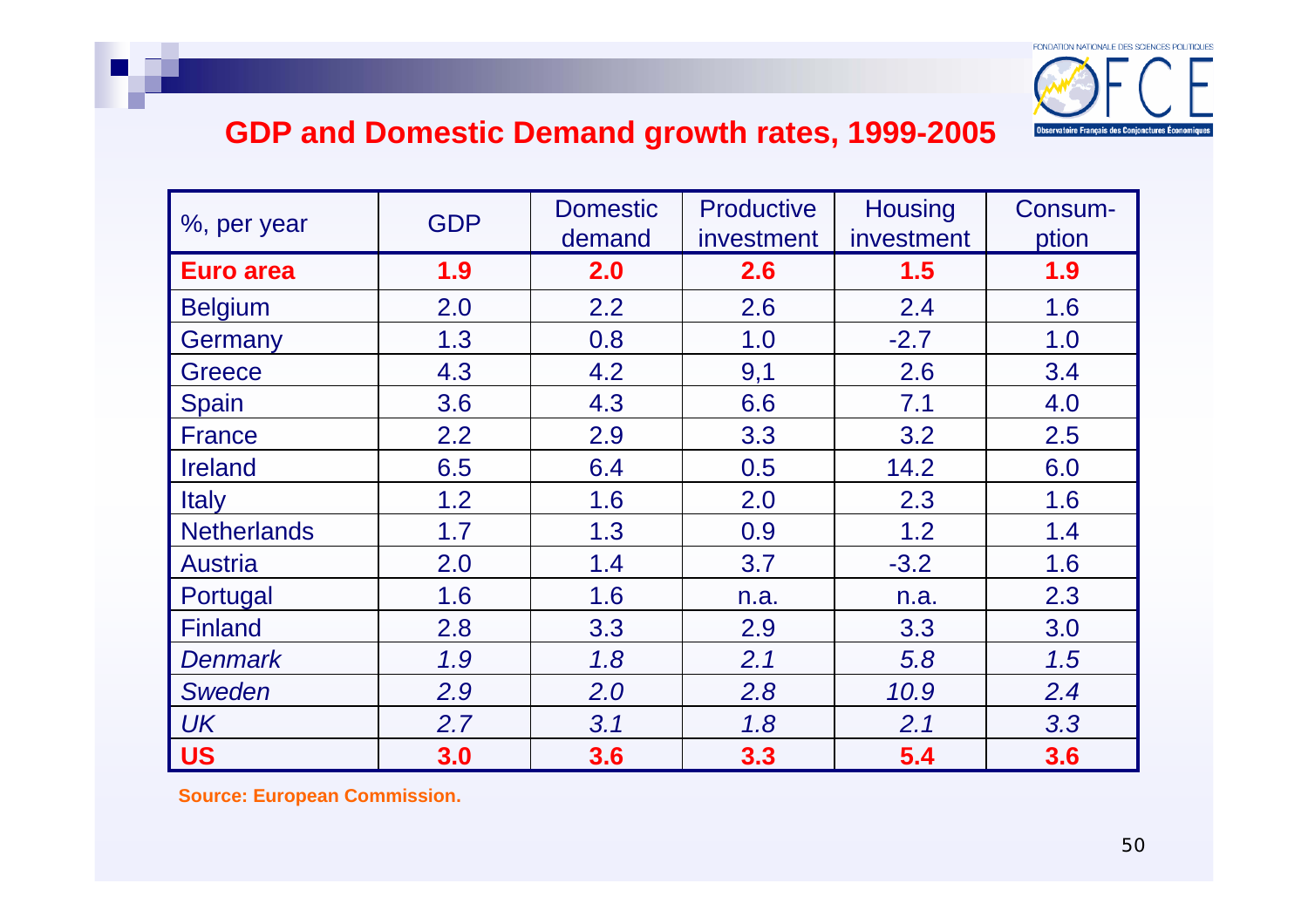#### **Competitiveness and current account balances**

- The euro area as a whole won competitiveness from 1996 to 2001 thanks to the fall in the euro vis-à-vis the US dollar. A weak euro together with the NTIC bubble accompanied strong GDP growth (3% per year from 1997 to 2000) and employment growth (8.7% in five years)
	- $\triangleright$  This shows that the area keeps a substantial potential growth and can grow rapidly if there is a robust demand
- П The competitiveness gains were more than cancelled by the appreciation of the euro against the US dollar and Asian currencies between 2001 and 2004. The euro area needs a weaker exchange rate in the light of the high level of unemployment
- П From 1988 to 1999, some countries succeeded in depreciating their currency against the Deutsche Mark in real terms: Finland, Italy, Spain and, outside the future euro area: Sweden.
- П Germany, Austria and Portugal joined the euro area at too high exchange rates which induced substantial current account deficits.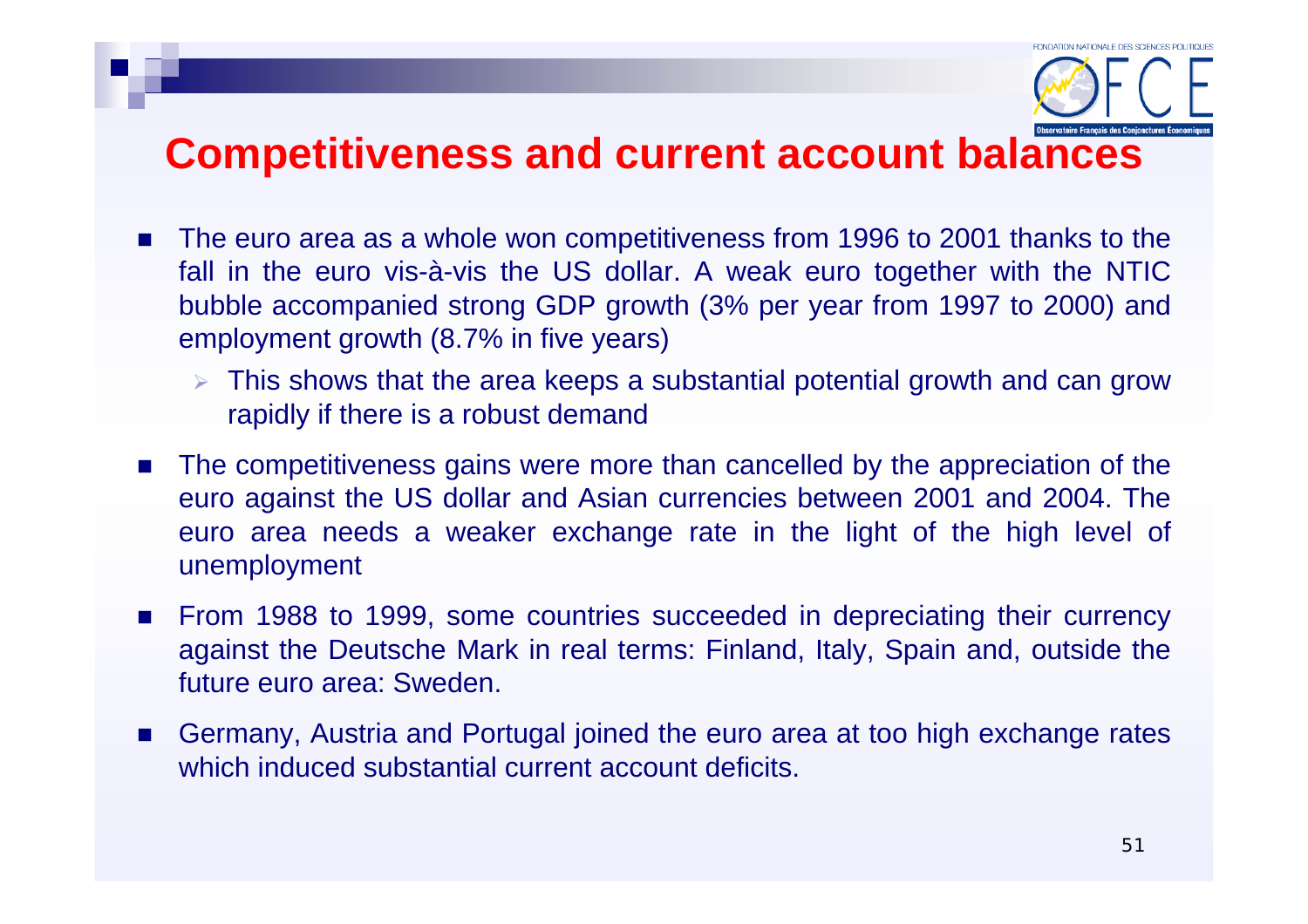#### **Competitiveness and current account balances**

- $\mathcal{L}_{\mathcal{A}}$ Since 1999, Austria and Germany have succeeded in restoring their competitiveness.
- $\blacksquare$  While Italy seems unable to maintain competitiveness without time-to-time devaluation, Italy and Portugal have been more hit than the average area by the emergence of China.
	- $\triangleright$  Fixed exchange rates and rigid inflation rates can induce persistent exchange rates misalignment periods. Countries can no more devalue their currency and wage moderation policies are the only tool left to restore competitiveness but take a long time to play and are painful, since they depress demand both at home and in the area.
	- ¾ These non-coordinated policies have widened current account imbalances: in 2005, Germany and Netherlands run huge external surpluses while Spain, Greece and Portugal run large deficits.
- $\mathcal{L}_{\mathcal{A}}$  National saving rates are very low in Greece, Spain and Portugal which is unusual for countries growing at a rapid rate
- $\mathcal{L}_{\mathcal{A}}$  Output growth is high in Greece, Spain, the UK, and the US, with very low national and households saving rates. On the contrary, Belgium, Germany, Austria and France suffer for too high saving rates. Low saving rates seem necessary to have high growth and low public debt. Virtue is dangerous in Europe, since a weak domestic demand induced by a high savings ratio cannot be offset by low interest rates or large public deficits.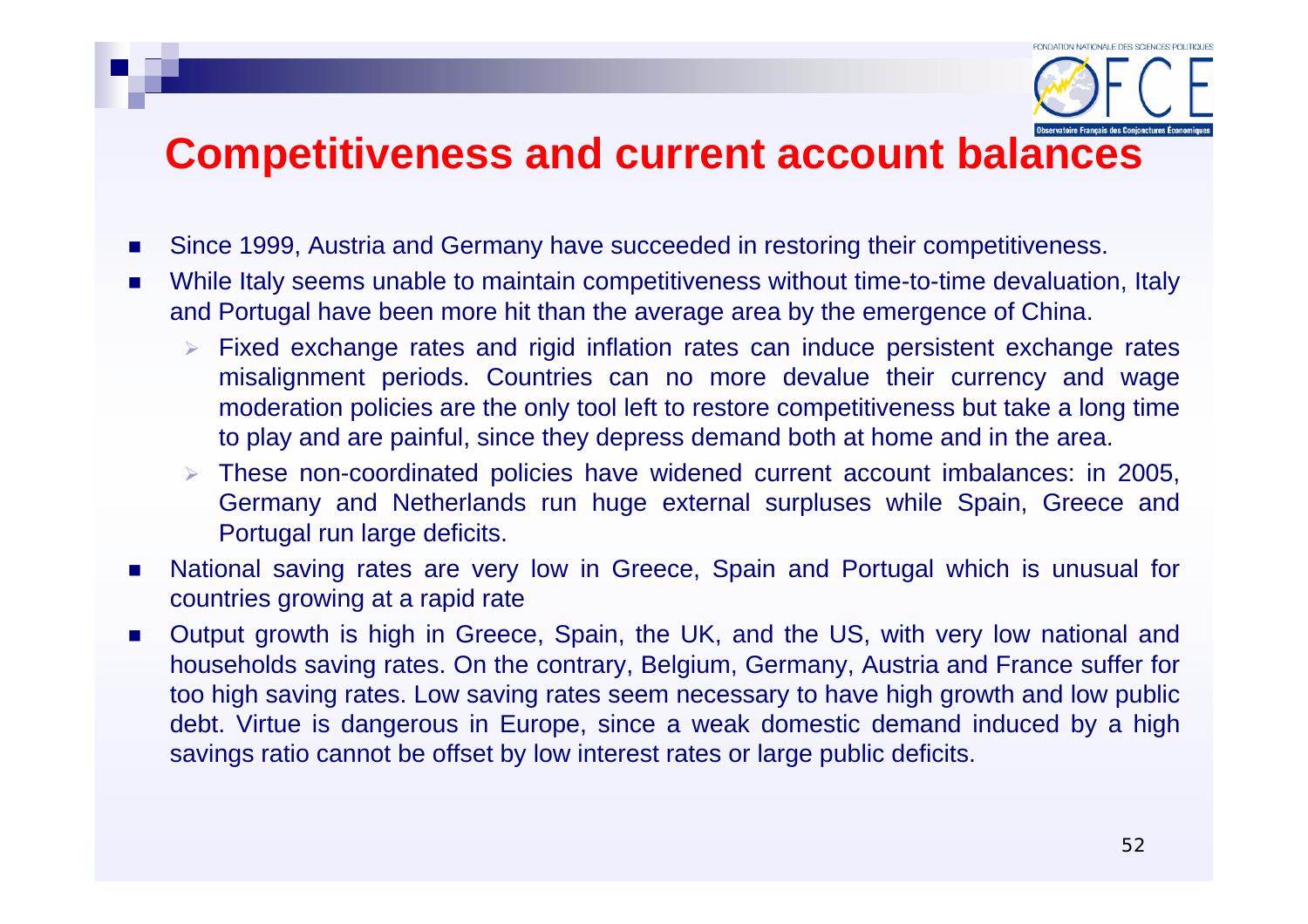

#### **External positions**

|                    |      | Competitiveness* | <b>Current account</b><br>balance, % of GDP |        | <b>National</b><br>savings rate | <b>Households</b><br>net savings<br>ratio |
|--------------------|------|------------------|---------------------------------------------|--------|---------------------------------|-------------------------------------------|
|                    | 1998 | 2005             | 1998                                        | 2005   | 2005                            | 2005                                      |
| Euro area          | 108  | 100              | 0.8                                         | 0.0    | 20.6                            | n.a.                                      |
| <b>Belgium</b>     | 104  | 96               | 5.2                                         | 2.5    | 23.7                            | 6.2                                       |
| Germany            | 101  | 109              | $-0.8$                                      | 4.2    | 22.1                            | 10.7                                      |
| Greece             | 89   | 77               | $-3.0$                                      | $-7.9$ | 15.8                            | n.a.                                      |
| Spain              | 108  | 95               | $-1.2$                                      | $-7.4$ | 16.9                            | 5.4                                       |
| <b>France</b>      | 101  | 100              | 2.6                                         | $-1.7$ | 19.9                            | 11.6                                      |
| <b>Ireland</b>     | 92   | 107              | 0.8                                         | $-2.6$ | 25.5                            | n.a.                                      |
| <b>Italy</b>       | 114  | 95               | $-3.0$                                      | $-1.1$ | 20.5                            | 9.5                                       |
| <b>Netherlands</b> | 105  | 96               | 3.2                                         | 6.6    | 24.0                            | 5.7                                       |
| <b>Austria</b>     | 95   | 114              | $-3.1$                                      | 1.2    | 22.7                            | 9.5                                       |
| Portugal           | 97   | 73               | $-7.1$                                      | $-9.3$ | 15.7                            | 4.9                                       |
| <b>Finland</b>     | 127  | 122              | 5.6                                         | 5.2    | 19.0                            | n.a.                                      |
| <b>Denmark</b>     | 101  | 89               | $-0.9$                                      | 2.9    | 23.8                            | $-5.8$                                    |
| <b>Sweden</b>      | 110  | 132              | 3.9                                         | 6.0    | 22.9                            | n.a.                                      |
| <b>UK</b>          | 92   | 86               | $-0.4$                                      | $-2.2$ | 15.4                            | 0.0                                       |
| <b>US</b>          | 94   | 108              | $-2.4$                                      | $-6.4$ | 14.5                            | $-0.4$                                    |

**\* 1988 = 100; on the basis of unit labour costs in the manufacturing sector. A rise means competitiveness gains. Source: OECD.**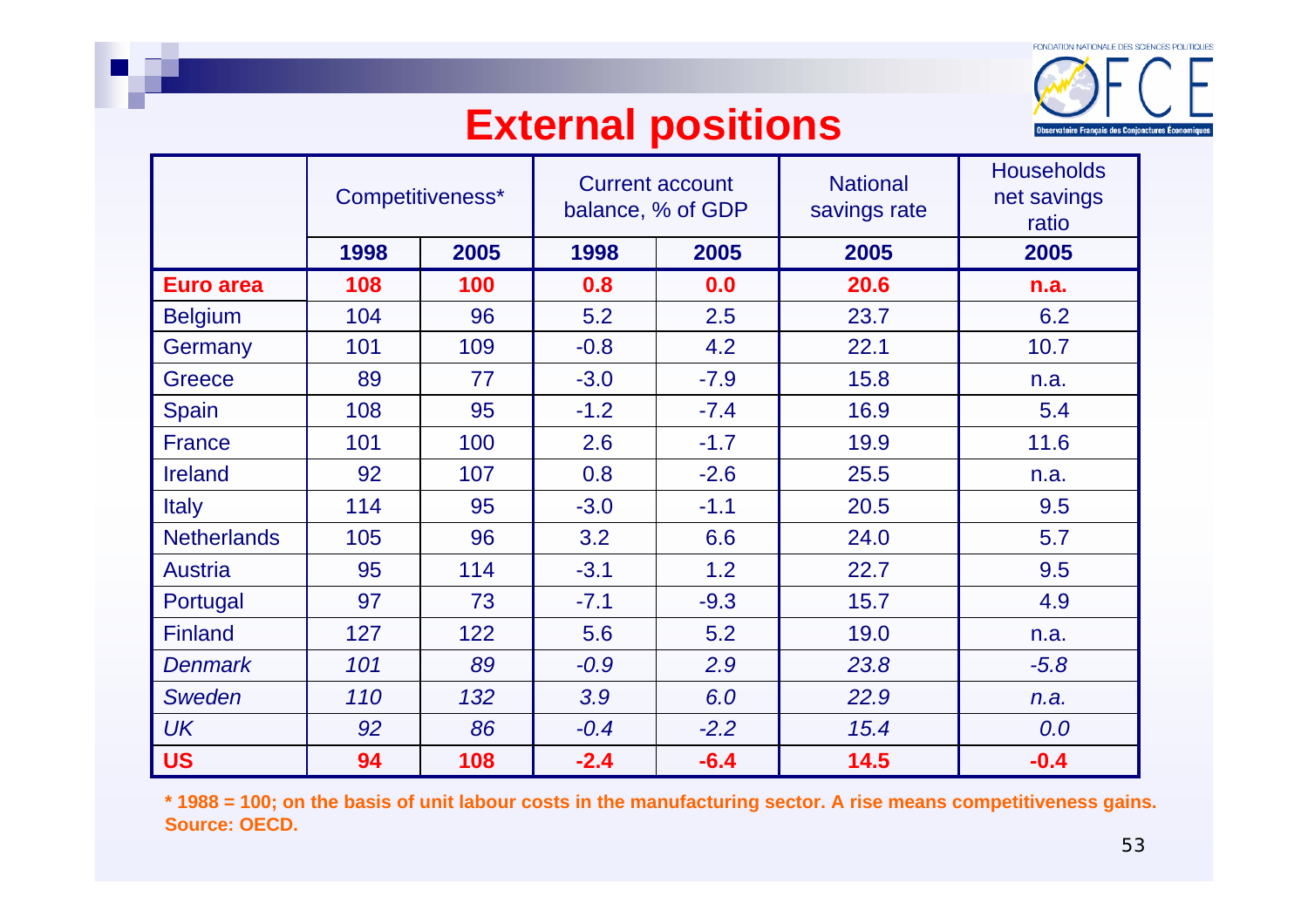

## **Too passive fiscal policies**

- П European Countries have adopted two kinds of fiscal strategies:
	- ¾ Some (Belgium, Spain, Ireland, the Netherlands) made the effort needed to bring their budgetary positions in balance, or even with a structural surplus (Finland), either to comply with European rules, or because of robust growth, or to prepare for future rises in old-age related spending.
	- ¾ Other countries have instead maintained a structural deficit, either because they could more easily resist European pressure due to their size (Germany, France, and Italy) or because they used creative accounting to minimise their deficits (Portugal, Greece).
- П The SGP strategy: bringing structural government balances to 0 before allowing automatic stabilisers to play – without any discretionary policy allowed -, was not implemented in the larger economies, although they did not form a coalition to change the fiscal strategy either.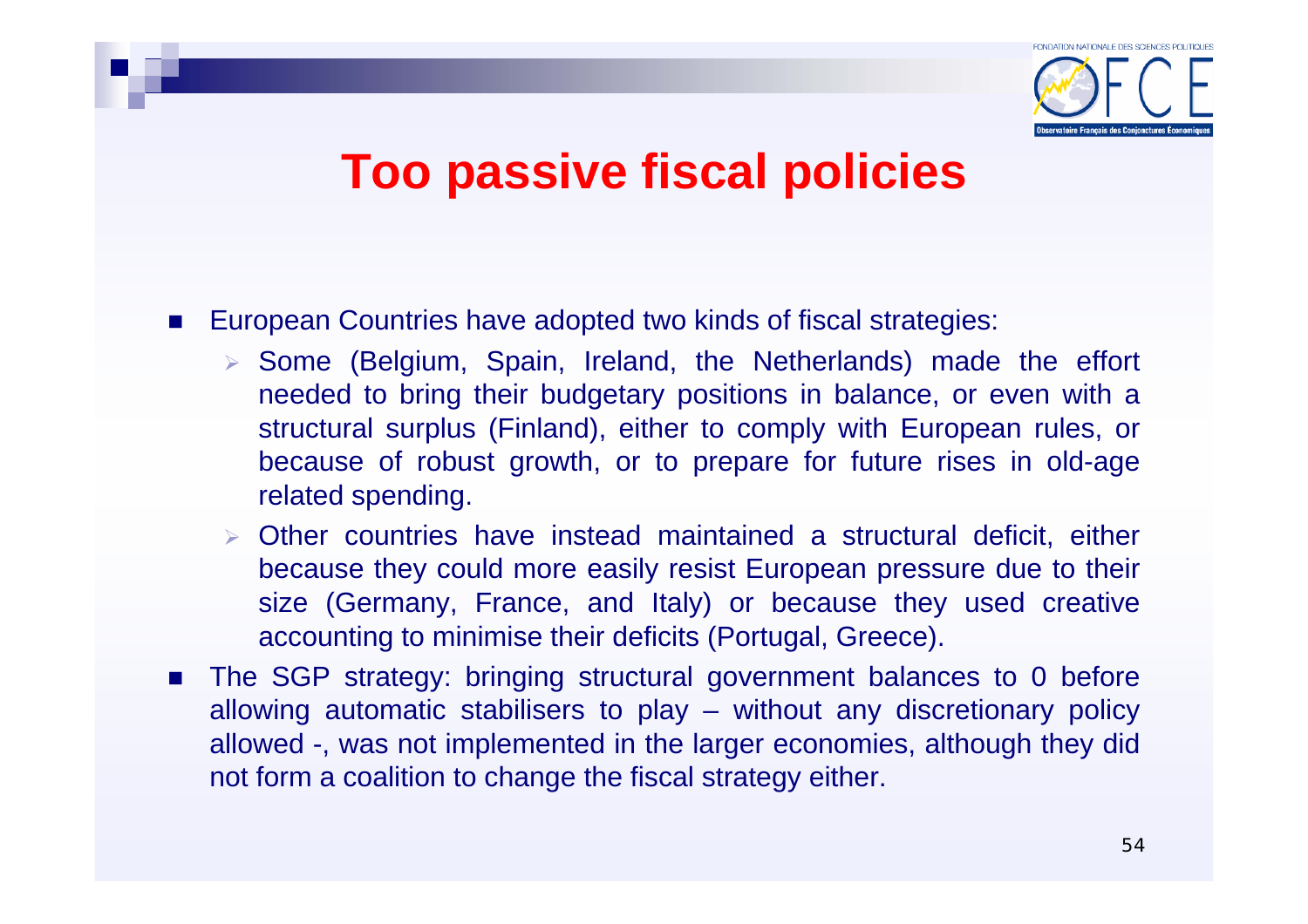

#### **Too passive fiscal policies**

- In the last recession (2000-2004), fiscal policies were hardly used to support GDP growth in the euro area:
	- ¾ Fiscal impulse was 1.2 percentage point of GDP only, as compared to 5.6 in the UK and 6 in the US.
	- ¾ Except for Greece and Finland, euro area countries implemented close to neutral fiscal policies.
- П The SGP was a corset for fiscal policies in these low growth years.
- F The objective of bringing debts to below 60% of GDP was not fulfilled: government debts still stand at around 100% of GDP while the French and German debts have risen at above 60% of GDP.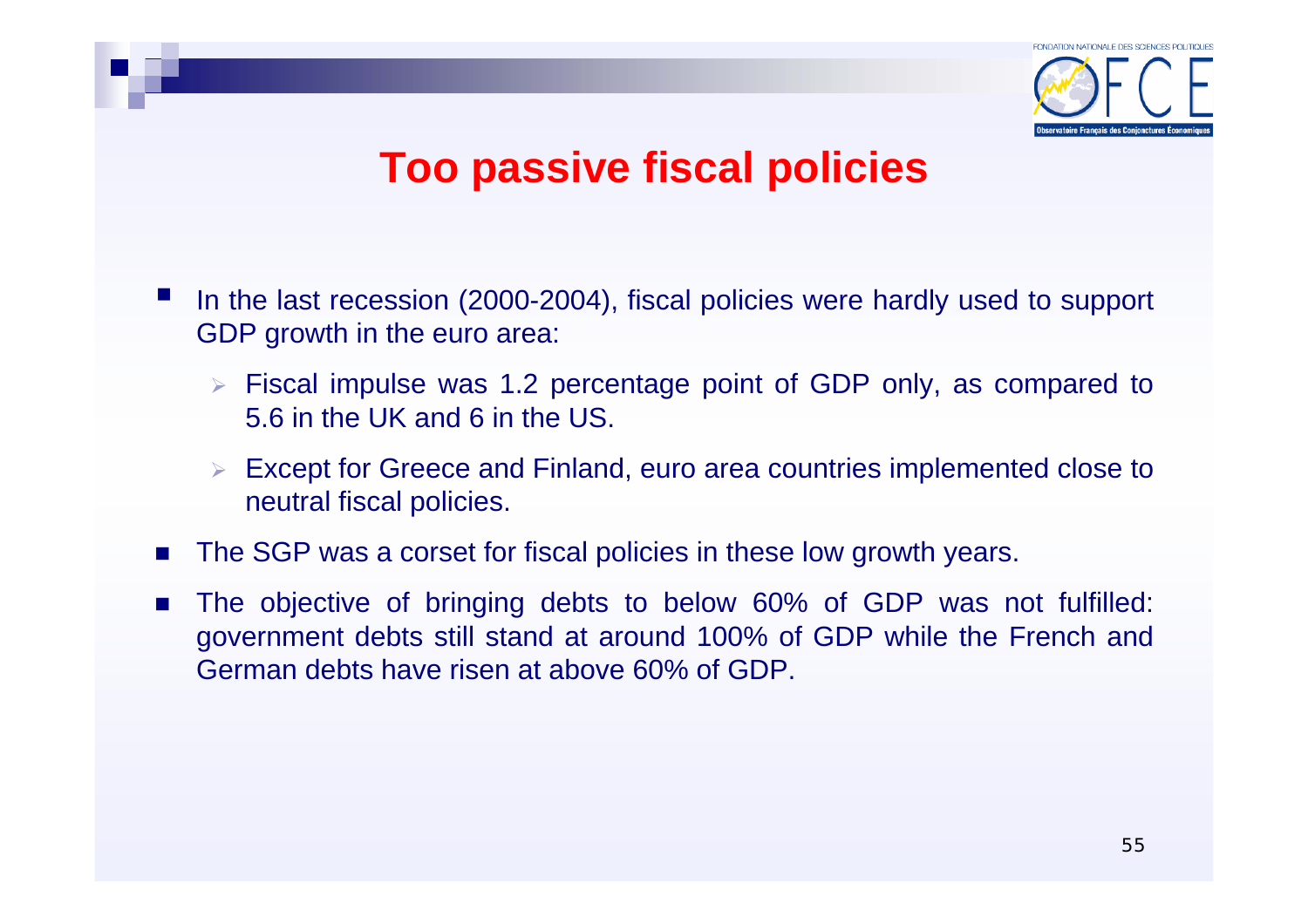

#### **Fiscal Policy**

| Percentage of GDP  | Government<br>balance, 2007 | Fiscal impulse*<br>2000/2004 | <b>Gross public</b><br>debt,<br><b>Maastricht</b><br>definition, 2007 | Net public debt |
|--------------------|-----------------------------|------------------------------|-----------------------------------------------------------------------|-----------------|
| <b>Euro area</b>   | $-0.6$                      | 1.2                          | 67                                                                    | 45              |
| <b>Belgium</b>     | 0.2                         | 0.6                          | 85                                                                    | 73              |
| Germany            | 0.0                         | 1.1                          | 65                                                                    | 45              |
| <b>Greece</b>      | $-3.1$                      | 7.1                          | 95                                                                    | 69              |
| Spain              | 2.2                         | $-0.4$                       | 36                                                                    | 21              |
| <b>France</b>      | $-2.7$                      | 1.5                          | 64                                                                    | 34              |
| <b>Ireland</b>     | 0.3                         | 2.8                          | 26                                                                    | 1               |
| <b>Italy</b>       | $-2.4$                      | 2.4                          | 104                                                                   | 91              |
| <b>Netherlands</b> | 0.4                         | 0.0                          | 45                                                                    | 42              |
| <b>Austria</b>     | 1.3                         | $-2.7$                       | 59                                                                    | 35              |
| Portugal           | $-2.7$                      | 1.3                          | 64                                                                    | 43              |
| <b>Finland</b>     | 5.3                         | 4.9                          | 35                                                                    | $-71$           |
| <b>Denmark</b>     | 4.5                         | $-0.4$                       | 26                                                                    | $-2$            |
| <b>Sweden</b>      | 3.4                         | 3.1                          | 41                                                                    | $-21$           |
| <b>UK</b>          | $-3.0$                      | 5.6                          | 44                                                                    | 30              |
| <b>US</b>          | $-3.7$                      | 6.0                          | 63                                                                    | 44              |

56**\* The Fiscal impulse is the change in the primary cyclically adjusted government balance. A positive figure reflects an expansionary policy. Source: OECD.**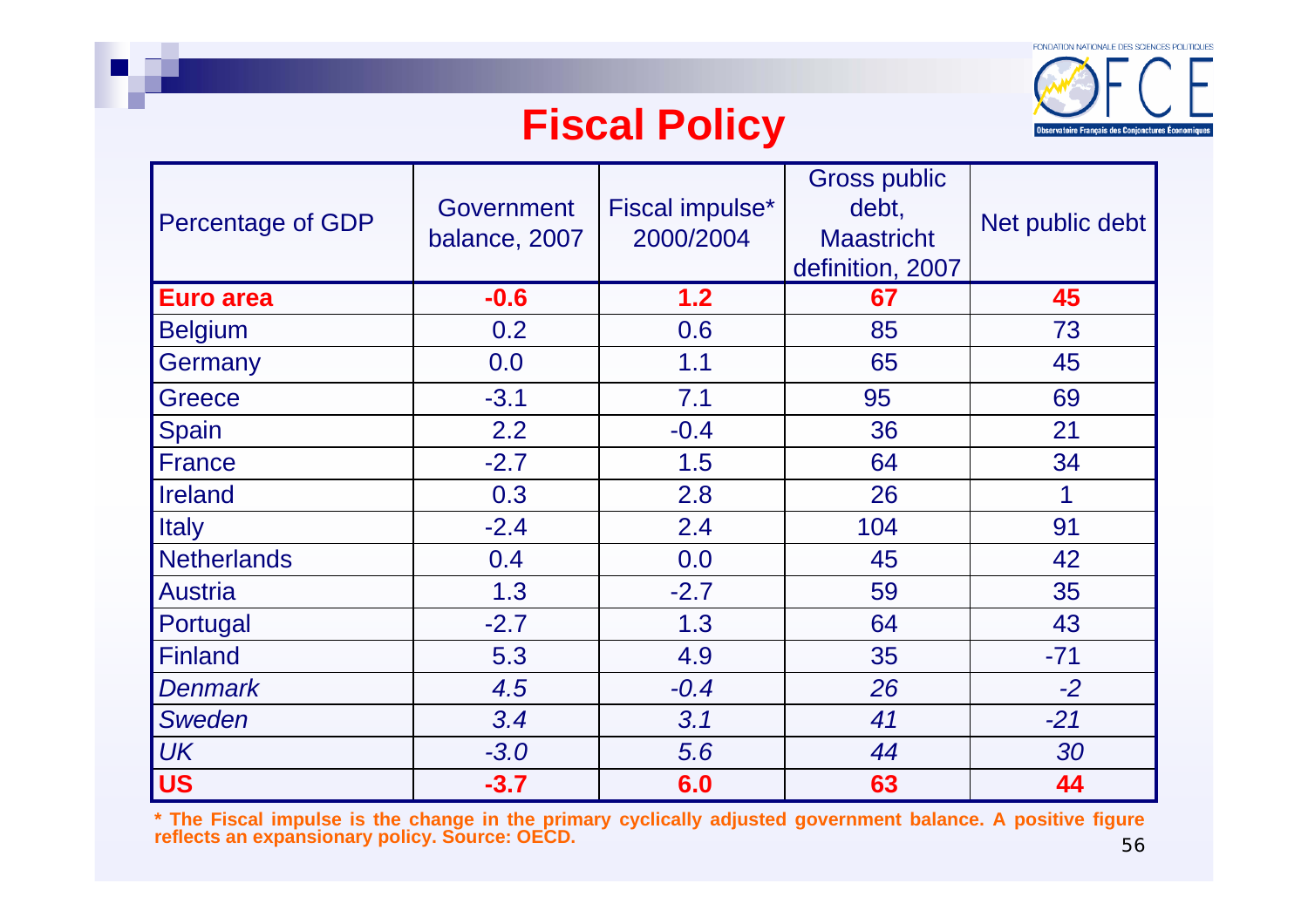# **Too passive fiscal policies**



- However public finances are more sustainable in the euro area than in the US, UK, Japan.
- Public finances have deteriorated in the euro area because of a persistent negative output gap.

| Percentage point<br>of GDP | <b>Structural balance</b> | Output gap | Limit for gov.<br>balance* |
|----------------------------|---------------------------|------------|----------------------------|
| <b>US</b>                  | $-3.7$                    | 0.6        | $-3.0/-3.3$                |
| Japan                      | $-5.3$                    | 0.5        | $-1.0/-3.0$                |
| Germany                    | $-2.1$                    | $-1.7$     | $-1.7/-2.7$                |
| France                     | $-2.1$                    | $-1.7$     | $-1.8/-2.8$                |
| <b>Italy</b>               | $-3.6$                    | $-1.3$     | $-1.9/-4.3$                |
| Portugal                   | $-2.8$                    | $-4.1$     | $-2.3/-4.0$                |
| Greece                     | $-3.5$                    | 1.2        | $-3.3/-7.0$                |
| <b>UK</b>                  | $-3.1$                    | $-0.8$     | $-2.0/-2.5$                |

#### *Public finances sustainability in 2006*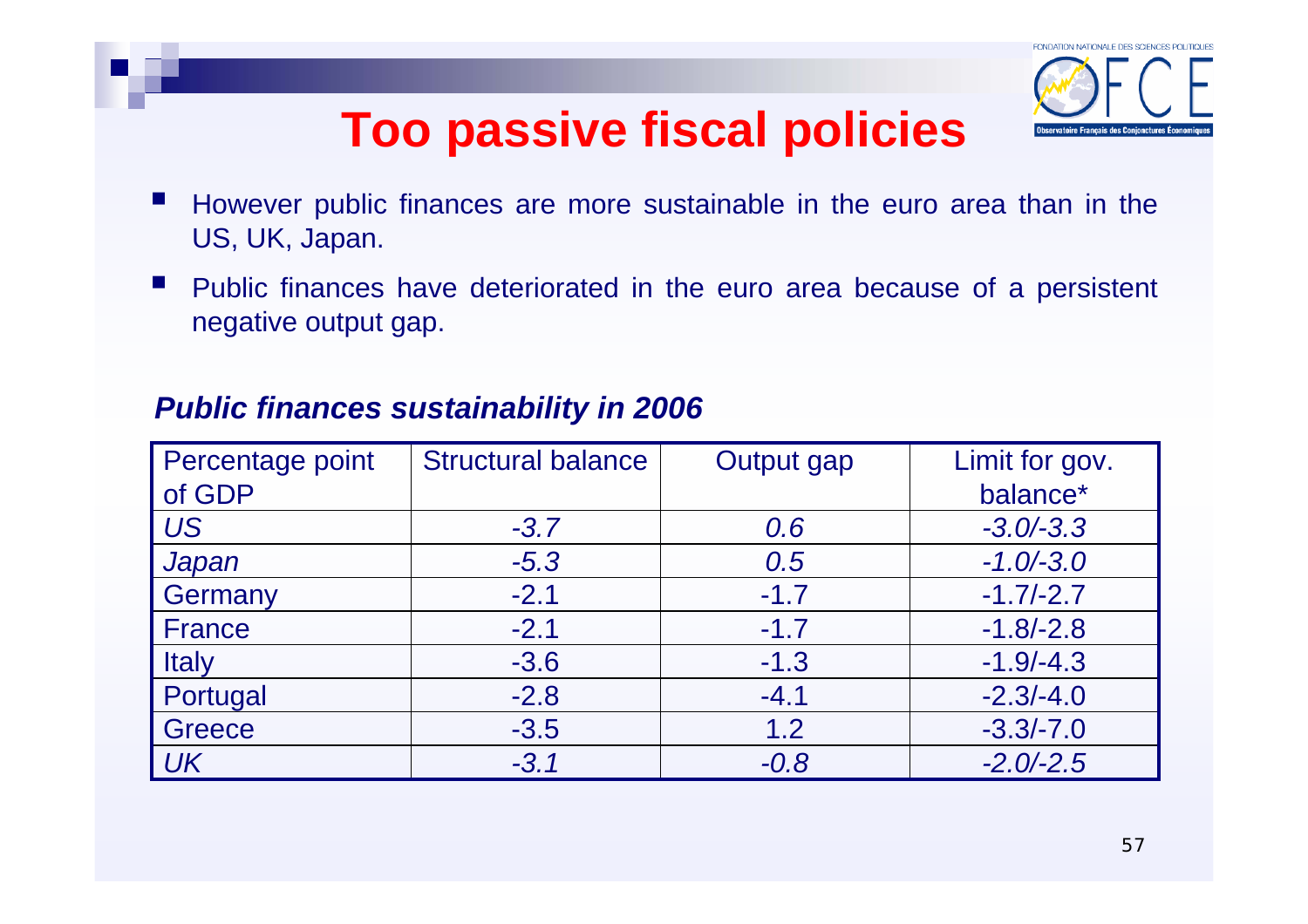## **What EMU@10 report said?**



- × In May 2008, the Commission published a rapport on 10 years of EMU. The report mix important scientific works, advertising sentences and a contestable political and economical strategy.
- $\mathcal{L}^{\text{max}}$ EMU brings macroeconomic stability but not growth.
- $\mathcal{L}_{\mathcal{A}}$  EMU avoids exchange rate realignment but not misalignment (in the zone or with the dollar).
- $\mathcal{L}_{\text{max}}$  Budgetary discipline has increased but we do not have a good coordination between monetary and fiscal policies. SCP induced persistent conflicts between the Commission and the MS.
- $\mathcal{L}^{\text{max}}$  Financial market integration increased but also financial instability (in 2001/02 as in 2007/08).
- $\sim$  The Commission promotes market liberalization but forgets fiscal and social harmonisation.
- **College**  Euro becomes the second international currency but euro level affects European industries competitiveness.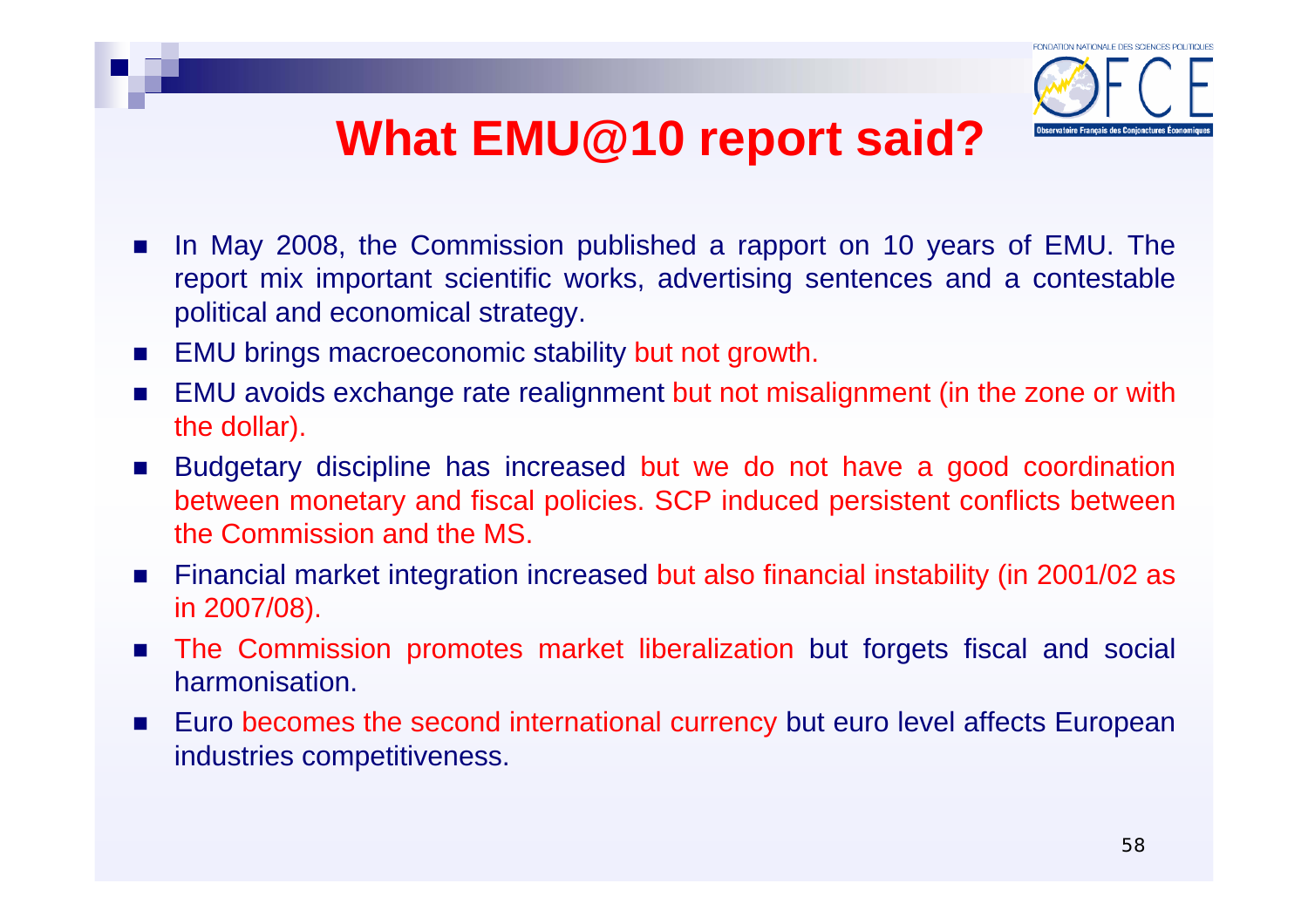

## **What EMU@10 report said?**

- $\mathcal{O}(\mathcal{A})$  EMU has a strategy about globalisation: innovation and specialisation in high value-added sectors but is it enough for the losers of globalisation?
- $\mathcal{L}^{\text{max}}_{\text{max}}$  Structural reforms remain national as do problems. It remains hard to have an European Agenda. Is it compatible with the democratic process?
- $\mathcal{L}_{\mathcal{A}}$  Divergences between countries remain. Big countries have specific problems. The only strategy for the Commission is flexibility. Is it enough?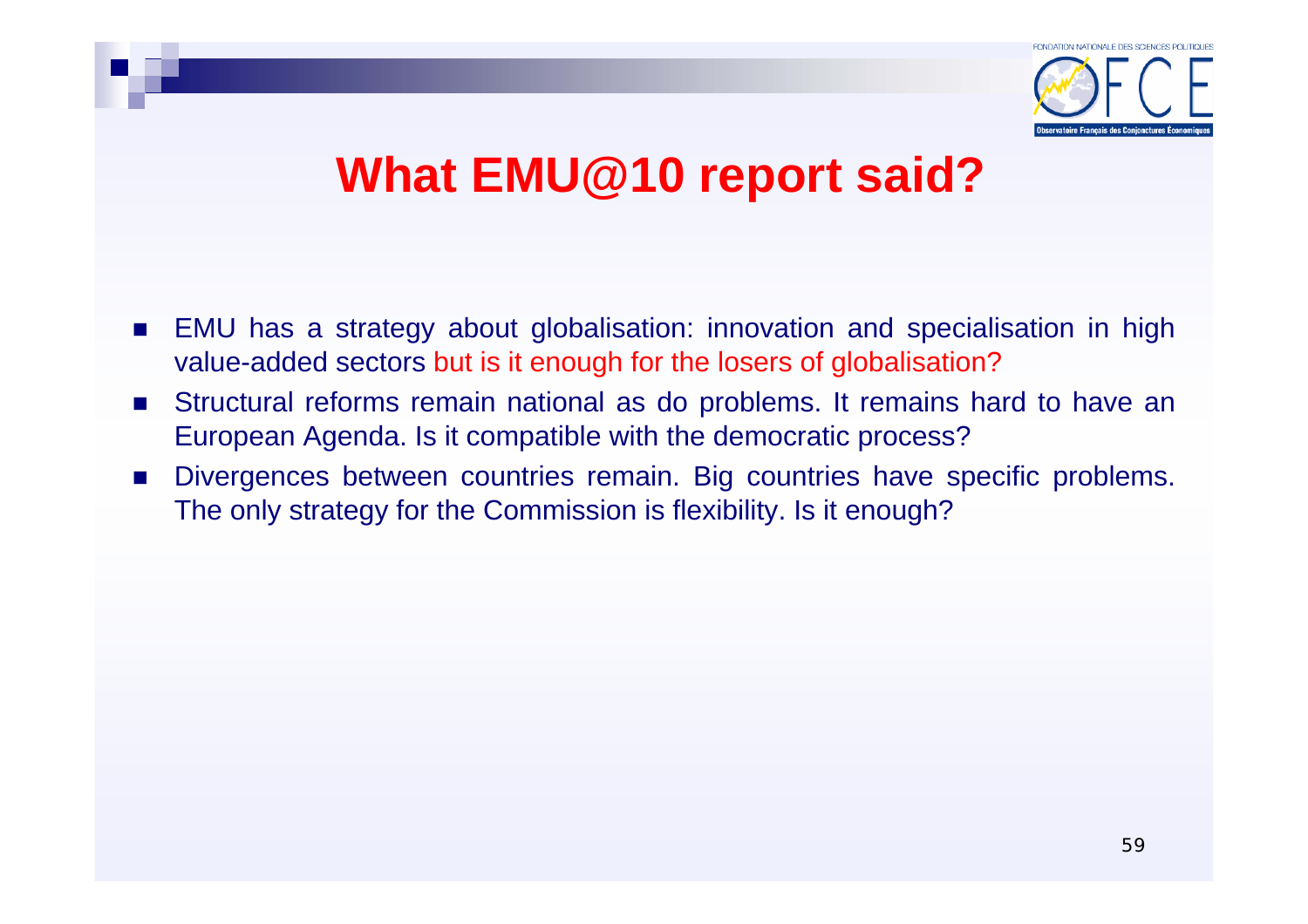

## **What EMU@10 report proposes?**

- $\mathcal{L}_{\mathcal{A}}$ The SGP, the SGP, the SGP, with more surveillance….
- F The Commission evokes "the benefit of future generation". But why the Commission refuses the "golden rule" as a medium objective?
- П A good idea: to address macroeconomic imbalances (but why the Commission seems unable to forget the SGP?)
- F More coordination in structural reforms. But this means only more flexibility. It is enough? Are MS condemns to the liberal models with inequalities and instabilities? What about "social Europe"? "Social cohesion"? Ecological strategies?
- Can we have more market integrations without fiscal and social harmonisation?
- $\mathcal{L}^{\mathcal{L}}$  Do European societies need more wage flexibility and wage differentiation? When the wage share has decreased and wage inequalities increased?
- $\blacksquare$ It there any alternative? The Scandinavian model rather the liberal one?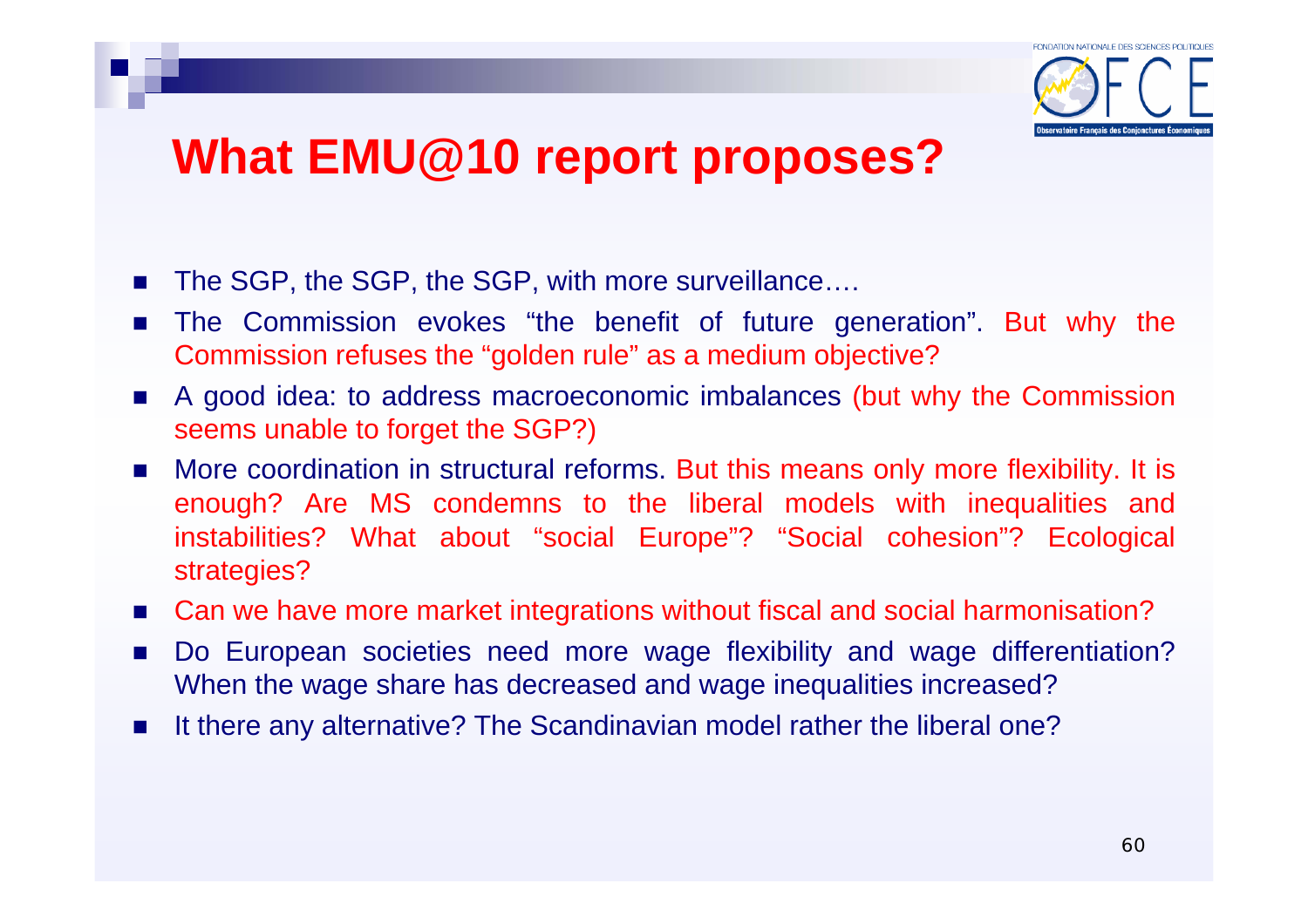

#### **What EMU@10 report proposes?**

- $\mathcal{L}_{\mathcal{A}}$  Can we prone more financial integration without a strategy about financial instability?
- $\mathcal{L}(\mathcal{A})$  The Commission wants that Europe speak by only one voice in international economic affairs. But do MS agree? What will be the international strategy of EU? A liberal one (more flexibility) or a social-democrat (more international governance)?
- $\sim 100$  The problem of the compatibility between democracy and European organization remains.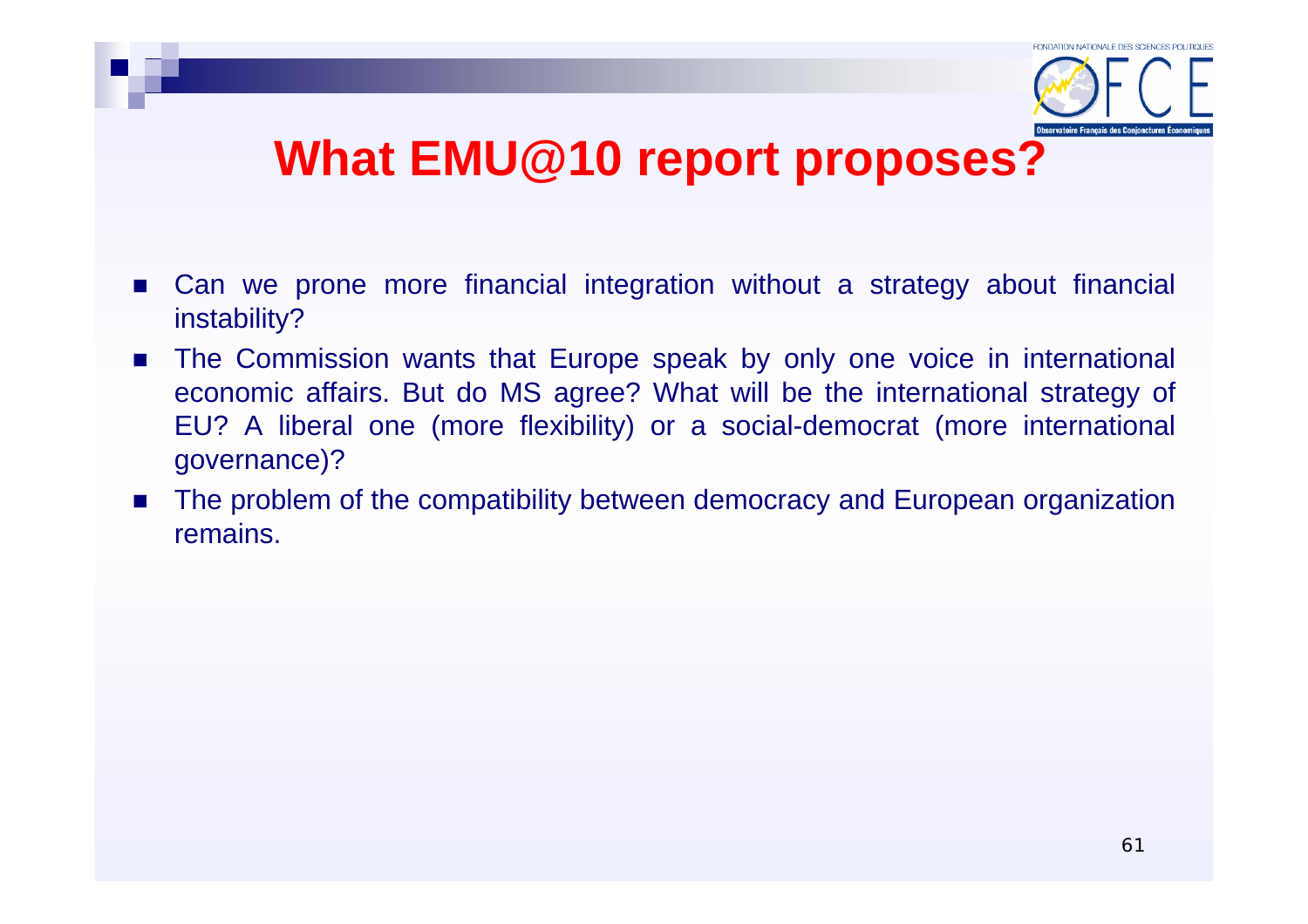

#### **Structural issues: the Lisbon Strategy**

- $\mathcal{L}_{\mathcal{A}}$  In fact, the European Commission does not recommend a pure liberal solution, but a mixed strategy based on a *sound* macroeconomic policy, on increasing markets flexibility, a reform of social protection to decrease its weigh and to raise employment incentives but also a public support for innovation.
- $\mathcal{O}(\mathbb{R})$  The Lisbon strategy was a technocratic project, without mobilization of the European opinion, involvement of the civil society and of the social partners. The strategy is defined by a technocratic structure, without democratic debate, taking account of the differences between the countries, of the trade-off necessary between various objective, of the differences of opinion and interest of the social forces.
- $\mathcal{L}_{\mathcal{A}}$  In December 2007, the Commission settles a New Community Lisbon Programme (CLP), which is less ambitious.
- $\mathcal{L}$  Macroeconomic issues are forgotten. Programmes do not deal with the question of financial system reform, with tax or social harmonisation.
- $\mathcal{L}_{\mathcal{A}}$ Will this programme have any impact on national decisions?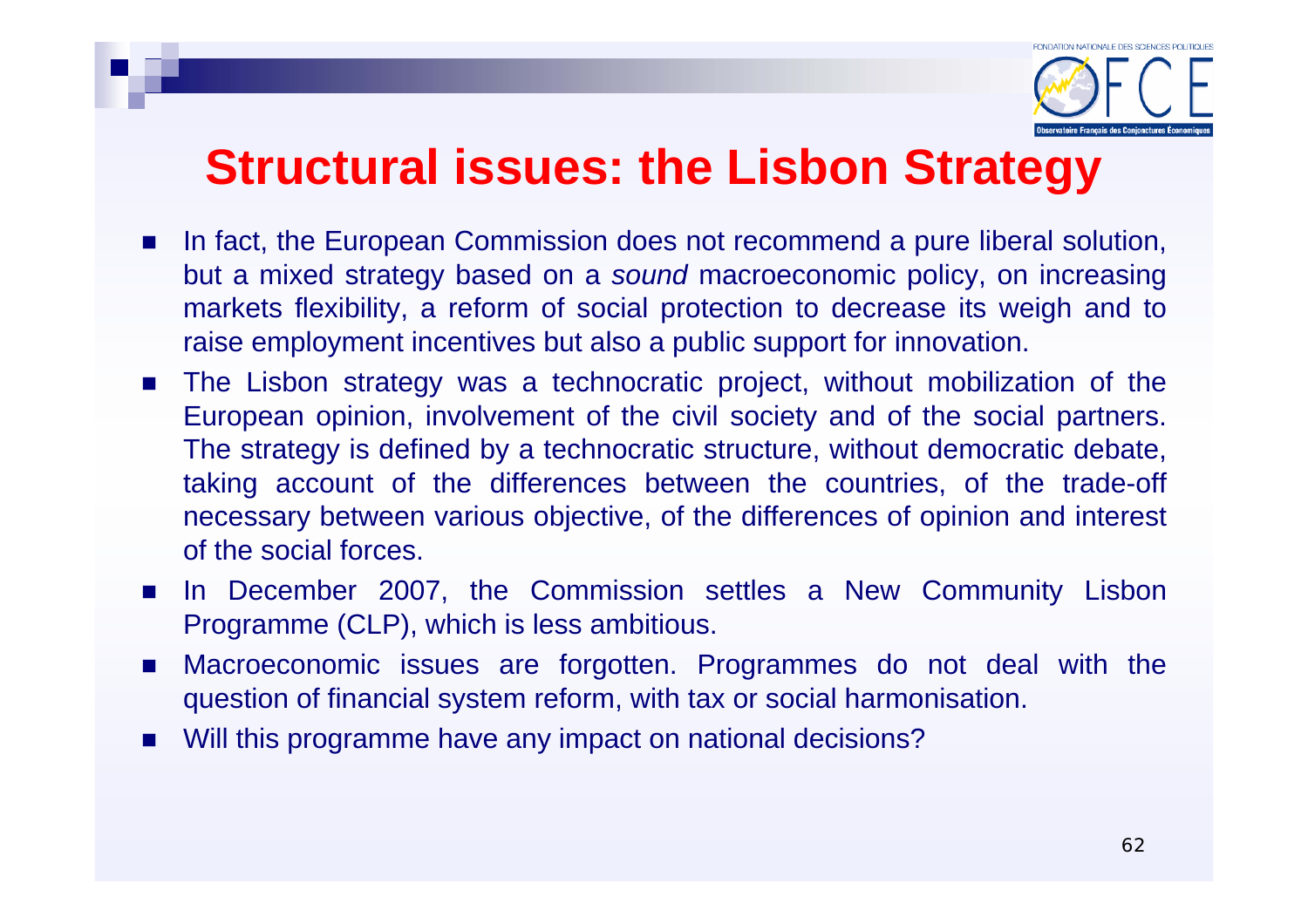# **10 keys objectives**



- $\mathcal{L}_{\mathcal{A}}$  A new Social Agenda focussing on education, migration and demographic evolutions. Not on poverty and social cohesion. To remove the barriers in the single labour market.
- $\sim 10$  A common policy on immigration. A blue-card to attract skilled-workers. What for the others?
- $\mathcal{L}_{\rm{max}}$ A Small Business Act.
- $\mathbf{r}$ A reduction by 25% of administrative burdens.
- $\mathbf{r}$  To strengthen the single market and to increase competition in services. Nothing about social harmonisation and workers rights?
- $\sim$ A "fifth freedom", the free movement of knowledge
- **COL** To improve the framework for innovation, to improve its financing,
- $\mathcal{L}_{\mathcal{A}}$  To complete the internal market for energy (is it the good strategy?) and to adopt the climate change package.
- **COL**  An industrial policy geared towards more sustainable production and consumption.
- $\mathcal{L}_{\mathcal{A}}$ New opportunities for international trade.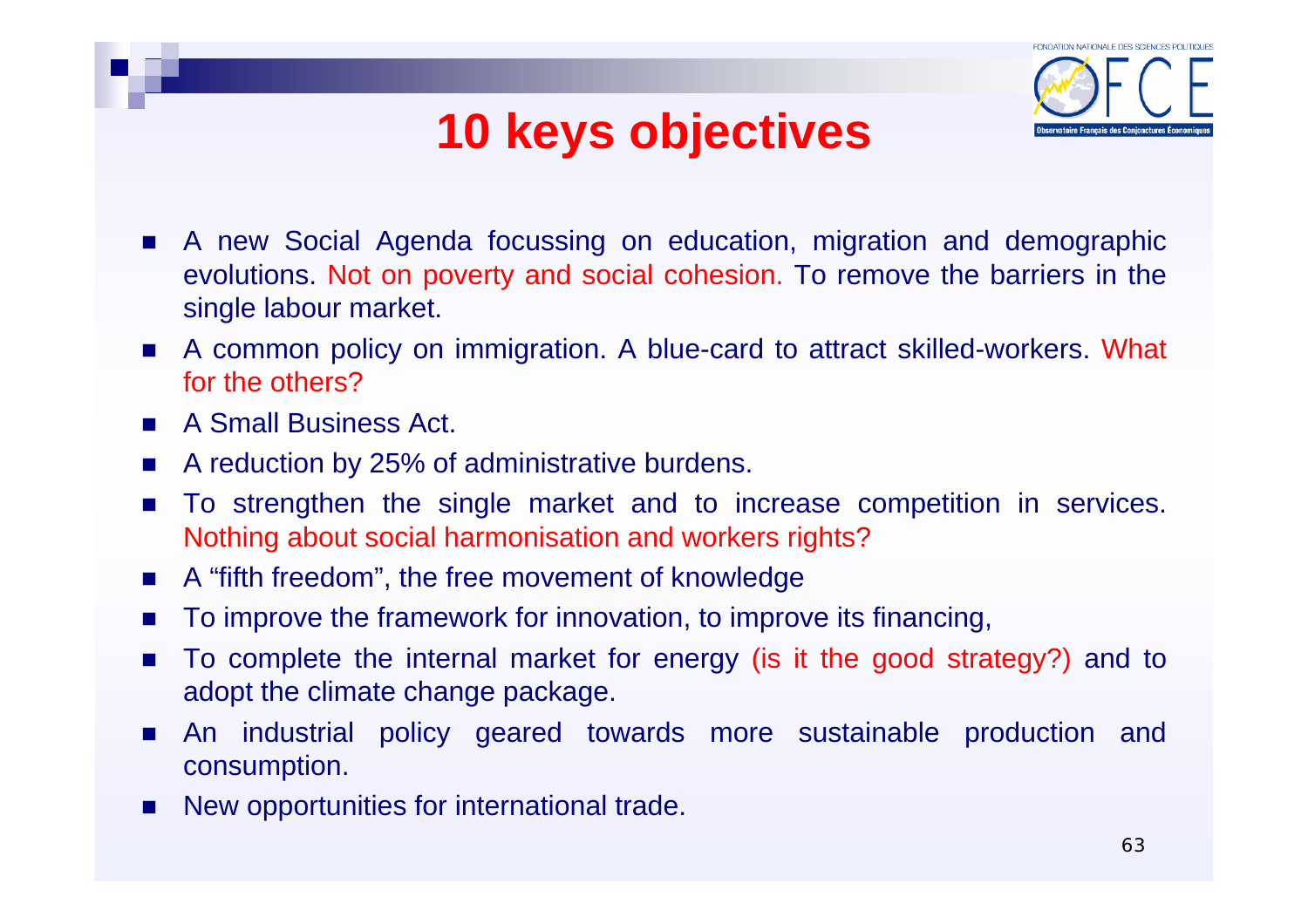## **Institutional disparities**



- $\mathcal{L}_{\mathcal{A}}$ Euro zone countries differ also in terms of institutional factors.
- $\mathcal{L}^{\mathcal{L}}$  Most countries, except Spain and Ireland, have high levels of public expenditure (> 50% of GDP).
- $\sim$  At the euro area level, the share of primary structural public spending was the same in 1990 and 2005.
- $\mathcal{L}_{\rm{max}}$  The share has risen in several countries: Portugal (by 11 percentage points), Belgium (4) and France (2.5) and outside the euro area, the UK (5 percentage points). The share has fallen in other countries: the Netherlands (6 percentage points), Spain (4), Ireland (2.5), and also in Sweden (6 points).
- $\sim$  The European Commission has failed to impulse public expenditures cuts in the European Union and countries have hardly converged. High levels of public expenditure require high levels of taxation.
- $\mathcal{L}_{\mathcal{A}}$  But, as the Scandinavian example shows, high tax to GDP ratios are consistent with high employment rates (see chart 1).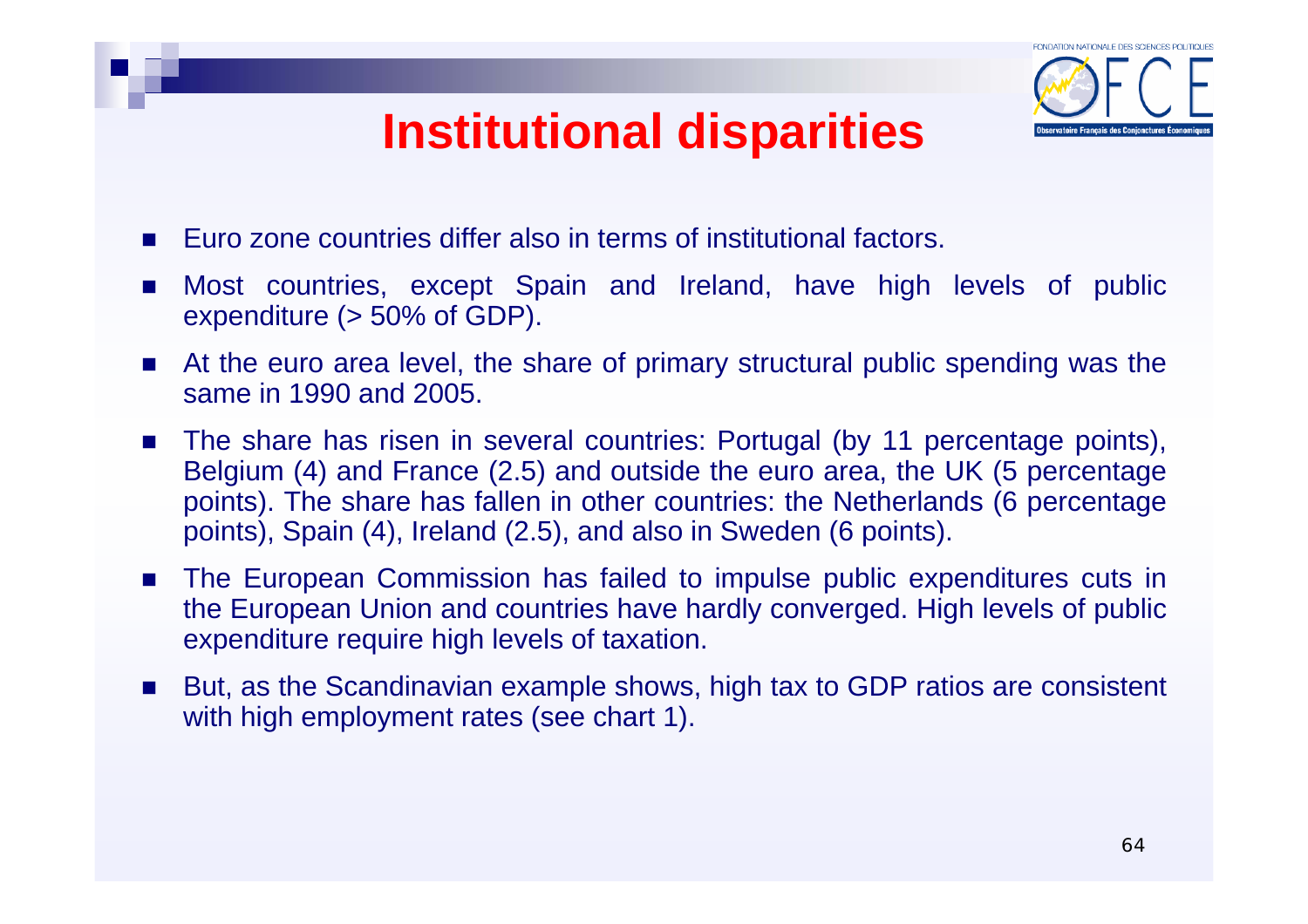

## **Public expenditure**

| In % of GDP        | <b>Structural Primary expenditure</b> |                               |  |
|--------------------|---------------------------------------|-------------------------------|--|
|                    | 1990                                  | 2005                          |  |
| <b>Euro Area</b>   | 44.3                                  | 44.1                          |  |
| <b>Austria</b>     | 48.4                                  | 45.5                          |  |
| <b>Belgium</b>     | 41.0                                  | 44.8                          |  |
| <b>France</b>      | 47.8                                  | 50.3                          |  |
| <b>Finland</b>     | 48.8                                  | 48.6                          |  |
| Germany            | 43.4                                  | 42.9                          |  |
| <b>Greece</b>      | 40.4                                  | 41.9                          |  |
| <b>Ireland</b>     | 36.1                                  | 33.7                          |  |
| <b>Italy</b>       | 43.0                                  | 42.9                          |  |
| <b>Netherlands</b> | 48.2                                  | 41.9                          |  |
| Portugal           | 32.8                                  | 43.6                          |  |
| Spain              | 40.5                                  | 36.1                          |  |
| <b>Denmark</b>     | 48.4                                  | 50.5                          |  |
| Sweden             | 60.3                                  | 54.3                          |  |
| <b>UK</b>          | 38.5                                  | 43.5                          |  |
| Japan              | 29.8                                  | 35.6                          |  |
| <b>US</b>          | 31.2                                  | 31.9<br>$\epsilon$ $\epsilon$ |  |

**Source: OECD.**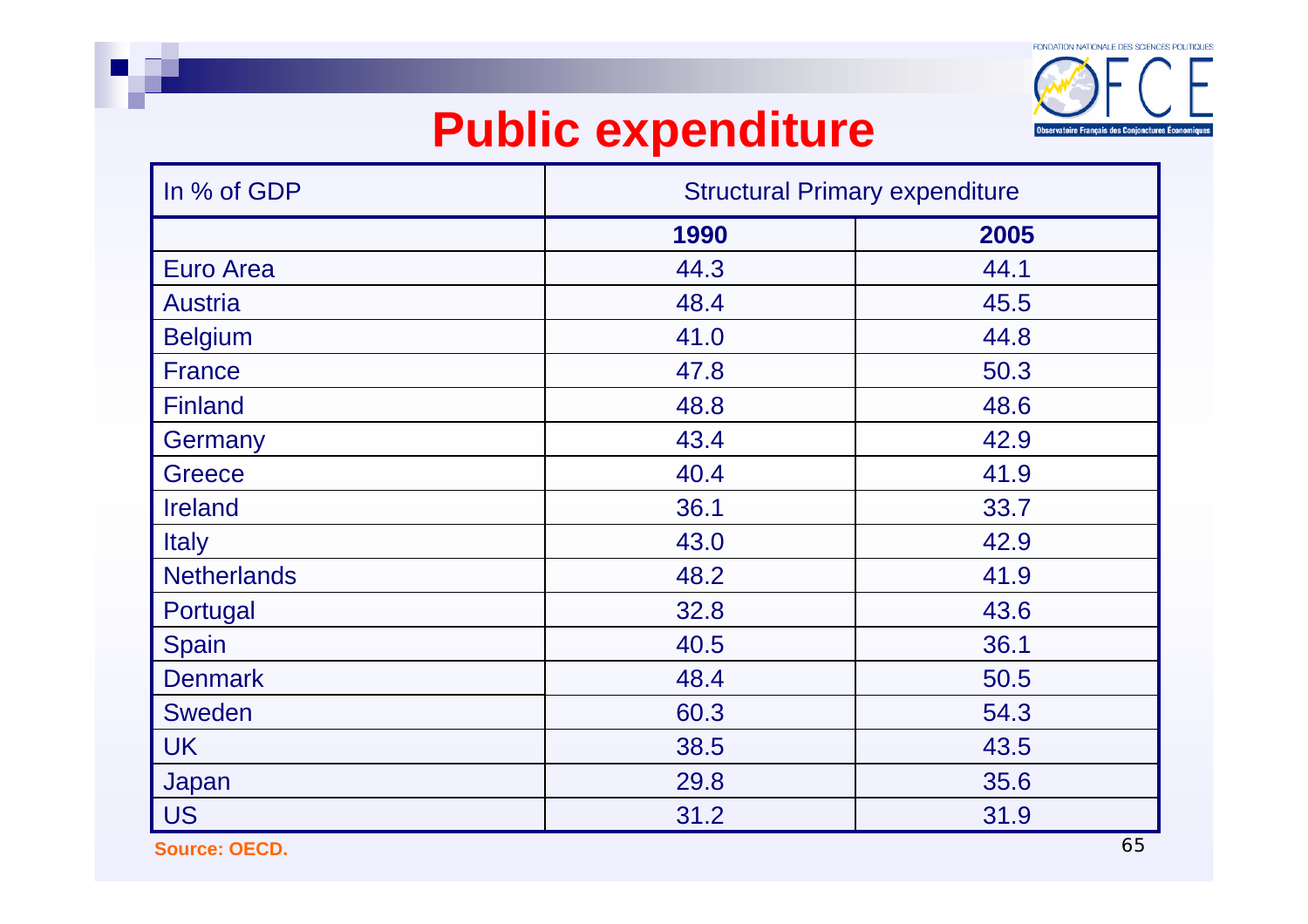

## **Employment rates and taxation rates**



**Source: OECD.**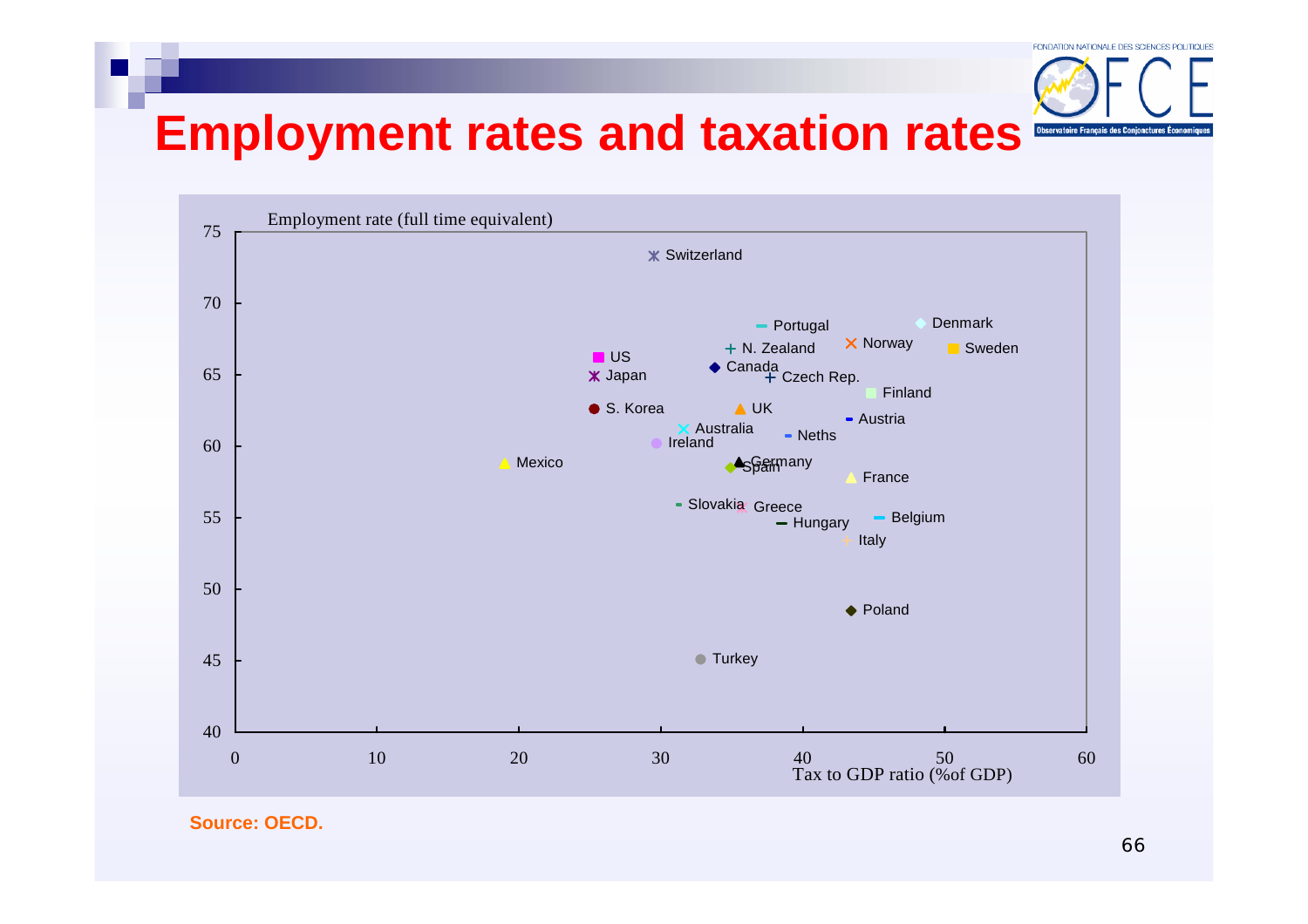

- $\mathcal{L}_{\mathcal{A}}$  Taxation is high in EU countries. Tax to GDP ratios stand at around 40% as compared with 25% in Japan and the US. This high level of taxation allows the funding of the European social model characterised with a high level of public expenditure and transfers. It is hence crucial for European countries to keep their capacities to collect tax revenues, according to democratically agreed rules.
- **Contract**  The European social model is threatened by globalisation that puts tax and social domestic systems into competition. Taxing the more mobile factors (big companies, financial capital, highly skilled workers and wealthy people) is more and more difficult, which undermines domestic redistribution policies. As unanimity is required, tax harmonisation progresses very slowly in Europe, which obliges MS to reduce the rate on firms and to reduce taxes on the wealthiest households.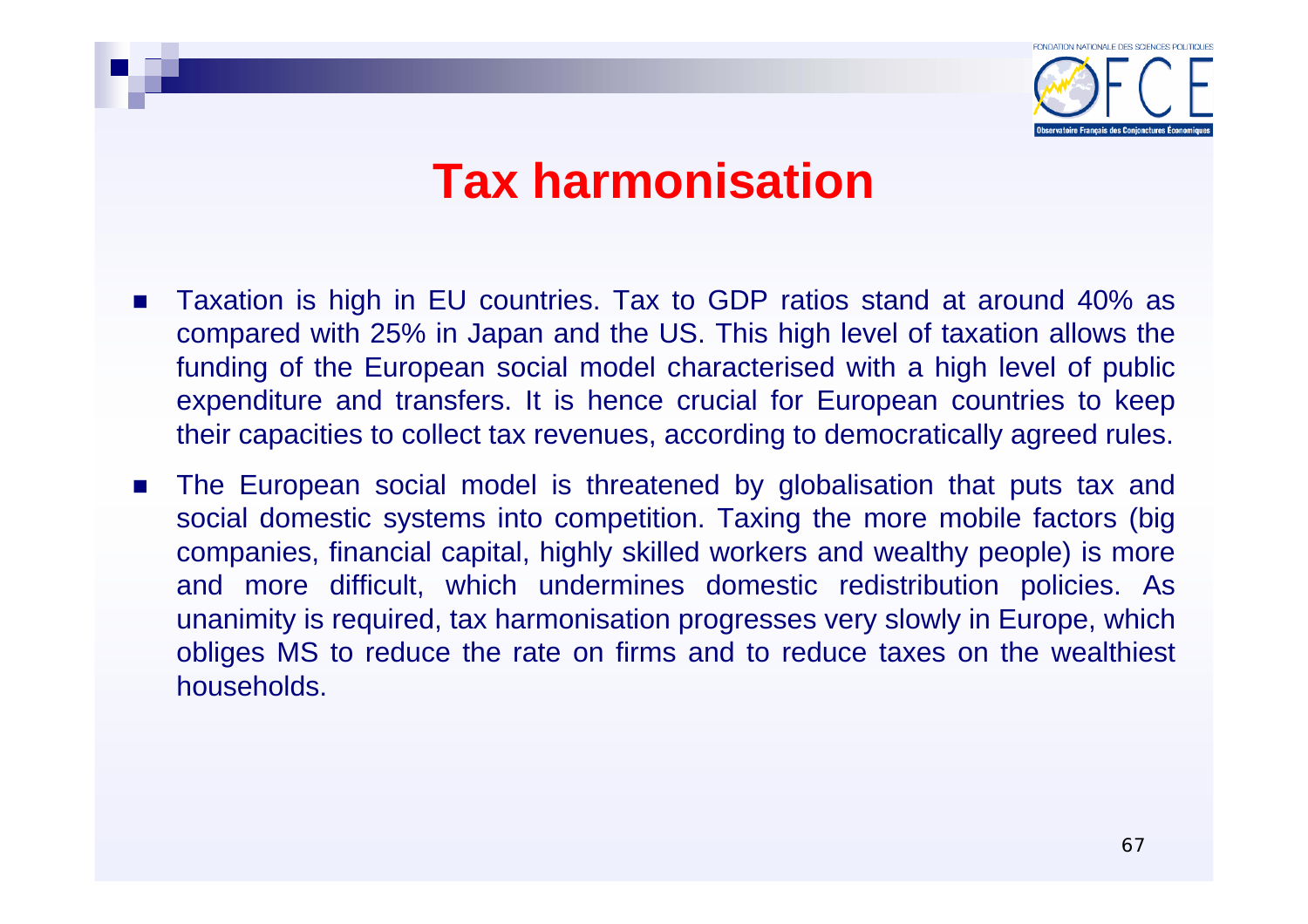

- $\sim$  The European treaties stress four 'fundamental freedoms': free movement of persons, services, goods and capital. However, the texts do not say anything on the need for countries to remain responsible for domestic taxation. Besides, the logic of European integration is such that the Commission wishes decisions to be taken at its level; it is thus not in favour and may even be against measures guaranteeing domestic taxation autonomy. Member states should therefore pay attention to keep their fiscal autonomy, although they rarely do.
- $\mathcal{L}_{\rm{max}}$  Only the taxation of interest income has been harmonized. All countries will eventually declare interest paid to community residents to their countries of origin, some countries may in a transitional period levy a tax.
- × The taxation of resident households is not harmonized. Also, the rich tend to flee the countries which capital or inheritance, which oblige countries to gradually abandon theses taxes.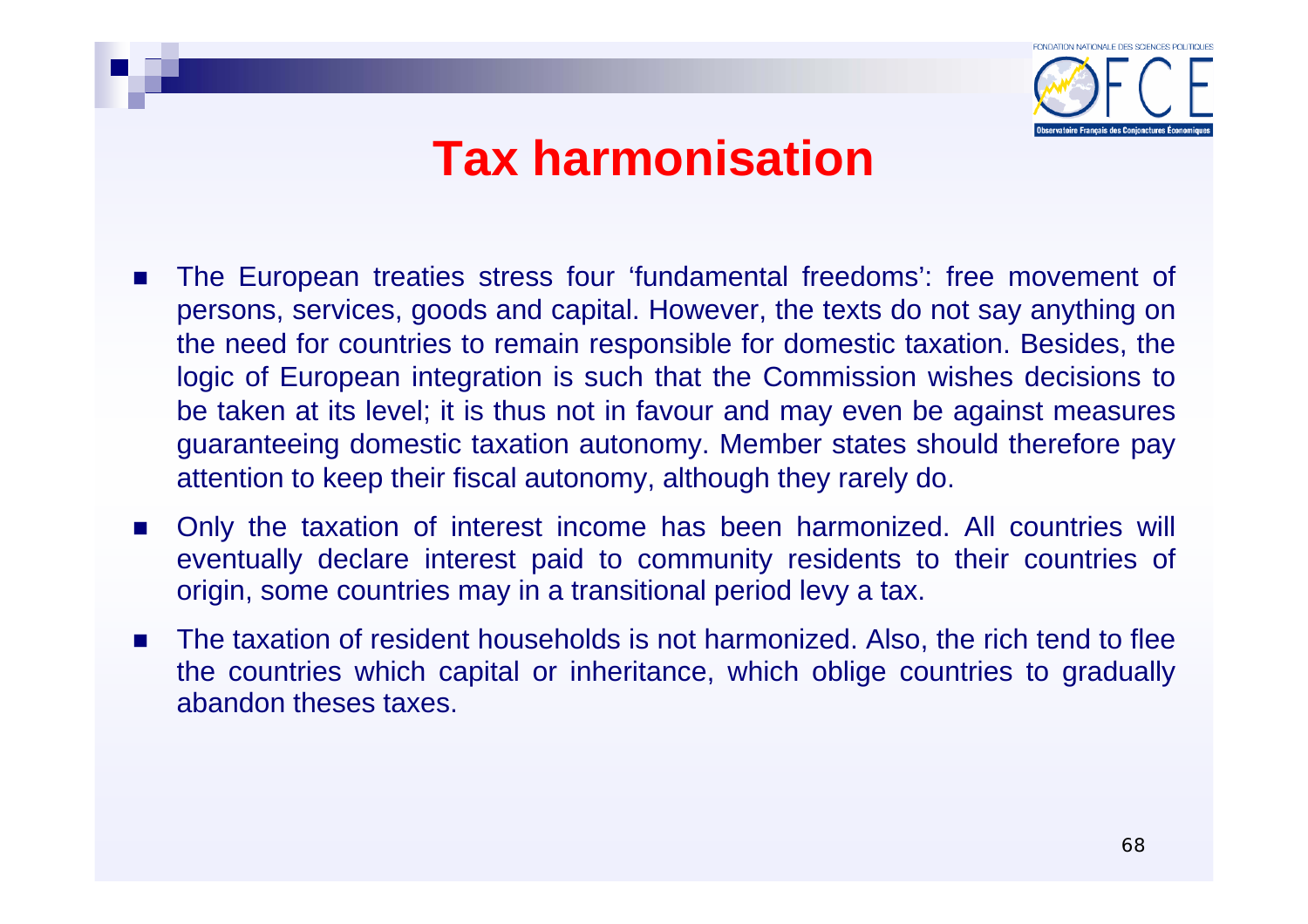

- $\mathcal{L}_{\text{max}}$  France loses a lot of time and energy to gain the right to extent the reduced VAT rate on restaurants, which is not useful from an economic point of view.
- $\mathcal{L}_{\text{max}}$ France and UK propose a "green VAT" which is difficult to implement.
- $\mathcal{L}_{\text{max}}$  Europe needs to introduce a important and coordinated ecological taxation. But the progress is rather slow, as countries have different interests. The taxation may be useful to reduce taxes on labour. In 2008, the ecological taxes remains small and non coordinated.
- П The growing number of European companies make necessary to reach <sup>a</sup> harmonisation of business taxation. EU did not succeed to reach an agreement and many countries have embarked on tax competition by lowering the rate of corporation tax. Some countries wants a minimum rate is established, but the United Kingdom, Ireland and New members refused.
- **Contract**  The Commission suggests a harmonisation of tax bases, but without harmonisation of the tax rates, which is not acceptable.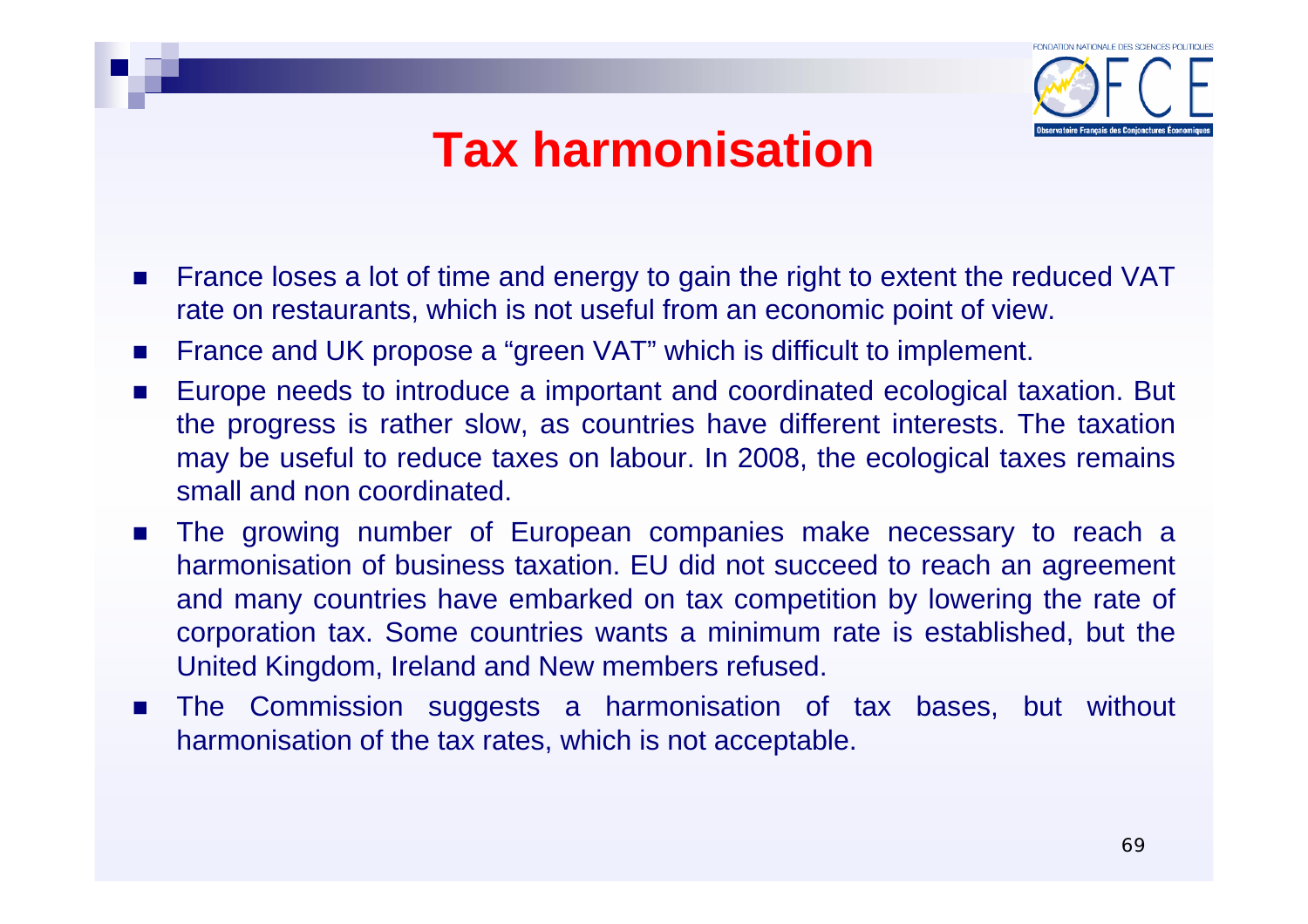

- $\overline{\phantom{a}}$  Regarding enterprises, the principle of taxation at source should be reaffirmed, so that each company pays property taxes for the profits it has made in a given country. What is needed is the introduction of minimum rates, depending on the level of development reached by the country, for instance 20% for New Member States and 30% for the old Member States. The lower minimum rate will increase as countries converge.
- p. To preserve its social model, Europe should fight more vigorously against the possibilities of tax evasion induced by globalization. An important issue on a global scale is the need to fight against tax havens and offshore centres, which launder dirty money and promotes speculation and tax evasion. The major industrial countries should prohibit their firms and their financial institutions to make financial transactions, to have activities, to have subsidiaries in these countries. Neither France nor Europe has so far taken this fight seriously.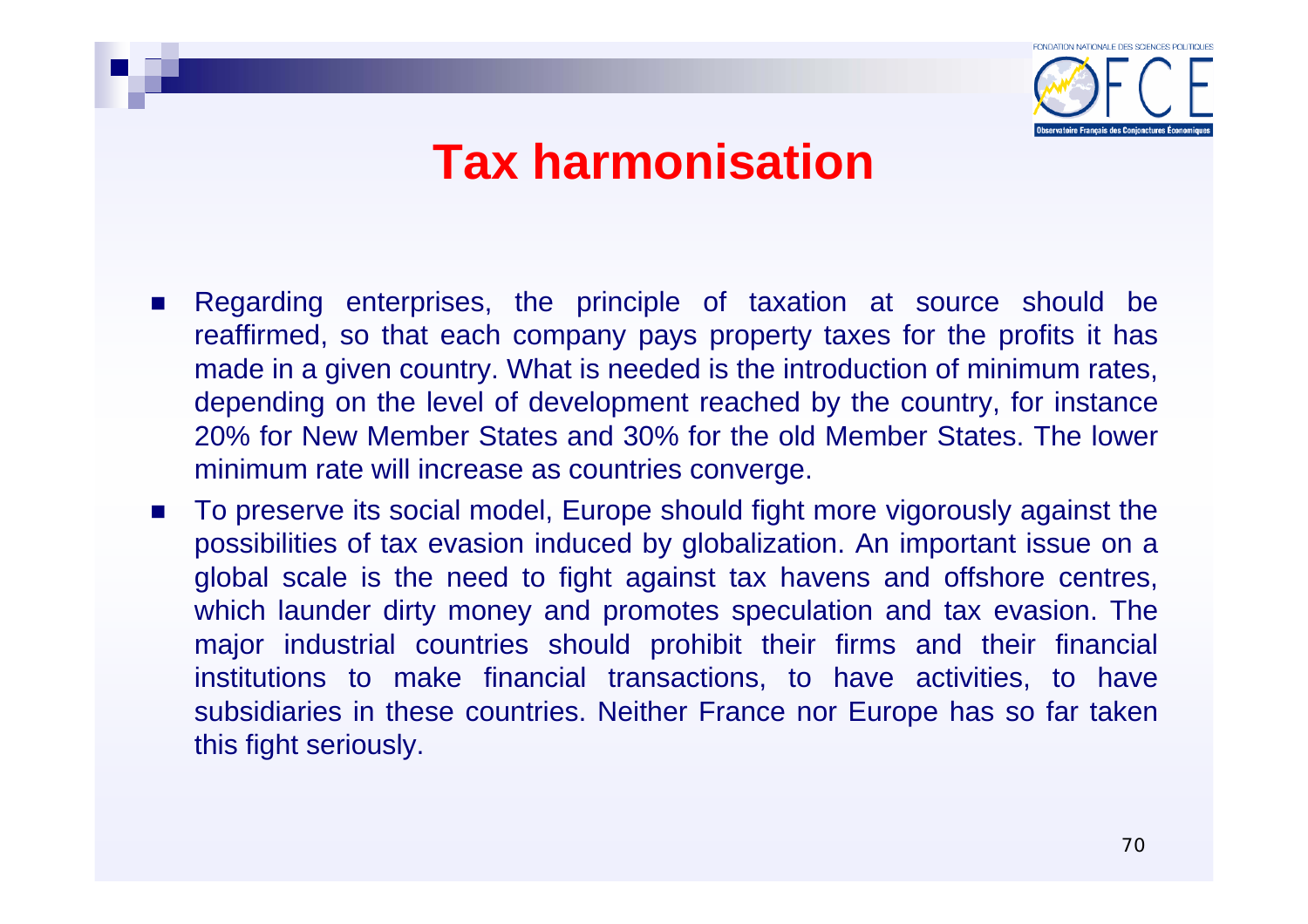## **Four models?**



 $\mathcal{L}_{\mathcal{A}}$ European countries can be classified in four models (Esping-Anderson, 1990):

¾ **Scandinavian model:** very high level of social expenditure based on citizenship, funded through taxation, high female employment rate, low social inequalities and a strong cooperation between social partners (Finland, Netherlands and also Denmark and Sweden).

¾ **Continental model:** high level of social expenditure, based mostly on activity, financed by social contributions, a high level of labour protection (Germany, France, Belgium, Austria).

¾ **Mediterranean model:** intermediate level of social expenditure based on activity, financed by social contributions, low level of family and unemployment benefits offset by family solidarity, low female participation rates, and high level of labour protection (Italy, Greece, Spain, Portugal).

¾ **Liberal model:** low level of social expenditure, based on citizenship, targeting the poorer, and with a low level of labour protection (Ireland and also the UK).

- F Replacement ratios derived from unemployment benefits are high in most euro area countries, at the exception of Mediterranean ones (Spain, Greece, Italy), where unemployment rates are not particularly low. Employment protection is high in continental and Mediterranean countries, as compared to liberal and some Scandinavian countries.
- П These discrepancies make difficult the convergence of social policies in EU.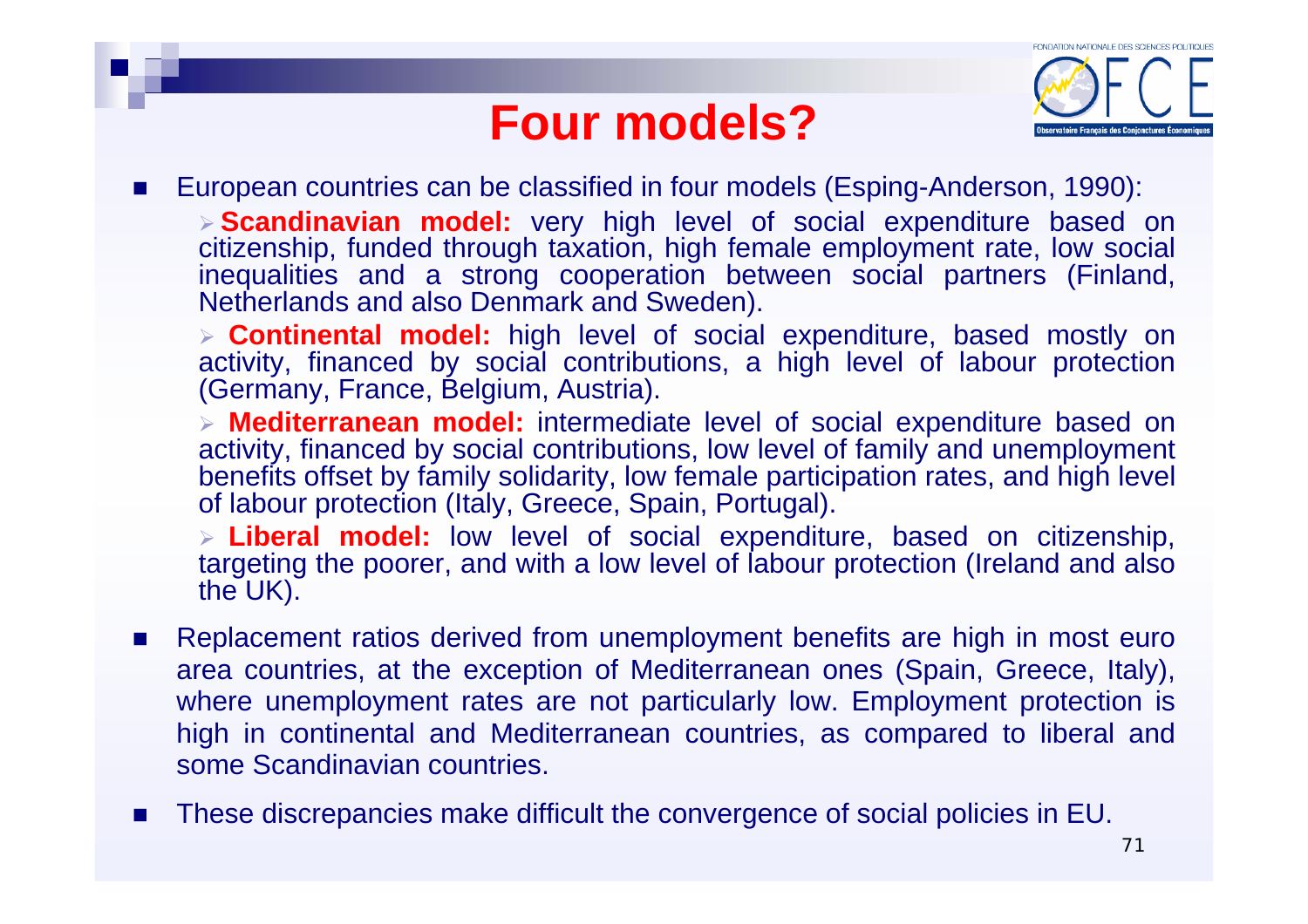

## **Social protection indicators**

|                    | Social protection<br>public expenditures,<br>% of GDP | Net replacement rate,<br>2004 | EPL,<br>2003 |
|--------------------|-------------------------------------------------------|-------------------------------|--------------|
| <b>Belgium</b>     | 30.1                                                  | 66                            | 2.5          |
| Germany            | 30.2                                                  | 75                            | 2.5          |
| Greece             | 23.8                                                  | 33                            | 2.9          |
| Spain              | 22.1                                                  | 52                            | 3.1          |
| <b>France</b>      | 33.4                                                  | 71                            | 2.9          |
| <b>Ireland</b>     | 20.1                                                  | 71                            | 1.3          |
| <b>Italy</b>       | 20.9                                                  | 6                             | 2.4          |
| <b>Netherlands</b> | 24.8                                                  | 79                            | 2.3          |
| <b>Austria</b>     | 29.7                                                  | 73                            | 2.2          |
| Portugal           | 27.8                                                  | 72                            | 3.5          |
| <b>Finland</b>     | 29.4                                                  | 75                            | 2.1          |
| <b>Sweden</b>      | 36.7                                                  | 77                            | 2.6          |
| <b>UK</b>          | 26.3                                                  | 66                            | 1.1          |
| <b>Denmark</b>     | 34.3                                                  | 77                            | 1.8          |
| Japan              | 21.1                                                  | 66                            | 1.8          |
| <b>US</b>          | n.a.                                                  | 29                            | 0.7          |

**Source: OECD.**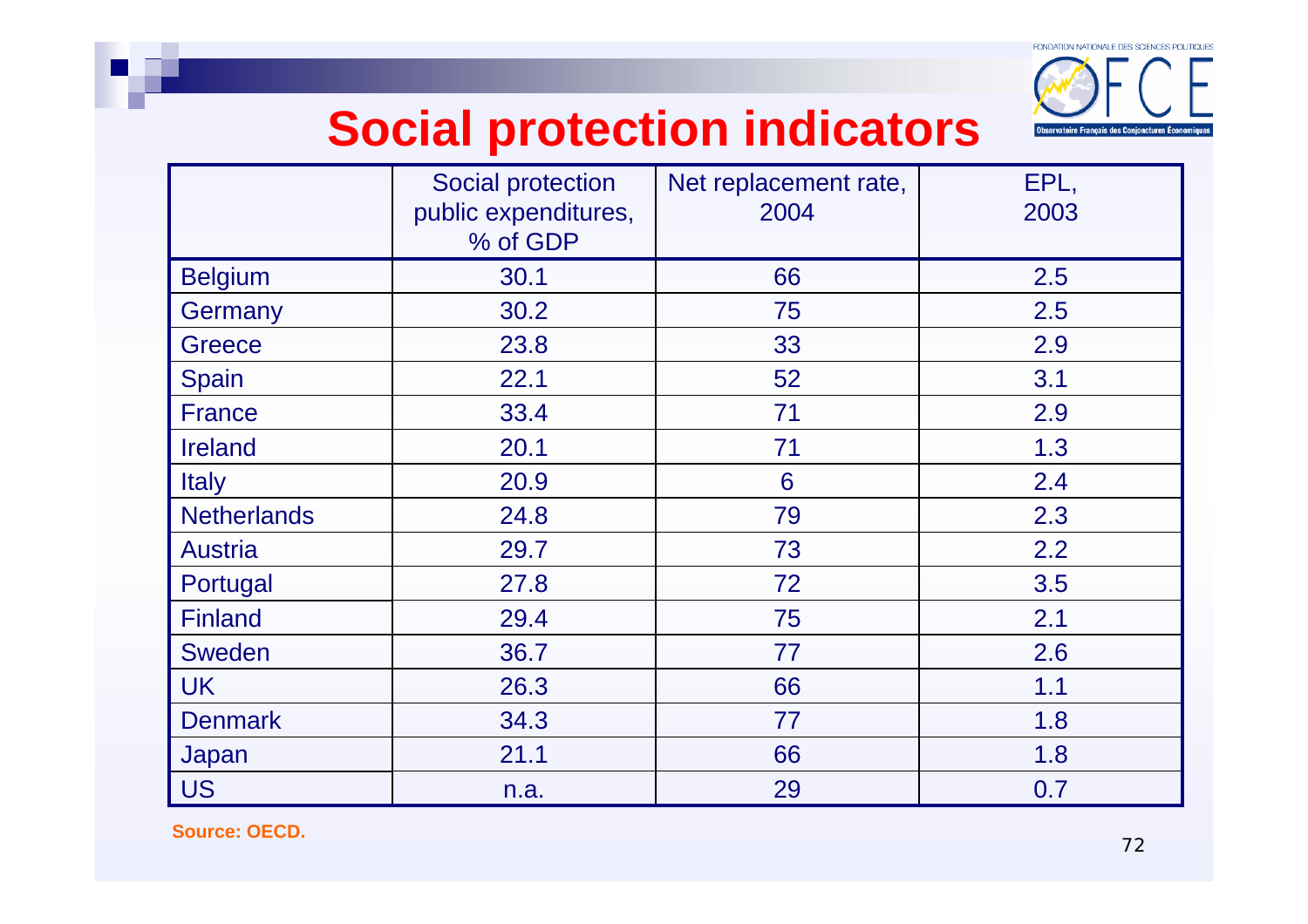

### **Indicators of social performance**

- **Life satisfaction** is the highest in Scandinavian countries (and in the Netherlands); it is the lowest in Mediterranean countries.
- **Income inequality:** Scandinavian countries show the more equal income distribution. Mediterranean and liberal countries the more unequal.
- **Poverty rates** are significantly higher in liberal and Mediterranean models; this reflects the unequal income distribution.
- **Life expectancy** is lower in the Anglo-American countries than in Scandinavia (except in Denmark), Continental Europe and the Mediterranean countries.
- **Infant mortality** an indicator of the efficiency of the health system is substantially higher in liberal countries. Denmark seems to have a specific problem.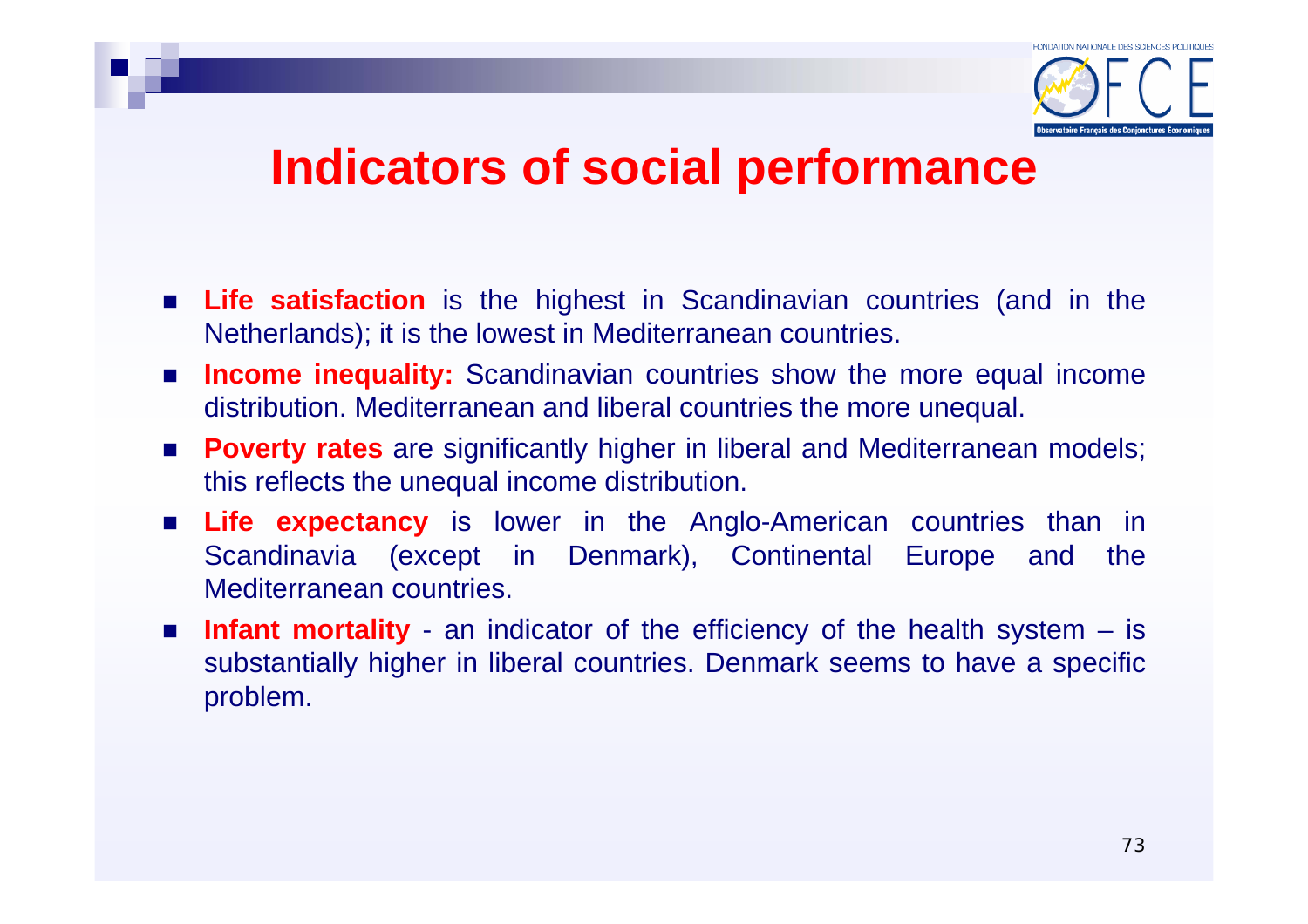### **Indicators of social performance**

- **Hours worked:** It appears that high GDP per capita in liberal countries is largely due to a high number of hours worked. Labour productivity per hour is relatively high in continental countries.
- **Prisoners:** The share of prisoners is very high in the United States, and also relatively high in the United Kingdom. It is small in Scandinavian countries.
- **Trust in people** is more common in Scandinavian countries (and in the Netherlands) than in other countries. This shows that the Scandinavian model is based on social practices that are deeply rooted in peoples' minds and that it may be difficult to extend it to other countries where such practices are not a tradition (Algan and Cahuc, 2006)
- Globally, the social performance in the United States and in the liberal European countries is worse than in Scandinavian and Continental European countries.
- During the last years, poverty rate seems to increase in Nordic countries and to slightly decrease in France and Germany. But there are a lot of statistical issues.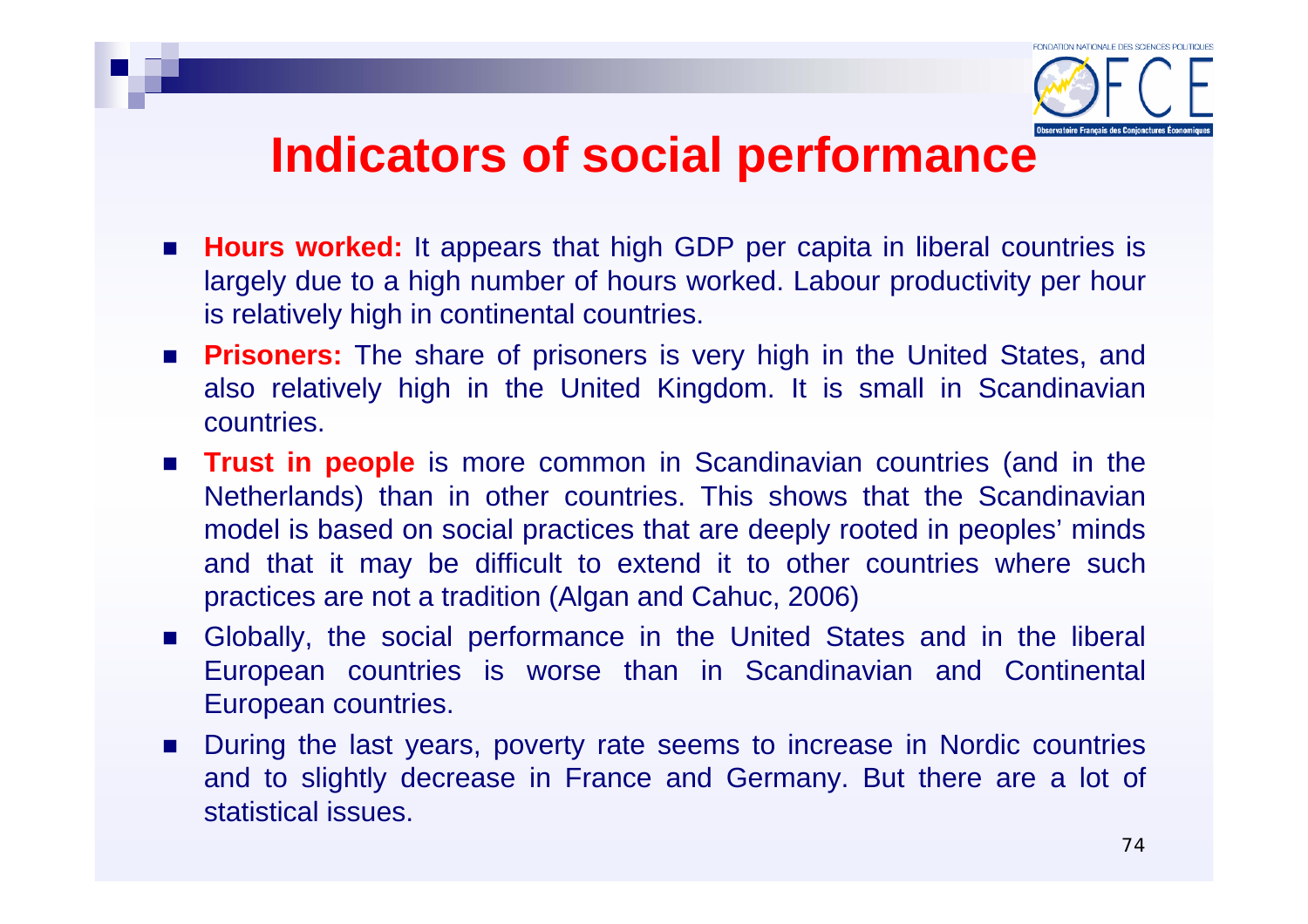

### **Social indicators**

|                            |                | Life satisfaction | Inequality of<br>income<br>distribution | At-risk-of-<br>poverty rate<br>after soc.<br>transfers | Life<br>expectancy<br>at birth | Infant rate<br>mortality per<br>1,000 births |
|----------------------------|----------------|-------------------|-----------------------------------------|--------------------------------------------------------|--------------------------------|----------------------------------------------|
|                            | 2006           | 1996-<br>2006     | 2005                                    | 2005                                                   | 2004                           | 2004                                         |
| <b>Continental Model</b>   | $\overline{2}$ | $+2$              | 4.0                                     | 13                                                     | 79.1                           | 4.1                                          |
| Germany                    | 17             | $-1$              | 4.1                                     | 13                                                     | 78.9                           | 4.1                                          |
| <b>France</b>              | 19             | $+7$              | 4.0                                     | 13                                                     | 79.6                           | 3.9                                          |
| <b>Belgium</b>             | 31             | $+6$              | 4.1                                     | 15                                                     | 79.1                           | 4.3                                          |
| <b>Netherlands</b>         | 44             | $-2$              | 4.0                                     | 11                                                     | 78.5                           | 4.1                                          |
| <b>Austria</b>             | 23             | $-6$              | 3.8                                     | 12                                                     | 79.2                           | 4.5                                          |
| <b>Mediterranean Model</b> | 16             | $+4$              | 5.7                                     | 19                                                     | 79.6                           | 3.9                                          |
| Greece                     | 11             | $+2$              | 5.8                                     | 20                                                     | 78.3                           | 4.1                                          |
| <b>Italy</b>               | 14             | $+2$              | 5.6                                     | 19                                                     | 80.2                           | 4.1                                          |
| Portugal                   | $\overline{4}$ | $\pm 0$           | 8.2                                     | 20                                                     | 77.5                           | 4.0                                          |
| <b>Spain</b>               | 22             | $+8$              | 5.4                                     | 20                                                     | 79.7                           | 3.5                                          |
| <b>Scandinavian Model</b>  | 48             | $+7$              | 3.6                                     | 11                                                     | 79.2                           | 3.5                                          |
| <b>Denmark</b>             | 66             | $\pm 0$           | 3.5                                     | 12                                                     | 77.3                           | 4.4                                          |
| <b>Finland</b>             | 33             | $+6$              | 3.6                                     | 12                                                     | 78.7                           | 3.3                                          |
| <b>Sweden</b>              | 46             | $+11$             | 3.3                                     | 9                                                      | 80.3                           | 3.1                                          |
| Liberal Model              | 34             | $+5$              | 5.6                                     | 19                                                     | 78.5                           | 5.1                                          |
| <b>Ireland</b>             | 37             | $+3$              | 5.0                                     | 20                                                     | 77.9                           | 4.9                                          |
| <b>United Kingdom</b>      | 34             | $+5$              | 5.6                                     | 19                                                     | 78.5                           | 5.1                                          |
| <b>EU 15</b>               | 23             | $+3$              | 4.7                                     | 16                                                     | 79.2                           | 4.1                                          |
| <b>United States</b>       |                | ۰                 |                                         | ۰                                                      | 77.5                           | 6.9                                          |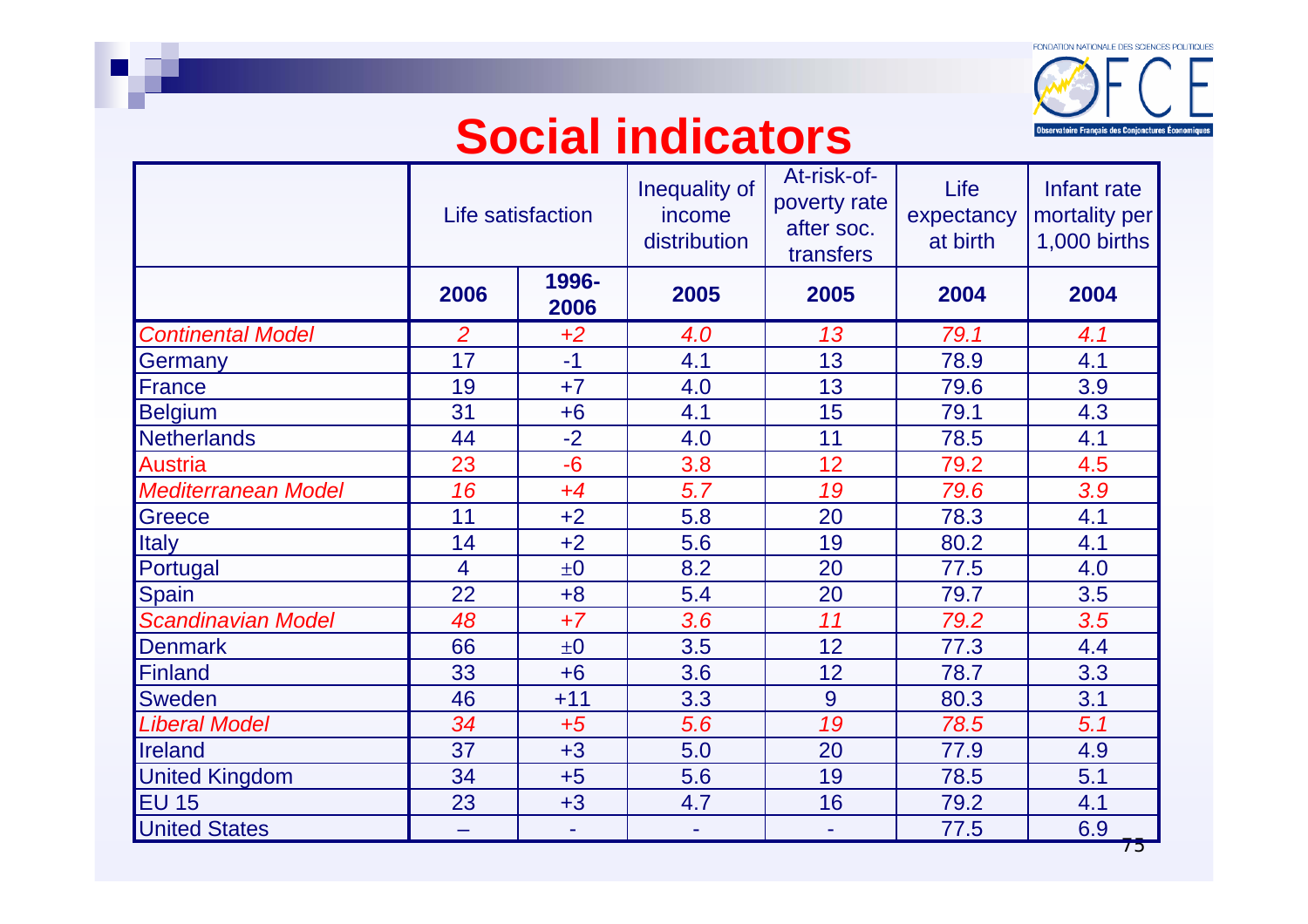FONDATION NATIONALE DES SCIENCES POLITIQUES Observatoire Français des Conjonctures Écon

### **Social indicators**

|                            | <b>Hours worked</b> | <b>Productivity by</b><br>hours | <b>Prisoners in</b><br>population<br>(per 100,000) | <b>Trust in people</b> |
|----------------------------|---------------------|---------------------------------|----------------------------------------------------|------------------------|
|                            | 2004                | 2005                            | 2005                                               |                        |
| <b>Continental Model</b>   | 1,443               | 98.3                            | 97                                                 | 0.31                   |
| Germany                    | 1,443               | 94.1                            | 97                                                 | 0.33                   |
| <b>France</b>              | 1,441               | 101.5                           | 88                                                 | 0.21                   |
| <b>Belgium</b>             | 1,522               | 110.7                           | 90                                                 | 0.29                   |
| <b>Netherlands</b>         | 1,357               | 105.7                           | 127                                                | 0.59                   |
| <b>Austria</b>             | 1,550               | 85.1                            | 108                                                | 0.31                   |
| <b>Mediterranean Model</b> | 1,695               | 75.0                            | 115                                                | 0.30                   |
| <b>Greece</b>              | 1,925               | 70.8                            | 90                                                 | 0.20                   |
| <b>Italy</b>               | 1,585               | 77.4                            | 97                                                 | 0.32                   |
| Portugal                   | 1,694               | 50.3                            | 123                                                | 0.10                   |
| <b>Spain</b>               | 1,799               | 76.7                            | 143                                                | 0.35                   |
| <b>Scandinavian Model</b>  | 1,586               | 85.9                            | 77                                                 | 0.63                   |
| <b>Denmark</b>             | 1,454               | 87.8                            | 77                                                 | 0.64                   |
| <b>Finland</b>             | 1,736               | 81.5                            | 75                                                 | 0.57                   |
| <b>Sweden</b>              | 1,585               | 87.3                            | 78                                                 | 0.64                   |
| <b>Liberal Model</b>       | 1,667               | 86.7                            | 139                                                | 0.29                   |
| <b>Ireland</b>             | 1,642               | 104.1                           | 85                                                 | 0.35                   |
| <b>United Kingdom</b>      | 1,669               | 85.2                            | 143                                                | 0.29                   |
| $EU-15$                    | 1,565               |                                 | 109                                                | 0.32                   |
| <b>United States</b>       | 1,824               | 100                             | 738                                                | 0.36                   |

**Sources: EIRO; OECD; UNDP; WIFO calculations.**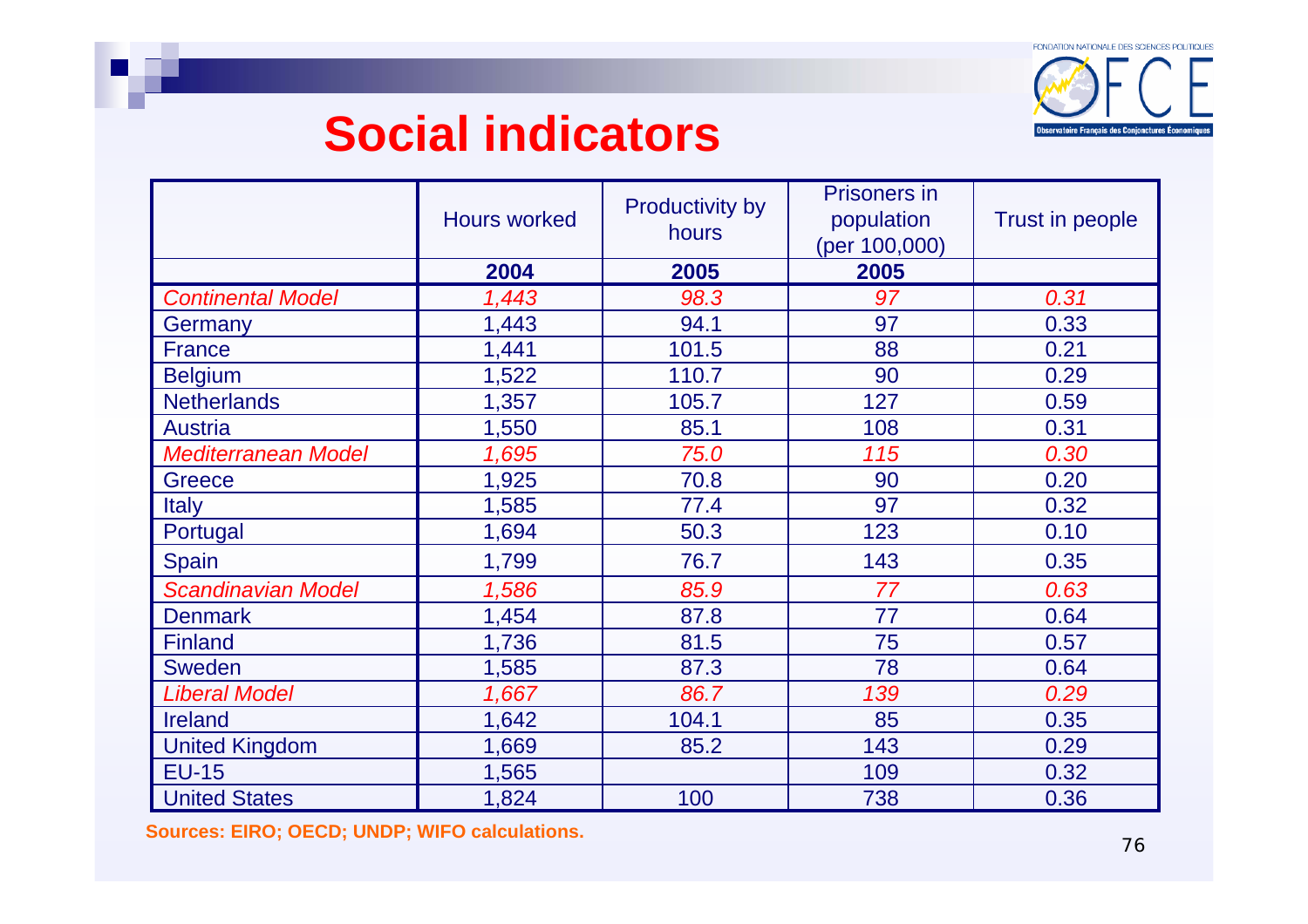FONDATION NATIONALE DES SCIENCES POLITIQUES

# **Poverty** rate

| FUNDATION NATIONALE DES SCIENCES PULITIQUES        |  |
|----------------------------------------------------|--|
|                                                    |  |
| Observatoire Français des Conjonctures Économiques |  |

|                       | 1995     | 2006     |
|-----------------------|----------|----------|
| Austria               | 13       | 13       |
| Belgium               | 16       | 15       |
| Finland               | $\bf 8$  | 13       |
| France                | 15       | 13       |
| Germany               | 15       | 13       |
| Greece                | 22       | 21       |
| Ireland               | 19       | 18       |
| Italy                 | 20       | 20       |
| Netherlands           | 11       | 10       |
| Portugal              | 23       | 18       |
| Spain                 | 19       | 20       |
| <b>Denmark</b>        | 10       | 12       |
| Sweden                | $\bf{8}$ | 12       |
| <b>UK</b>             | 20       | 19       |
|                       | 2000     | 2006     |
| <b>Czech Republic</b> | $\bf 8$  | 10       |
| Estonia               | 18       | 18       |
| Hungary               | 11       | 16       |
| Latvia                | 16       | 23       |
| Lithuania             | 17       | 20       |
| Poland                | 16       | 19       |
| Slovakia              | n.a.     | 12       |
| Slovenia              | 11       | 12       |
| <b>Bulgaria</b>       | 14       | 14<br>77 |
| Romania               | 17       | 19       |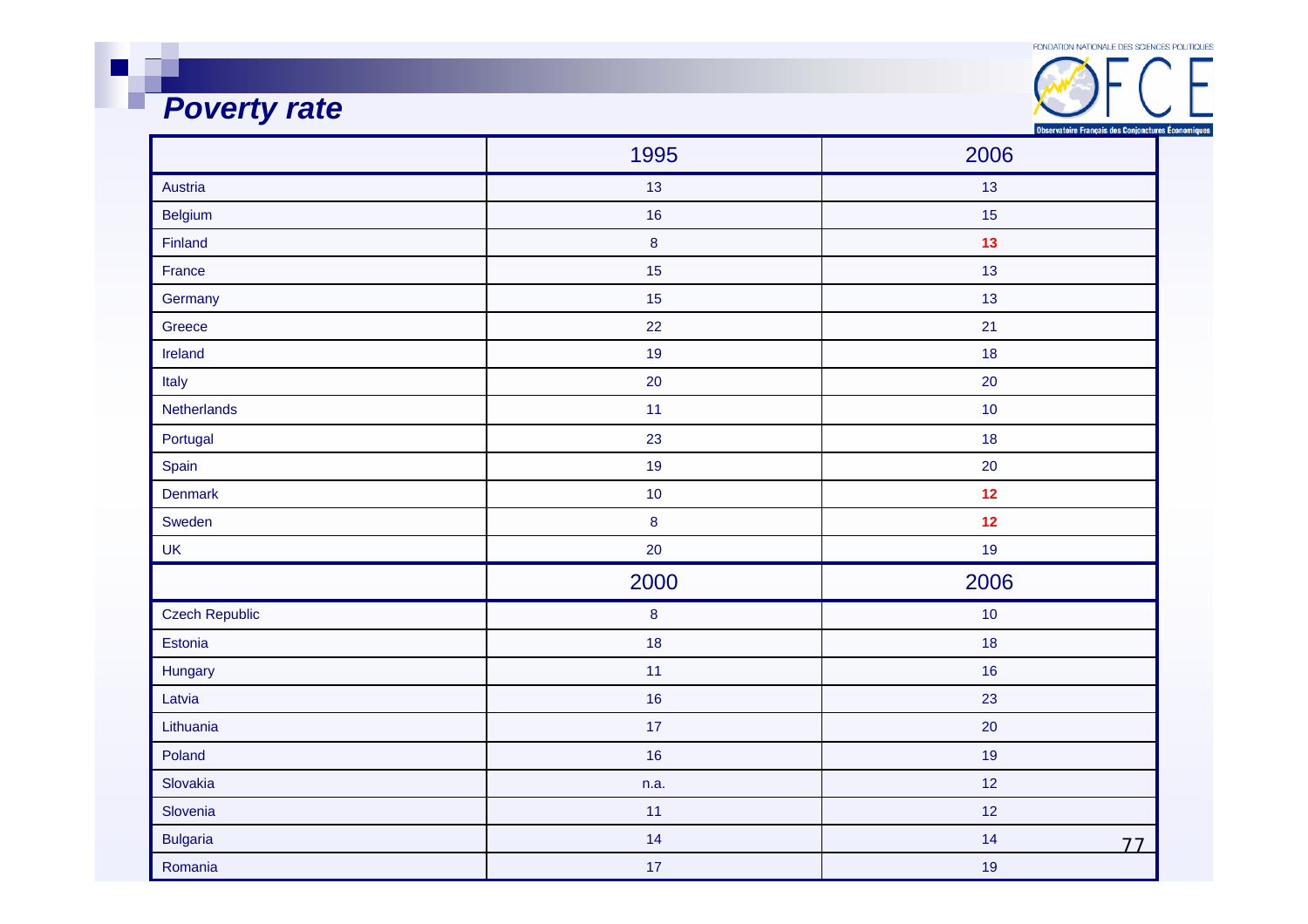

### **How to adapt the ESM? National reforms or a European pilot?**

- **Convergence** or respect of national specificities?
- F Three reasons for **convergence:**
	- $\triangleright$  To help the Market Integration. Social system discrepancies become difficult to deal with when economic integration increases.
	- $\triangleright$  To prevent the race to the bottom and the social dumping. However this risk has not materialised yet and the threat remains theoretical
	- $\triangleright$  To increases the European citizenship. The Commission tries to intervene in this domain to make visible the importance of European **Institutions**
- But convergence is impossible of national models are too different, too depending of history and social institutions. European citizens are not ready for a European solidarity.
- National system cannot be reformed from EC without the intervention of social partners.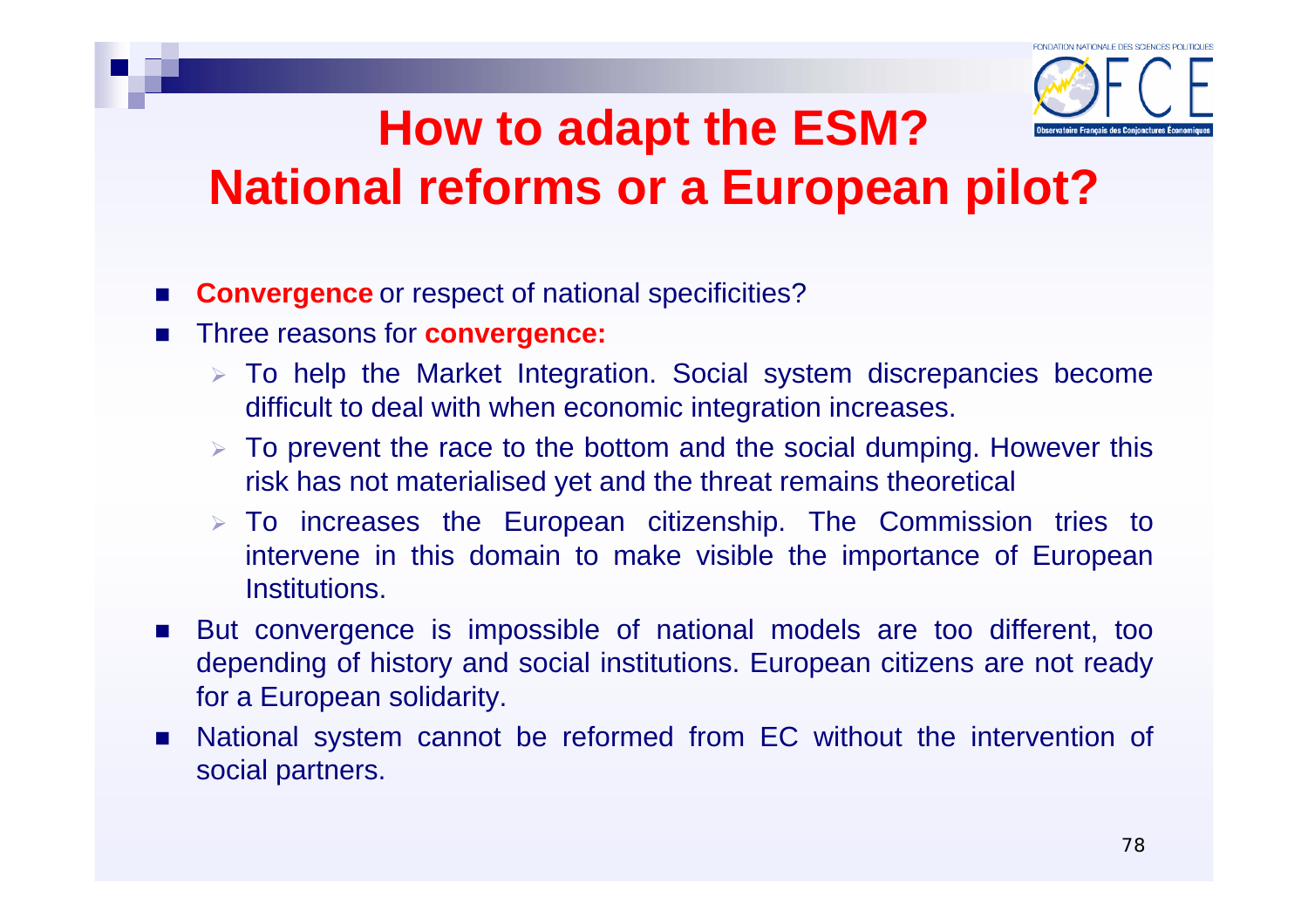

### **Five points of view of the future of EMS**

- The "market-oriented view" expects that globalization and EMU will oblige continental countries to move towards the Anglo-Saxon model.
- $\mathcal{L}_{\mathcal{A}}$  The sovereignists (like the Scandinavian, UK and most NMS) want to keep all their autonomy in social protection system. For how long will domestic disparities remain consistent with the Internal Market, with the free movement of goods, capital and services? But not every national specificity must be respected.
- Very few people suggest a big bang leading to a unified system in Europe. This would raise insoluble issues: solidarity remains today at the national level and there is no EU solidarity. The only system that could be easily extended would be a liberal system. However, a move towards a single system, under the effects of increased labour mobility in Europe, the development of European companies, increased competition and possibly ECJ's decisions cannot be totally excluded.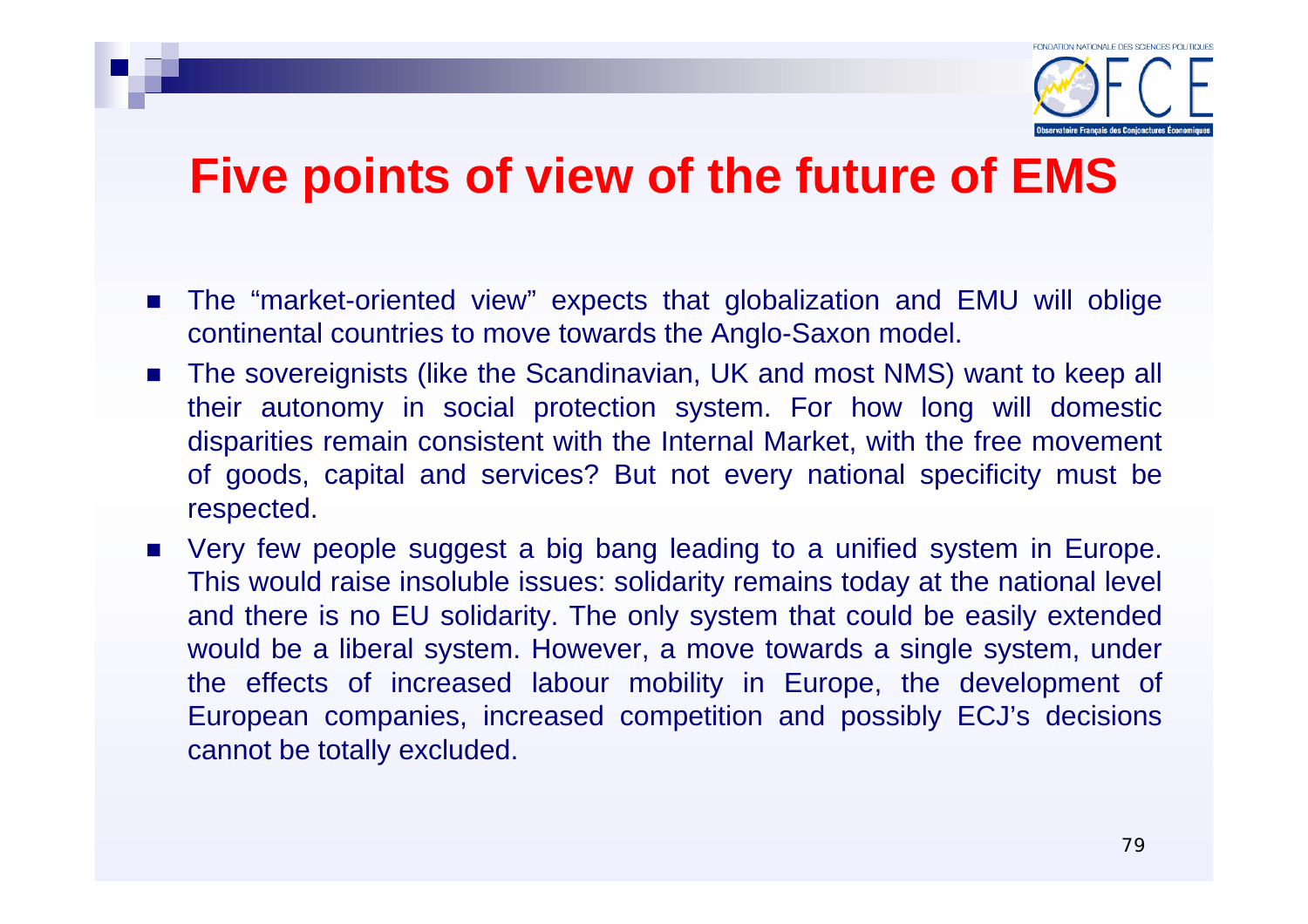### **Five points of view**



- П The proponents of a Social Europe are in favour of a progressive convergence towards a unified social model in Europe, embedding a high level of social protection. The evolution towards a social and economic EU government would allow for the harmonisation of taxation and social protection to the top. Social minima (minimum incomes, replacement rates for unemployment and pensions benefits) and wage minima would be settled according to the level of domestic economic development and would increase in catching-up countries. Social Europe would allow for the coordination of wage increases and hence would have positive demand effects while minimising the unfavourable effects in terms of competitiveness.
- $\mathcal{L}_{\rm{max}}$  But Anglo-Saxon countries and NMS refuse to be seen imposing a model which appears today in crisis in the large countries continental, unable to avoid the high unemployment and the development of exclusion and which the financial prospects are not assured. The unification of strongly disparate systems appears problematic, as well on the technical level as on the political and social level. It supposes homogeneity of Europe much stronger than it is it really.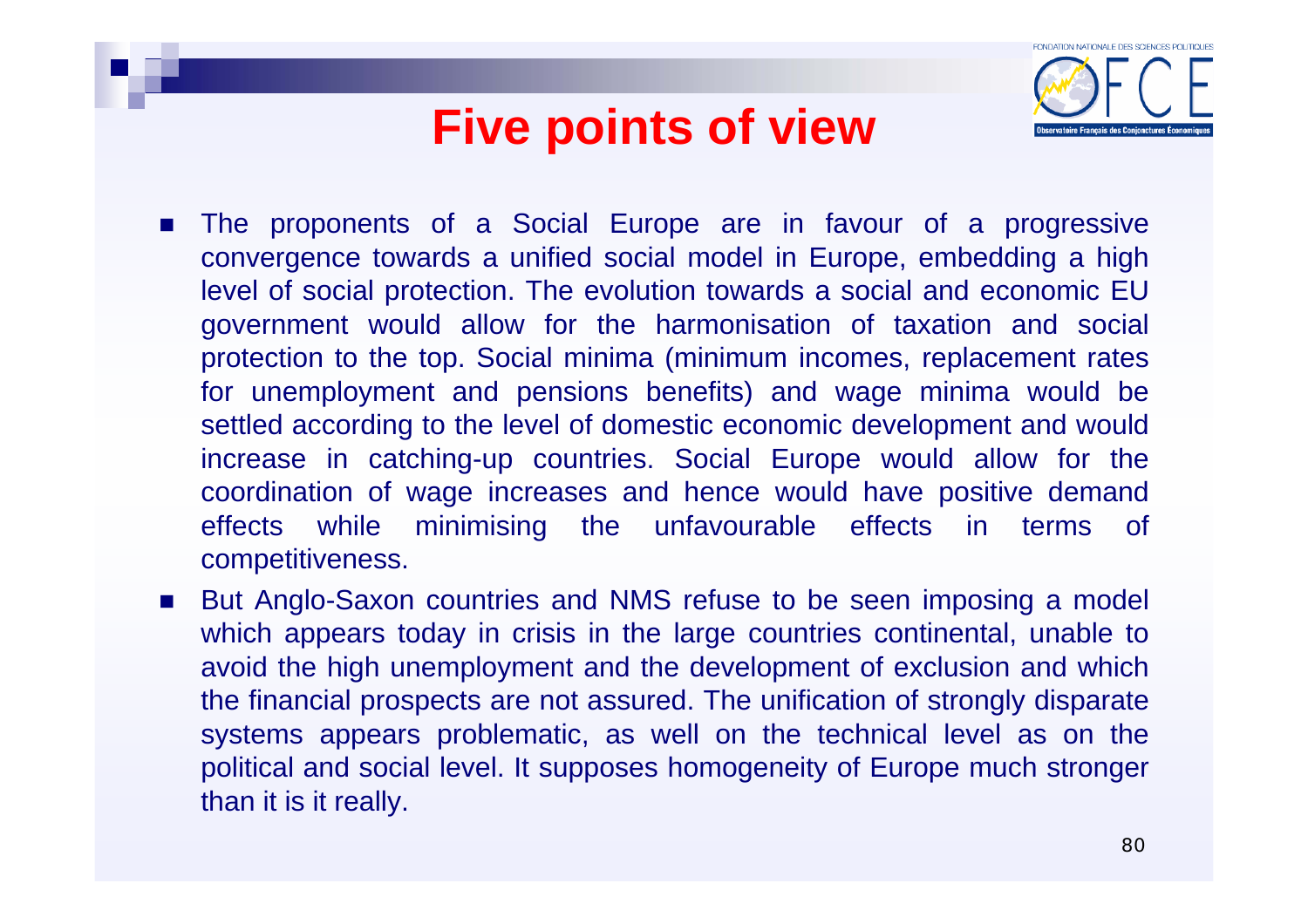### **Five points of view**



- $\overline{\phantom{a}}$ In the current strategy, European authorities try to impulse progressive but converging reforms aiming at *modernising* national social protection systems.
- $\mathcal{L}_{\rm{max}}$  But modernisation is a dangerous objective. It means to increase the gain from work by decreasing the social benefit of unemployed, retired people, women or people with incapacities.
- $\mathcal{L}(\mathcal{A})$  . Such a convergence would be obtained through soft methods, like the BEPGs or the Lisbon Agenda and like the open method of coordination, each country however keeps its autonomy in social areas. This process is necessarily slow and not visible for economic agents and populations. It remains disconnected from national debates and reforms. The BEPGs and the OMC are dialogue processes between European and national administrations and do not really involve national social players, as they are hardly debated at the country level and in the general public.
- 81 $\mathcal{L}_{\mathcal{A}}$  How should the process be democratised and strengthened? Currently the process is not mobilising and does not lead to the emergence of a Social Europe project. Moreover, its content raises questions. In practice the role of European authorities stands between supporting a specific ESM and questioning it under the name of modernisation. But theses issues should be decided after a social debate by a democratic political process.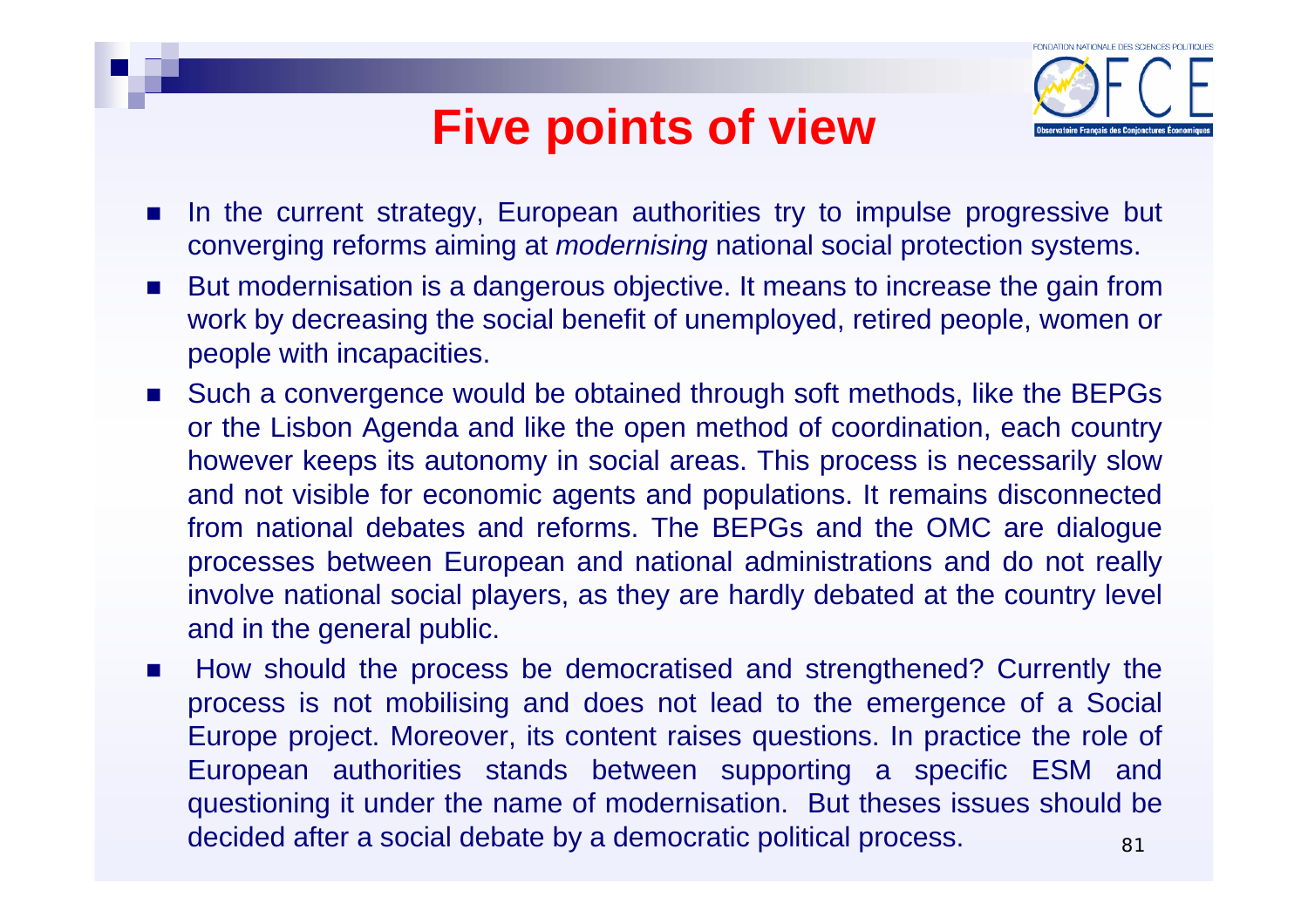### **Enhancing Social Europe (February 7, 2007)**

■ A declaration for « Enhancing Social Europe » was released in February 2007 by 9 of the 27 Labour Ministers (Belgium, Bulgaria, Cyprus, France Greece, Hungary Italy, Luxembourg, Spain,). It is a minority text in Europe. In particular, no Scandinavian country signed. The declaration suggests "*to strengthen the ESM… by elaborating a vision for the future of Social Europe…by promoting with a balanced approach…to adaptations related to globalisation, while ensuring social rights and protection enshrined in the European tradition".* The four suggested directions are: employment policies and flexicurity (fighting against precarious work; developing minimal social standards); social cohesion (preserving the social goals and the universal and solidarity character of social protection systems; defining minimum incomes); equal opportunities (supporting rise in the female employment rate; strengthening family policies and network of nurseries); a better European social governance (evaluating the social impact of all Union policies; developing the European social dialogue).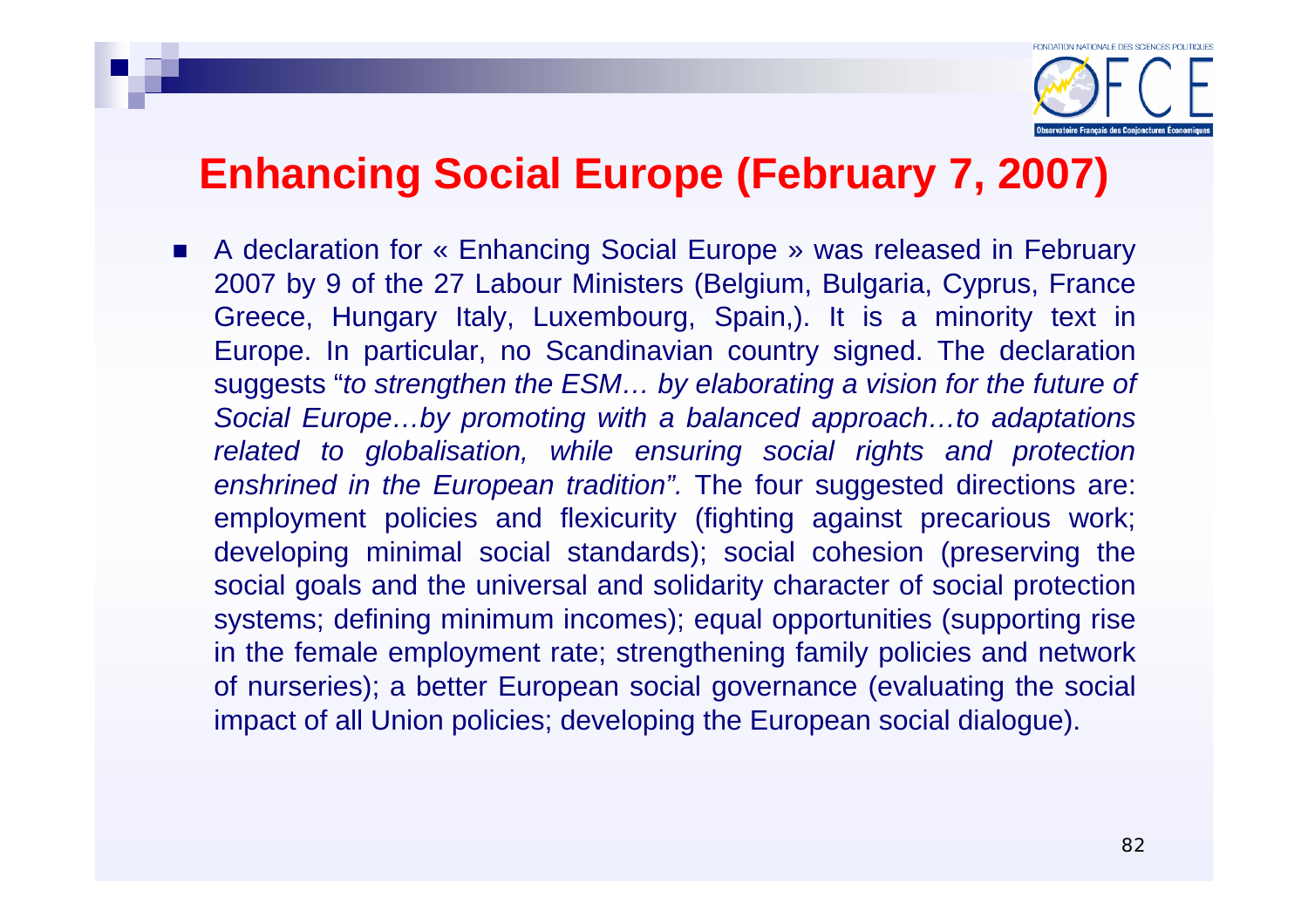

### **Social Europe and the French presidency**

- Social Europe is not at the centre of the French presidency objectives, even if its theme is "a more protective Europe".
- $\mathcal{L}(\mathcal{A})$  There is a report by Bernard Brunhes: "Un agenda social pour une Europe compétitive et solidaire". Some interesting ideas:
	- $\triangleright$  To work at the Commission level to solve the contradiction between the concurrence freedom and the rights of the workers (after the Laval, Viking and Rüffert decisions of the ECJ).
	- ¾ To protect the public and social services (Services of General Interest) from the Concurrence legislation
	- $\triangleright$  To adopt European objectives in terms of poverty rate and minimum wages.
	- ¾ A great declaration by the European Council; a European Social model exist and we all want to maintain this model, even if this model needs to evolve.
- ETUC ask the French Presidency to act for a strong Social Agenda (2010-2015).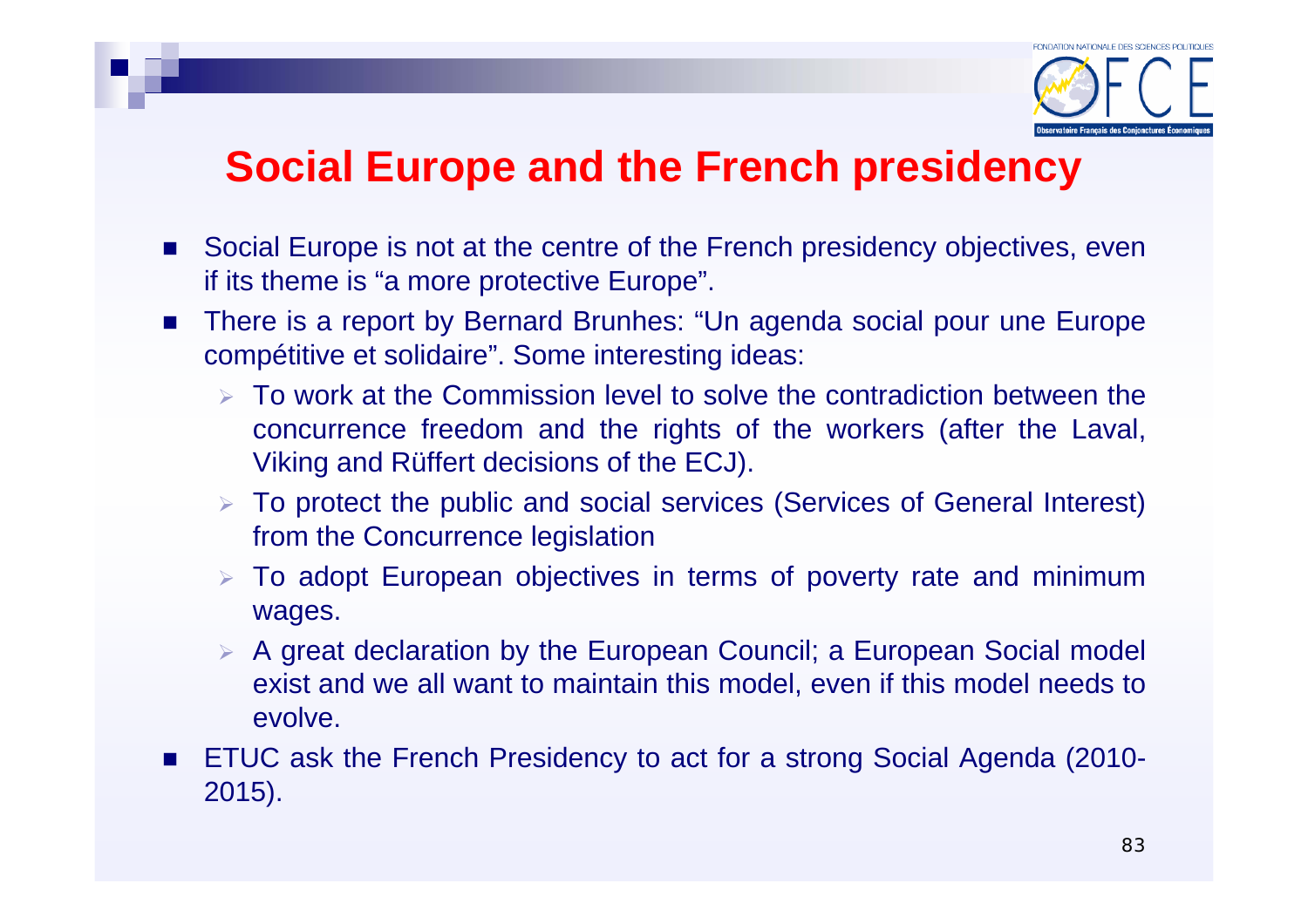

#### *Less Europe? The re-nationalisation of economic policies*

- $\mathbf{r}$  The strategy of the re-nationalisation would consist in giving again national governments room for manoeuvre to implement specific economic strategies. The organization of economic policy in Europe would be re-examined while seeking with better preserving the autonomy of the Members States. Those would be authorized to implement national industrial policies, to protect their tax revenues with measures fighting tax avoidance, to choose freely their social model, etc.
- $\mathbf{r}$  However, euro zone MS would continue to share a common monetary policy, interest rate and exchange rate. It would always be necessary to define some code of good conduct which should lead to penalize excessive inflation rates or external deficits. The countries would thus not have the possibility of choosing their policy mix. It also appears difficult to re-nationalise the external trade policy.
- F Any hope of taxation or social harmonization would disappear. Each country would have to define its specific strategy vis-à-vis globalisation. The risk would be great that this re-nationalisation reinforces the temptation of not-cooperative strategies, of social and tax dumping.
- F The countries would have no choice but move towards the liberal model.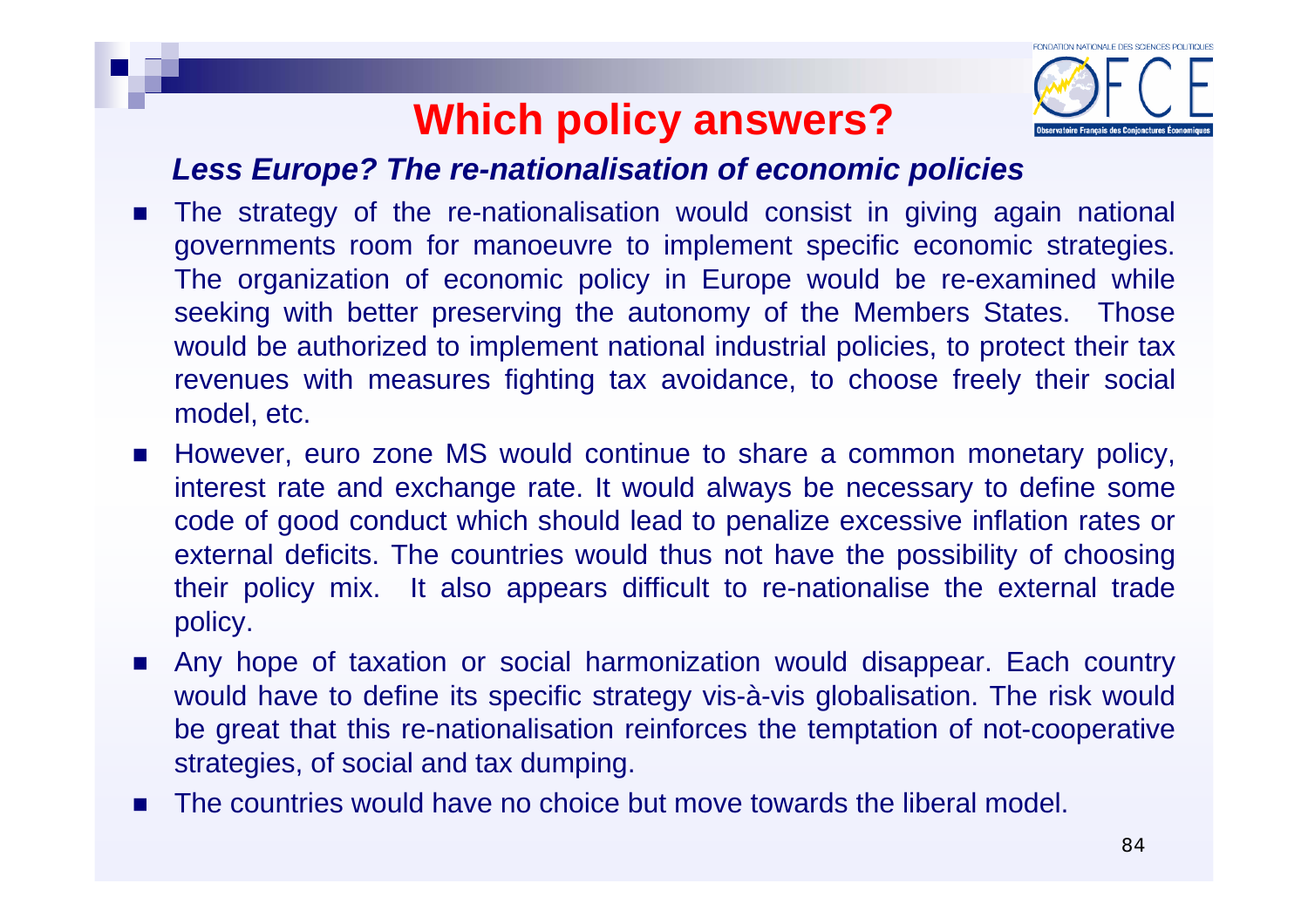

- $\mathcal{L}_{\rm{max}}$  Economic policy could not be decided at the area level. Europe is not a nation: there is no unification of the political and social lives. Taxation and social protection systems are not unified. Economic situations remain different. No consensus on economic policies, institutions, reforms, strategy exists among the area; divergence can only be decided by a democratic election. But European peoples would probably not agree with economic, political and social unification decided at the European level. It is difficult to imagine a single organization able to manage different national situations.
- $\mathcal{L}_{\rm{max}}$  Europe governance will need national policies coordination. The euro area seems more appropriate for such co-operation than the EU-27 because it includes more homogenous economies. But this supposes that countries agree to share a common "European economic and social model", that will need to be defined, protected, and be able to evolve.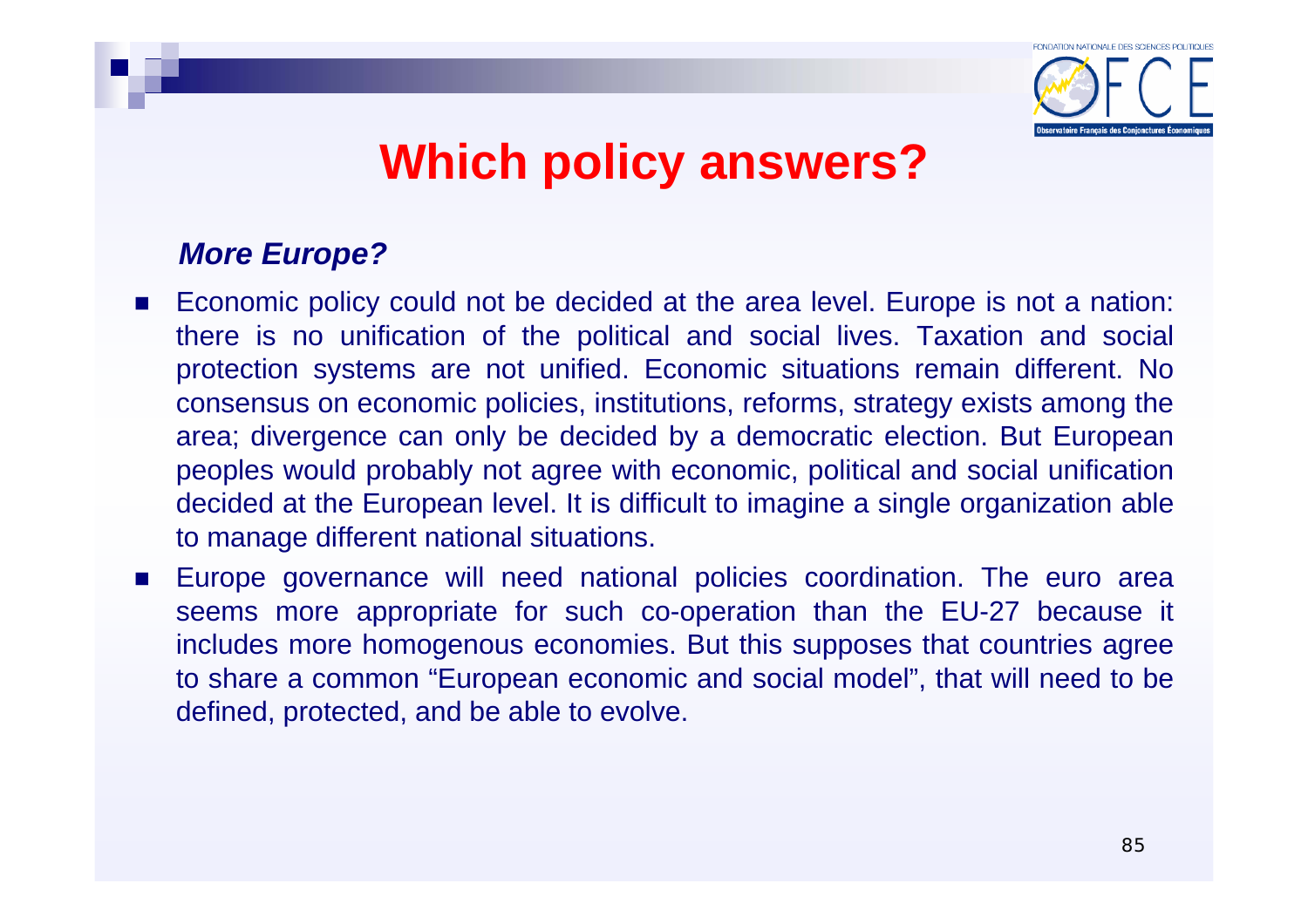

- **However, the policy to be followed and the governance remain a delicate** issue. **Economic policy should combine Keynes, Colbert and social democracy.**
- In a mass-unemployment situation, the euro zone needs a growth-oriented policy mix. It would be desirable to set up real economic policy coordination in the framework of the Eurogroup, with whom the ECB would have to dialogue. This co-ordination should not focus on public finance balances, but should aim at supporting economic activity and achieving a 3% annual growth target, as in the Lisbon strategy. The process will have to take into account countries disparities. The task is not so easy.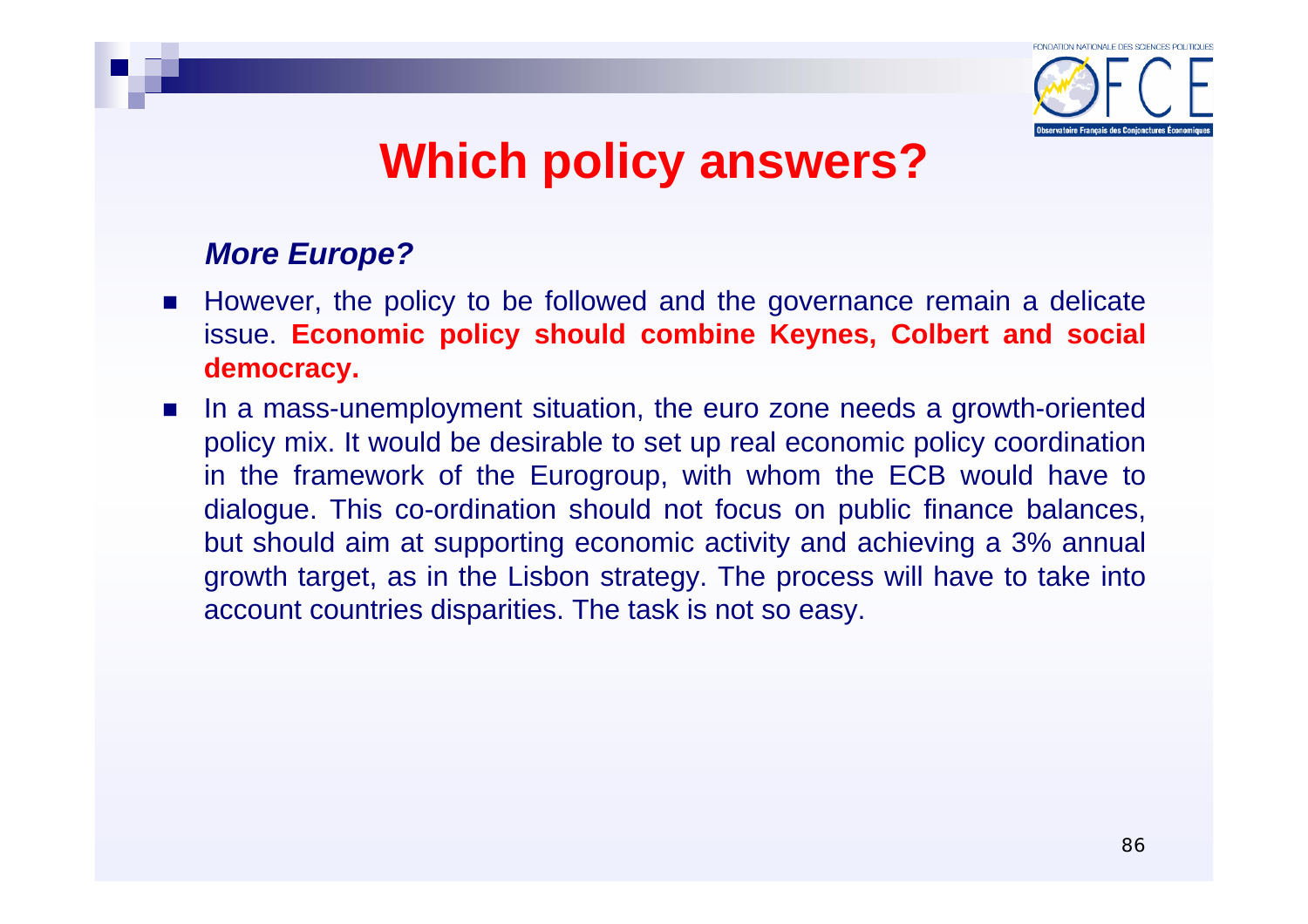

#### *More Europe?*

■ Europe must try to design a specific model of European firms, caring about employment, growth in the area where they are located and by durable growth. Companies have a social role to play. They must take account of the interests of their employees and customers, not only of that their shareholders. This supposes that Member States maintain relatively high company taxation, and subsidize firms locating their activities in lagging areas and to help the economic sectors in difficulty, as to provide them incentives to innovation and research. States should have an active industrial policy, aiming both at developing Large European Companies and at supporting the development of innovating SME and Research Centres networks. European authorities should plan the future of productive activities and industrial employment in Europe; reduce the weight of competition policy and promote a European industrial policy within the framework of the Lisbon strategy.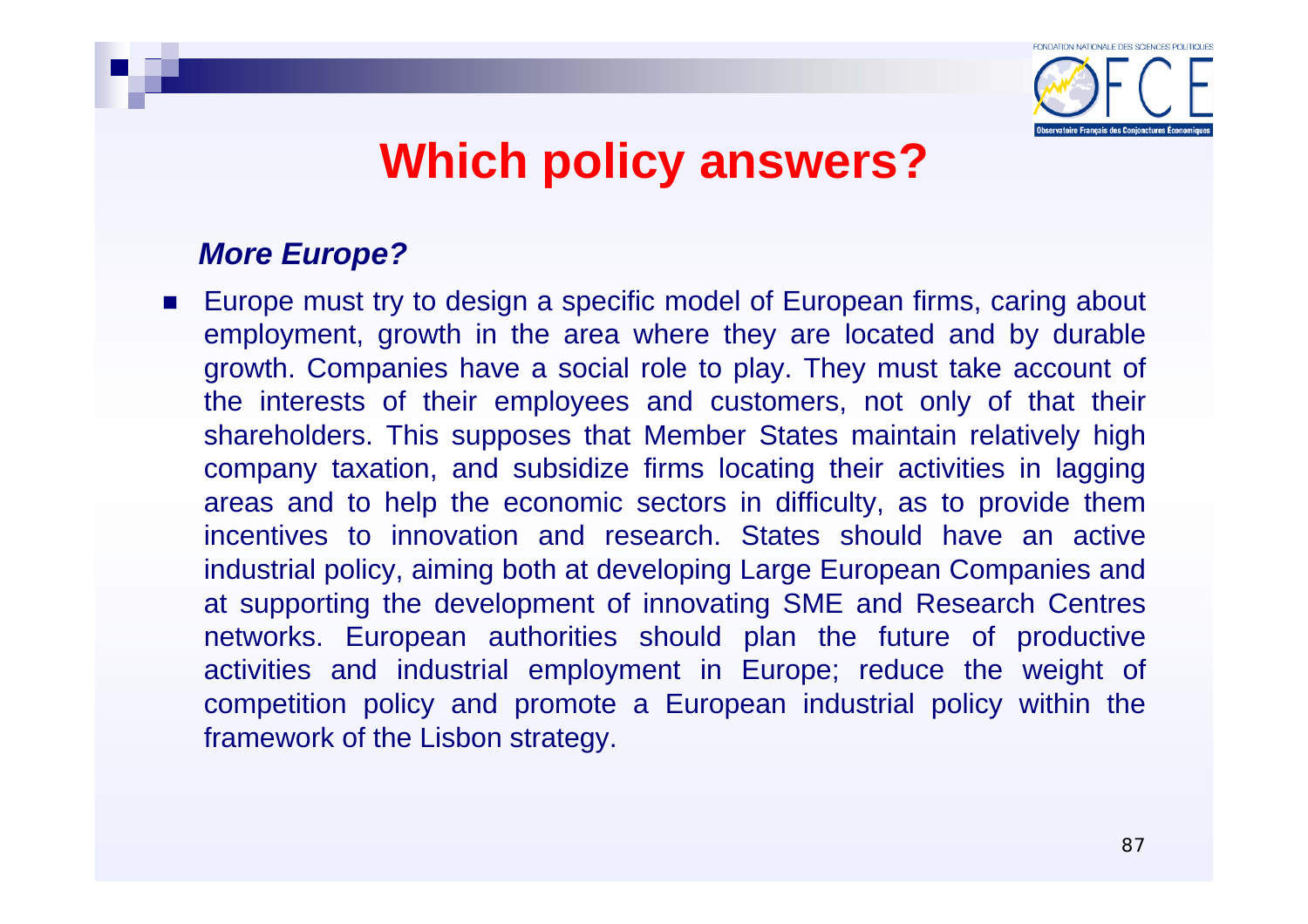

- The objective would be to maintain the European social model, characterized by a significant level of transfers, public expenditure and thus of taxation. The system will have to be preserved from tax and social competition by harmonisation in Europe that will have to include the prohibition of unfair competition but also the introduction of minima rates for taxation (corporate taxation, tax on wealth and on higher incomes) and for benefit (minimum income, minimum pension replacement ratio) and by strong measures against tax havens at a worldwide scale.
- The European Social Model will have to rely on its comparative advantages (free education and health for all, public infrastructures, social security benefits) to remain competitive in spite of globalisation. With a more dynamic growth, the decrease of unemployment rate would allow to extent in Continental countries a "flex-security system" inspired by the Scandinavian model, which should included a more precise follow-up of the unemployed.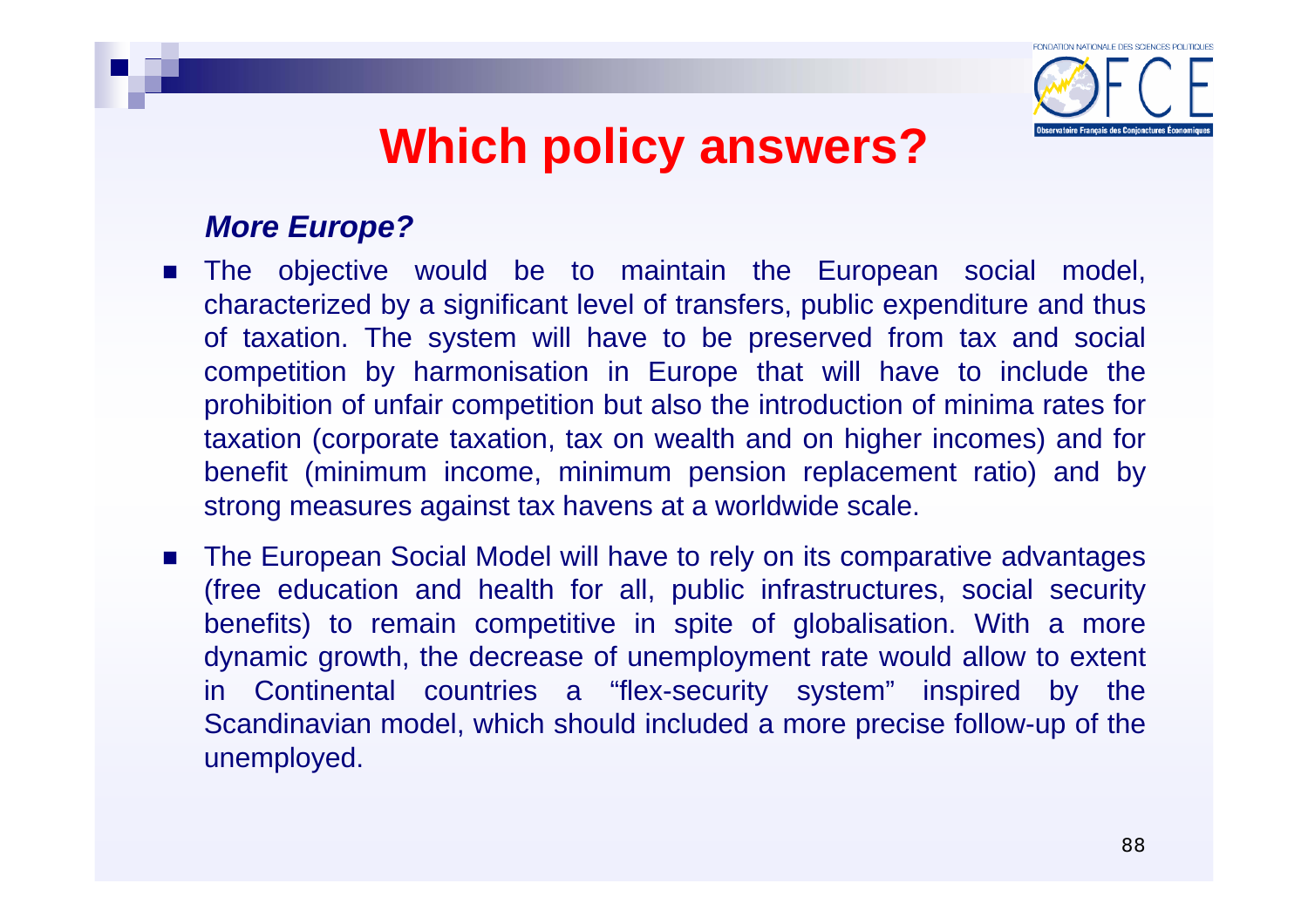

- A new economic policy in Europe will require difficult economic and social choices:
- A robust growth is needed in the short-term in order to reduce unemployment, but in the long run it would increase environmental imbalances. It will be necessary to re-orientate production and consumption, but this will have a cost in term of purchasing power which people will have to accept.
- $\mathcal{L}_{\mathcal{A}}$  Does Europe have to open the door widely to immigration to compensate for its demography or is it necessary to ensure first full employment and the rise in workers skills?
- **Contract**  Is it necessary to do everything to encourage employment of older workers, people with incapacity, and mothers with young children? Yes, of course, because a job develops capacities and integration in the society.
- × But this policy implies lower incomes for the people of targeted categories who do not succeed in taking a job. Also, is any kind of job positive for the individual? Should not we use part of productivity gains to lower working time and decrease the importance of market jobs? Is any market activity socially useful?